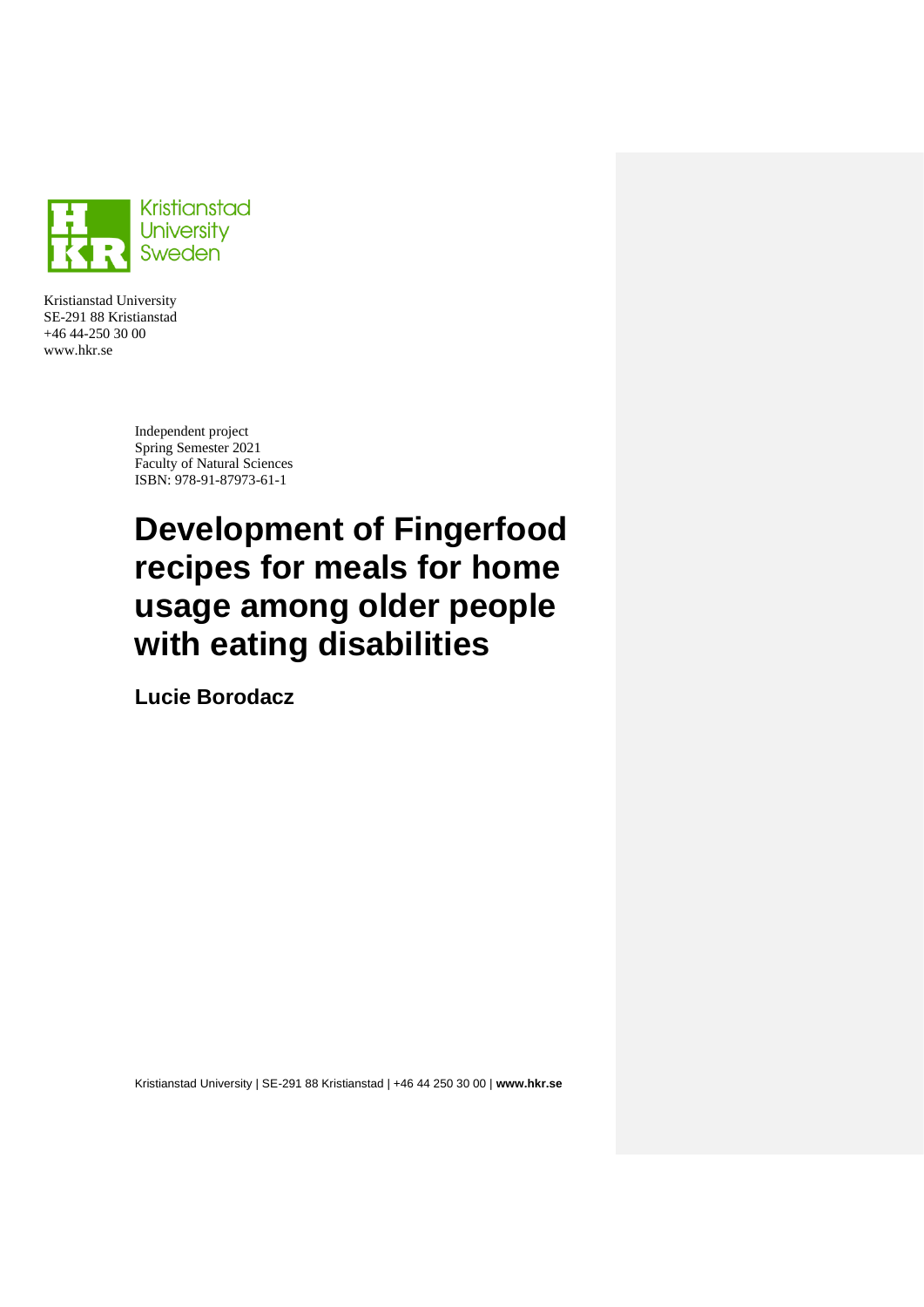#### **Author**

Lucie Borodacz

#### **Title**

Development of Fingerfood recipes for meals for home usage among older people with eating disabilities

#### **Supervisor**

Sarah Forsberg

#### **Examiner**

Karin Wendin

#### **Abstract (maximum 250 words)**

*Background:* In the context of demographic changes and age-related diseases, there is a need to focus on the health of older people. Eating disabilities, such as difficulties to use cutlery, caused by various diseases (Parkinson's disease, consequences of a stroke) are becoming more frequent and solutions must be put in place. *Objective:* The purpose of this study is to create recipes of Fingerfoods for older adults over 65 years old with eating disabilities. These recipes should be prepared at home and rich in protein and energy. *Design:* A creative design was used to create products, and several variations were created from a basic recipe. The differences between the variations of a recipe are the ingredients that can be substituted or changed in quantity. *Materials and Methods:* Concerning the physical analysis, texture measurements, viscosity, and colorimetry were performed. The sensory evaluation was a hedonic test to measure the appreciation of the panel according to several criteria: appearance, smell, taste, texture, and overall appreciation. *Results:* The samples, according to the type of product, were measured for their hardness, their adhesiveness, their viscosity, and their colour. Results also show the appreciation of each sample, the comparisons of the appreciations, the ideas for improvement of the participants, and correlations between different data sets. *Discussion:* Results have been analysed and used to select the suitable recipes at each phase of the study. The milkshake was preferred when vanilla whey protein was added. The cheese balls were preferred with more chicken and less cheese. Soy flour was appreciated equally or more than wheat flour in the fish cakes and the salty muffins while chickpea flour was the least liked. In the set of recipes proposed for sensory evaluation, the most protein-rich ones were the most appreciated. *Conclusion:* In the end, four recipes have been selected based on the physical analysis, the sensory evaluation, and the nutritional content. The expected amount of protein was achieved for all products.

#### **Keywords**

Older people, eating disabilities, Fingerfood recipe, protein and energy enrichment, homemade, appreciation test.

Kristianstad University | SE-291 88 Kristianstad | +46 44 250 30 00 | **www.hkr.se**

**Commenté [LB1]:** This is 321 words

**Commenté [LB2R1]:**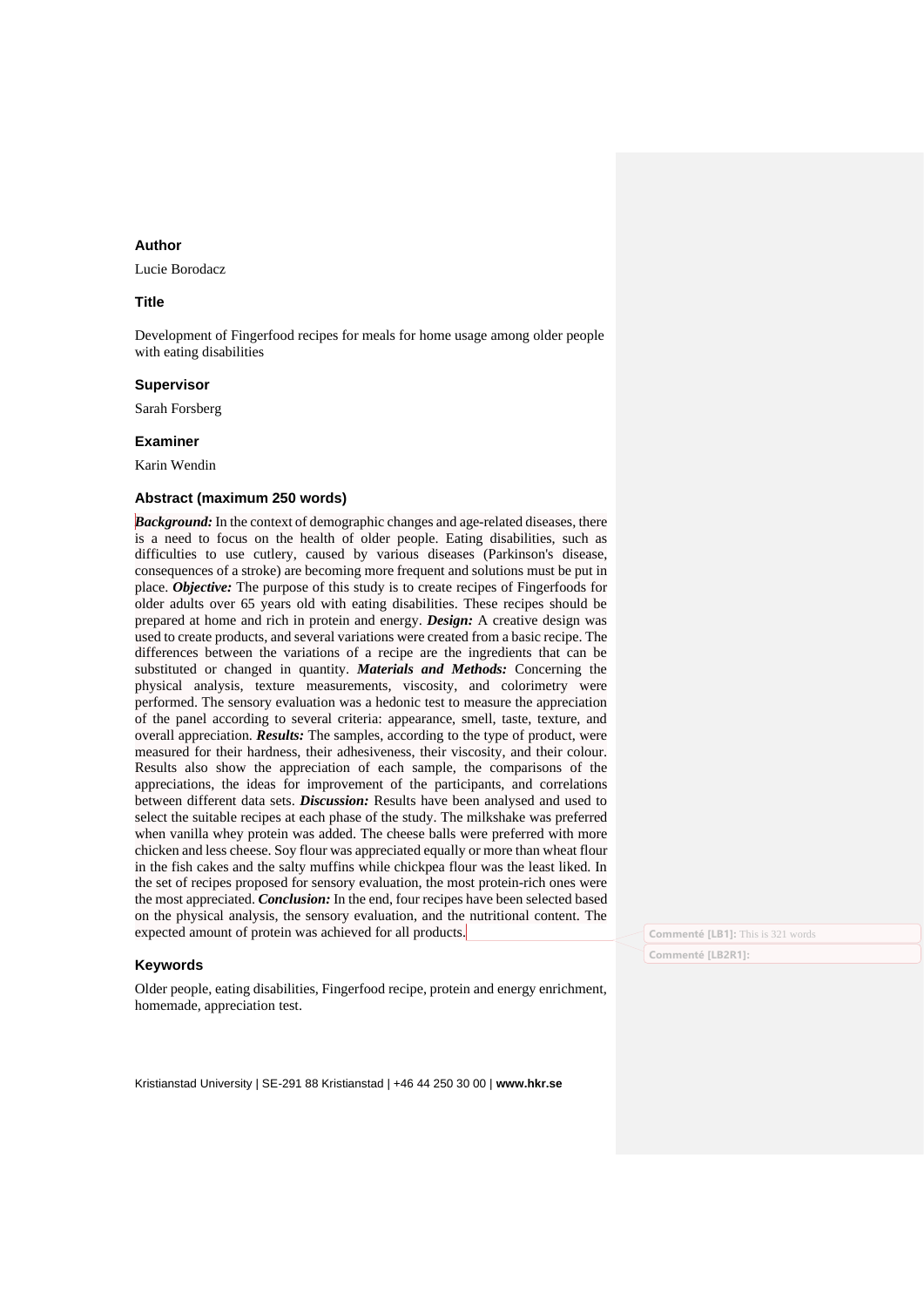# **Content**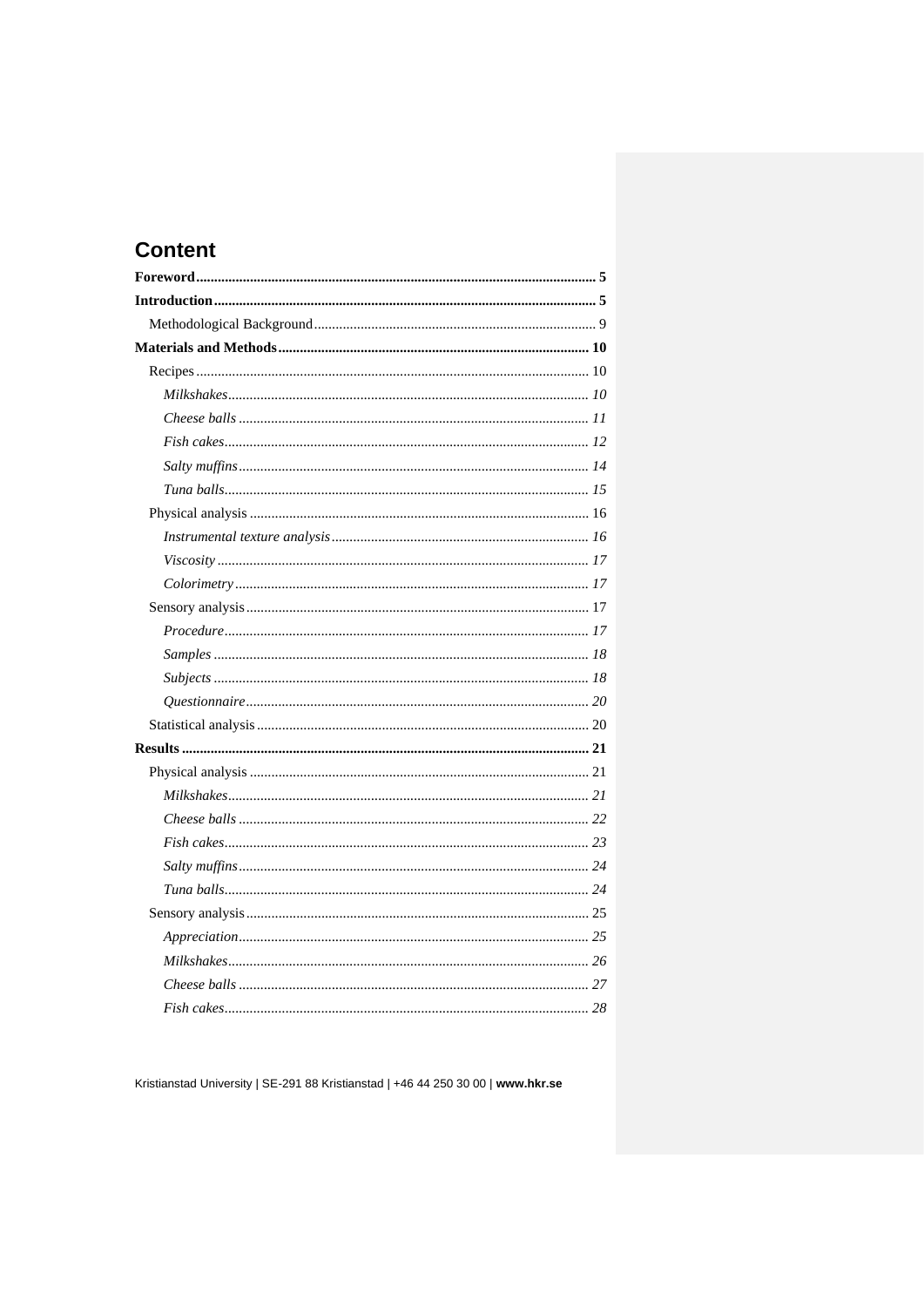| Appendix 2: Variations, quantity of macronutrients in $g/100g$ and the total   |  |
|--------------------------------------------------------------------------------|--|
|                                                                                |  |
|                                                                                |  |
|                                                                                |  |
|                                                                                |  |
|                                                                                |  |
|                                                                                |  |
| Appendix 3: Questions about the appreciation of a product on 7-point semantic  |  |
| Appendix 4: Appreciation marks of the sensory evaluation for each variation of |  |
|                                                                                |  |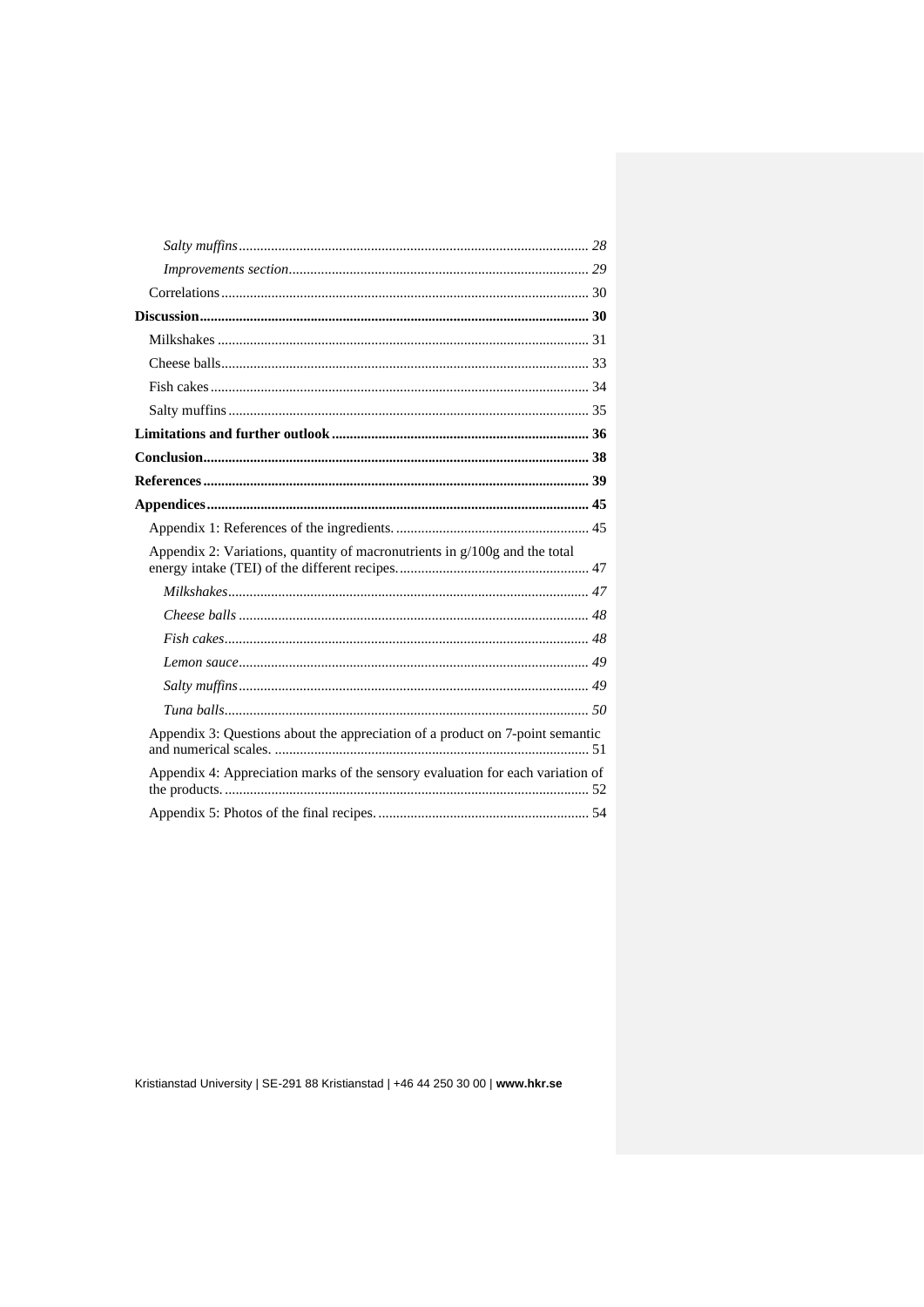# <span id="page-4-0"></span>**Foreword**

This project is part of Ms Sarah Forsberg's PhD subject. Her work focuses on the concept of Fingerfood for older people with eating disabilities and the social issues of this population concerning the meal. This study will contribute to the PhD subject by creating recipes of Fingerfoods for older adults over 65 years of age with eating disabilities. These recipes should be adapted to the meals, homemade, and rich in protein and energy. At the end of this project, recipes will be put together in a recipe book that will be available for the target consumers.

# <span id="page-4-1"></span>**Introduction**

Life expectancy for both men and women is increasing in European countries (Cambois and Robine, 2017). Moreover, in 2018, citizens over 65 years of age represented 20% of the European population and this figure is expected to rise to 31% by 2100 (Eurostat, 2019). More precisely, 20% of the Swedish population is currently over 65 years old ("Elderly care in Sweden", 2020). Given this major demographic change, caring for the health of the older people is now a major issue. It is necessary to offer this population a diet adapted to their needs and preferences, considering the problems associated with the age.

An important parameter to consider is the specific nutritional needs of the older adults. The specific nutrition of this population is due to age-related diseases such as sarcopenia. Sarcopenia is a disease corresponding to a loss of both muscle mass and function. Age, chronic disease, inactivity, loss of mobility, and malnutrition are factors in this muscle loss. Sarcopenia increases mortality by a factor of 3.7 and the risk of falling by a factor of 2. It also increases the risk of hospitalisation by 50% (Tournadre *et al.*, 2019). The dependency of 30% of people over 60 increases due to sarcopenia (Song *et al.*, 2019). Wu *et al.* (2021) studied indicators of good health in older people with sarcopenia. This review article showed that muscle mass, physical strength, and dynamic balance are higher for people who have combined exercise with nutrition. Protein quantity and quality are key elements in the prevention and care of this disease. In addition, essential amino acids appear to have beneficial effects on muscle mass and function. Recommended daily protein intakes

Kristianstad University | SE-291 88 Kristianstad | +46 44 250 30 00 | **www.hkr.se**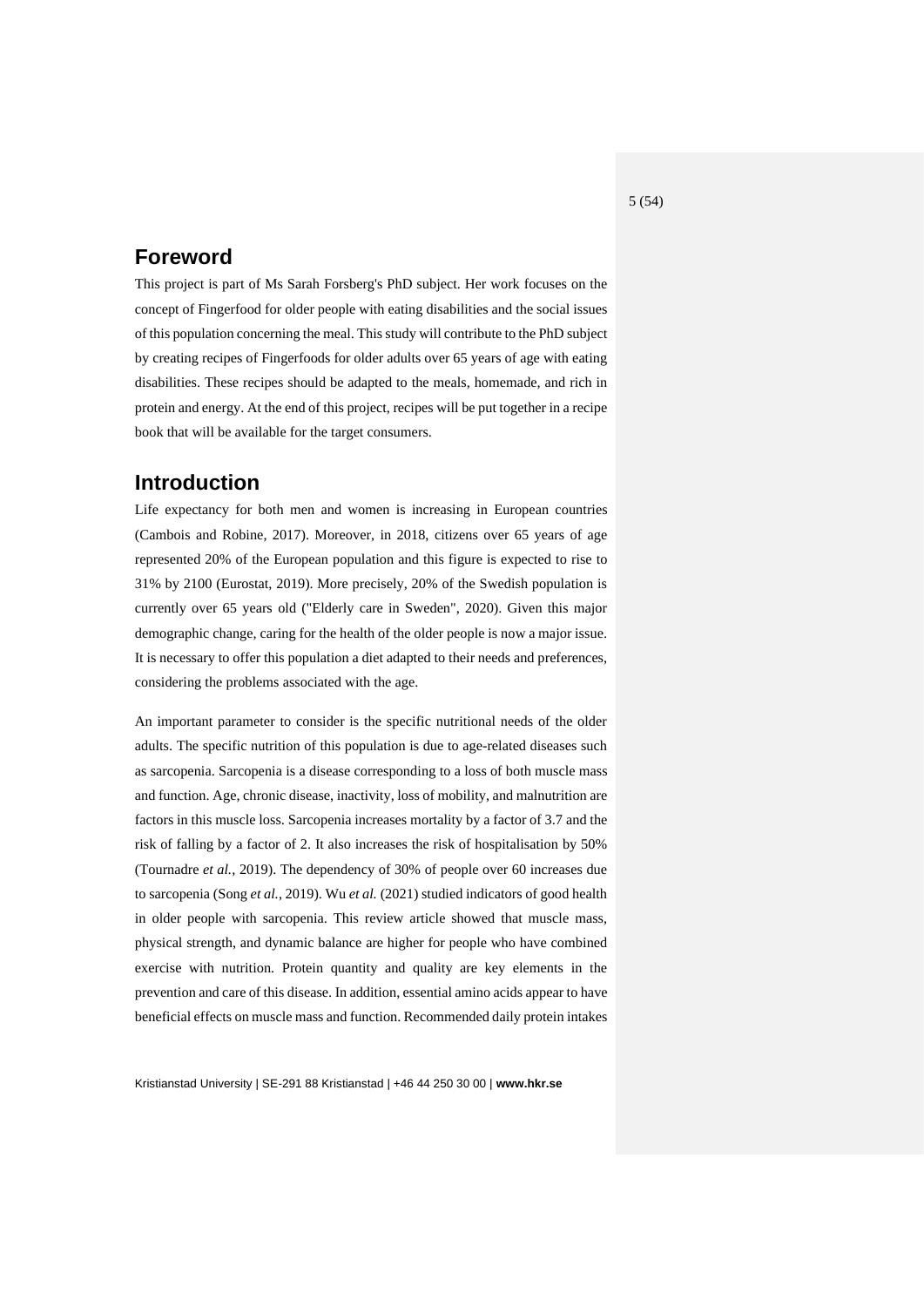for older subjects with sarcopenia should be increased from 0.8 g/kg/d (for healthy adults) to 1-1.2 g/kg/d over the age of 65 (Tournadre *et al.*, 2019). According to Giacalone *et al.* (2016), an intake of 1.2-1.5 g/kg/d is more appropriate for older adults with acute or chronic morbidities. This high intake prevents deficiencies and maintains health and function. This also considers the fact that older people have a reduced ability to use available protein (Beelen *et al.*, 2017). Concerning the quality of proteins, Lin *et al.* (2021) showed that whey proteins could further improve gait speed in elderly sarcopenic subjects.

Clegg and Williams (2018) found that the risk of malnutrition (characterised by low body mass and weight loss) increases after age 65. This is especially true for people who have had a stroke in the past as Medin *et al.* (2010) shows. This study found that after a stroke, patients had a poor appetite which resulted in a lower food intake. This problem, combined with physical disabilities to eat, causes a significant lack of energy in older people with health problems. In order to increase the energy intake of these older adults, it is advisable to focus on high energy foods such as high fat dairy products, eggs, fish and meat (Rothenberg and Wendin, 2015b). Concentrating energy in small portions is also preferable to fit the small appetite of this population. In addition, the article by Song *et al.* (2018) shows that high-fat foods stimulate the desire to eat, while high-fibre and high-carbohydrate foods reduce the desire to eat.

Another specific nutritional need of older people is vitamin D intake. This nutrient is recommended at 20 μg/day for people over 75 according to Rothenberg and Wendin (2015a), Rothenberg and Wendin (2015b), and Giacalone *et al.* (2016). Indeed, hypovitaminosis D is a common issue for older adults living in northern latitudes. Low vitamin D levels are a cause of decreased muscle strength as shown in the study of Pfeifer *et al.* (2002).

In addition to adapted diet, older people have other feeding needs. Indeed, ageing brings on illnesses for many people and these illnesses can have an influence on the way they eat. For instance, stroke is associated with significant sequelae in 40% of cases. In patients with sequelae, motor skills in the arms and hands often remain impaired (Inserm, undated a). The study of Westergren *et al.* (2001) was carried out

Kristianstad University | SE-291 88 Kristianstad | +46 44 250 30 00 | **www.hkr.se**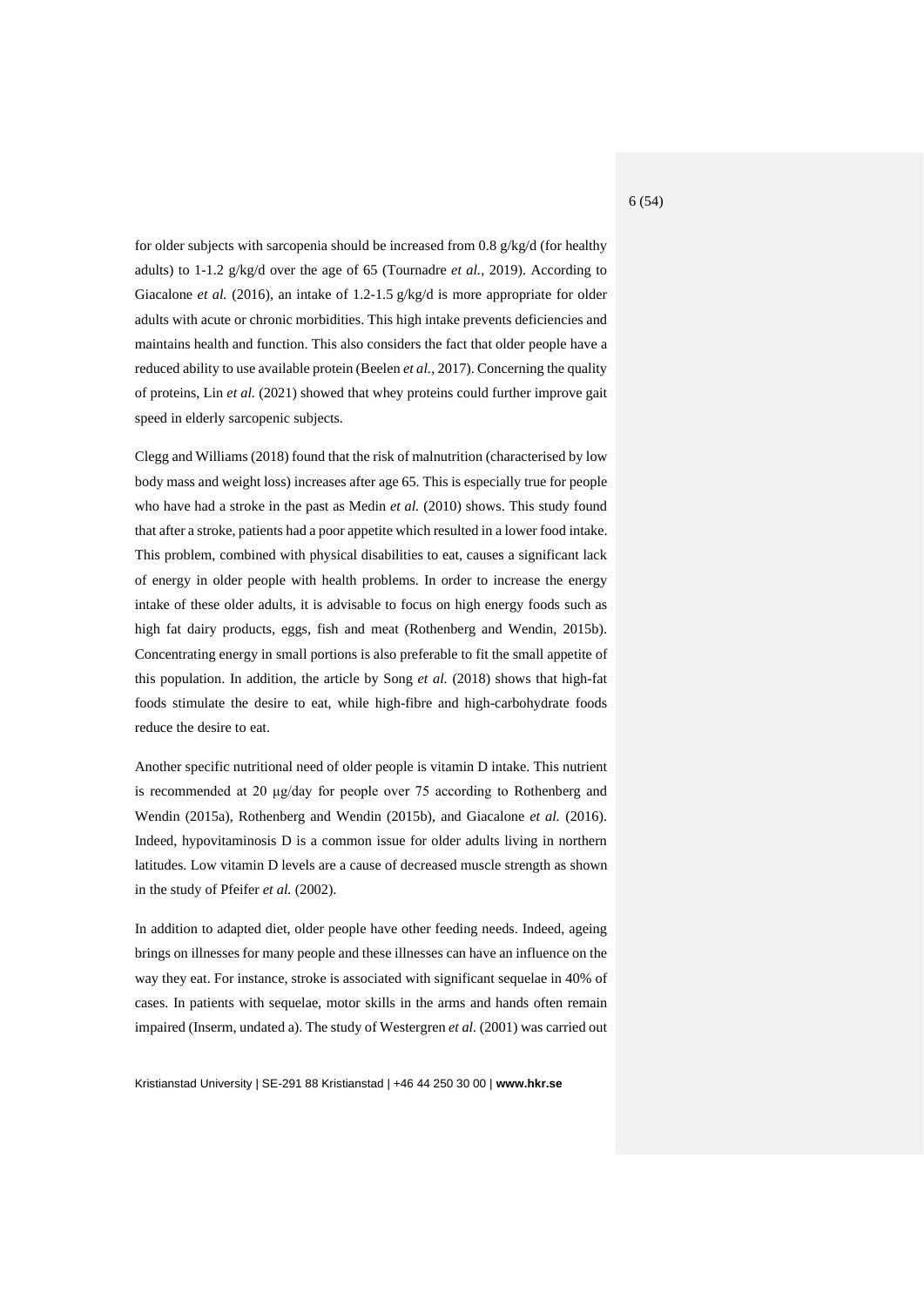in a Swedish hospital on patients admitted for rehabilitation after a stroke. The average age was 78.62 years. The study revealed that 80% of the patients had difficulty eating and 52.5% were dependent on assisted eating. The most common eating difficulties occur before the food reaches the mouth: inability to eat the whole portion served, difficulties in handling the food on the plate and in carrying the food to the mouth. Parkinson's disease is another factor in eating disabilities. The main symptoms are akinesia (slowness of movement), hypertonia (excessive rigidity of muscles) and tremors(Inserm, undated b). In the article by Westergren *et al.* (2016), tremolos and involuntary movements have been observed in patients with Parkinson's disease: difficulties in holding cutlery, spilling, or breaking glasses. These frequent involuntary movements consume too much energy at mealtimes, causing weight loss in the patients concerned. Patients over 65 years of age in hospital rehabilitation in the study of Westergren *et al.* (2002) also showed physical inabilities to eat: 82% of the patients had difficulty eating, 36% needed assistance, and 46% were malnourished or suspected of being malnourished. Finally, Alzheimer's disease is another factor in eating disabilities, with patients sometimes having difficulty handling cutlery (Pouyet *et al.*, 2014).

The social factor is very strongly linked to food intake at mealtimes. For the majority of older people, mealtime is one of the only social activities of the day (Pouyet *et al.*, 2014). It is a valued and important part of the day. Social contact at mealtimes encourages greater food intake (Wendin *et al.*, 2017). However, in the case of people with eating disabilities, these social moments may be what prevents food intake. The norms and learned table manners are to eat with cutlery. Eating with fingers is linked to children and poorly educated people. To avoid embarrassment, older people often do without part of the meal. There is also a lot of refusal to attend dinners and more formal events (Westergren *et al.*, 2016). The inability to handle cutlery properly becomes a real social barrier, in addition to the physical barrier.

Older people face increased sensory losses. On average, taste identification and detection thresholds increase with age (Giacalone *et al.*, 2016). In addition, loss of taste and smell is more common in people with Parkinson's disease (Westergren

Kristianstad University | SE-291 88 Kristianstad | +46 44 250 30 00 | **www.hkr.se**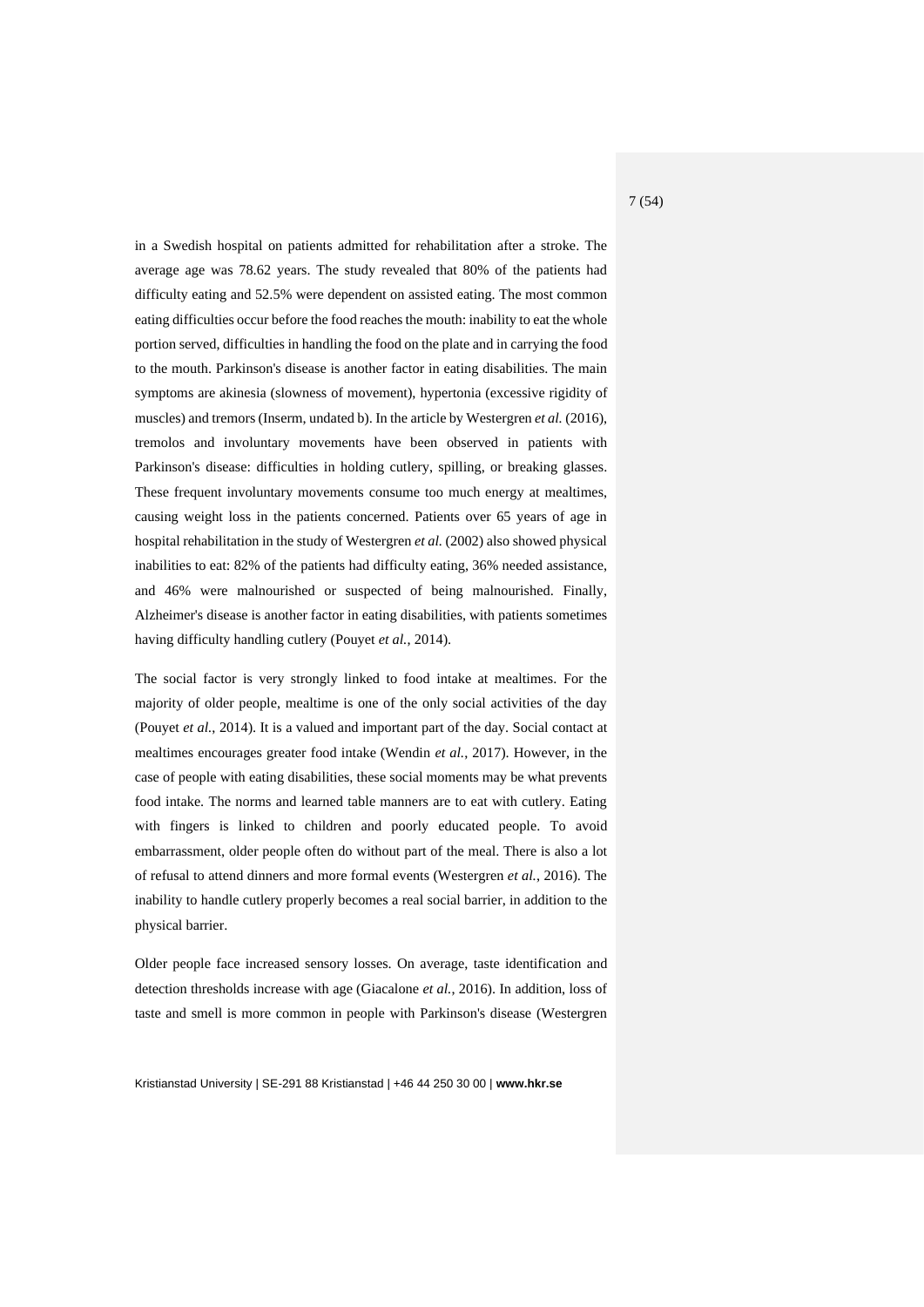*et al.*, 2016). It is therefore preferable to offer foods with intense tastes and flavours to be appreciated by older people. A colourful and attractive appearance of the food is also important for this population (Okkels *et al.*, 2018). This population has shown preferences for homemade food that is easy to prepare and eat. They also prefer that portion sizes are not increased (Beelen *et al.*, 2017). Thus, if proteinenriched products are consumed in the same quantity as regular products, total protein intake will increase. According to Nyberg *et al.* (2014), older people have expressed a need for transparency (knowing the ingredients and preparation method) and cultural identity. Indeed, this population prefers traditional and familiar foods (Beelen *et al.*, 2017; Song *et al.*, 2019). The oldest age group (66-80 years) is more likely to reject what is new than other age groups (Nyberg *et al.*, 2014). This article also found that there was a preference for a 'real meal' which older people said was meat or fish.

Previously, Song *et al.* (2018) had developed protein-enriched products for older adults, with the aim of marketing them. The products were rye bread and cream cheese enriched with hydrolysed whey and soy proteins. The products were described in a sensory evaluation. This project was not specifically aimed at people with physical feeding difficulties and the final product was to be commercially available. Individuals could not reproduce the food at home, partly because the hydrolysed proteins used were not commercially available and the recipe was intended for industrial production.

Considering the demographic changes, social issues, nutritional needs, health problems, and preferences of older people, this study aims to propose foods adapted to this population. The target audience is a population over 65 years of age who have difficulties eating with cutlery due to uncontrolled muscle movements. The principle is that food can be eaten without cutlery, with the fingers (or a straw for drinks), from which the name "Fingerfood" comes. Nutritionally, the focus is on energy needs, and thus on macronutrients. The recipes created must be rich in protein and energy. The aim is for protein to cover at least 20% of the Total Energy Intake for a drink, and at least 25% for solid foods. For energy intake in addition to protein, fats are preferred to carbohydrates because they stimulate the appetite and

Kristianstad University | SE-291 88 Kristianstad | +46 44 250 30 00 | **www.hkr.se**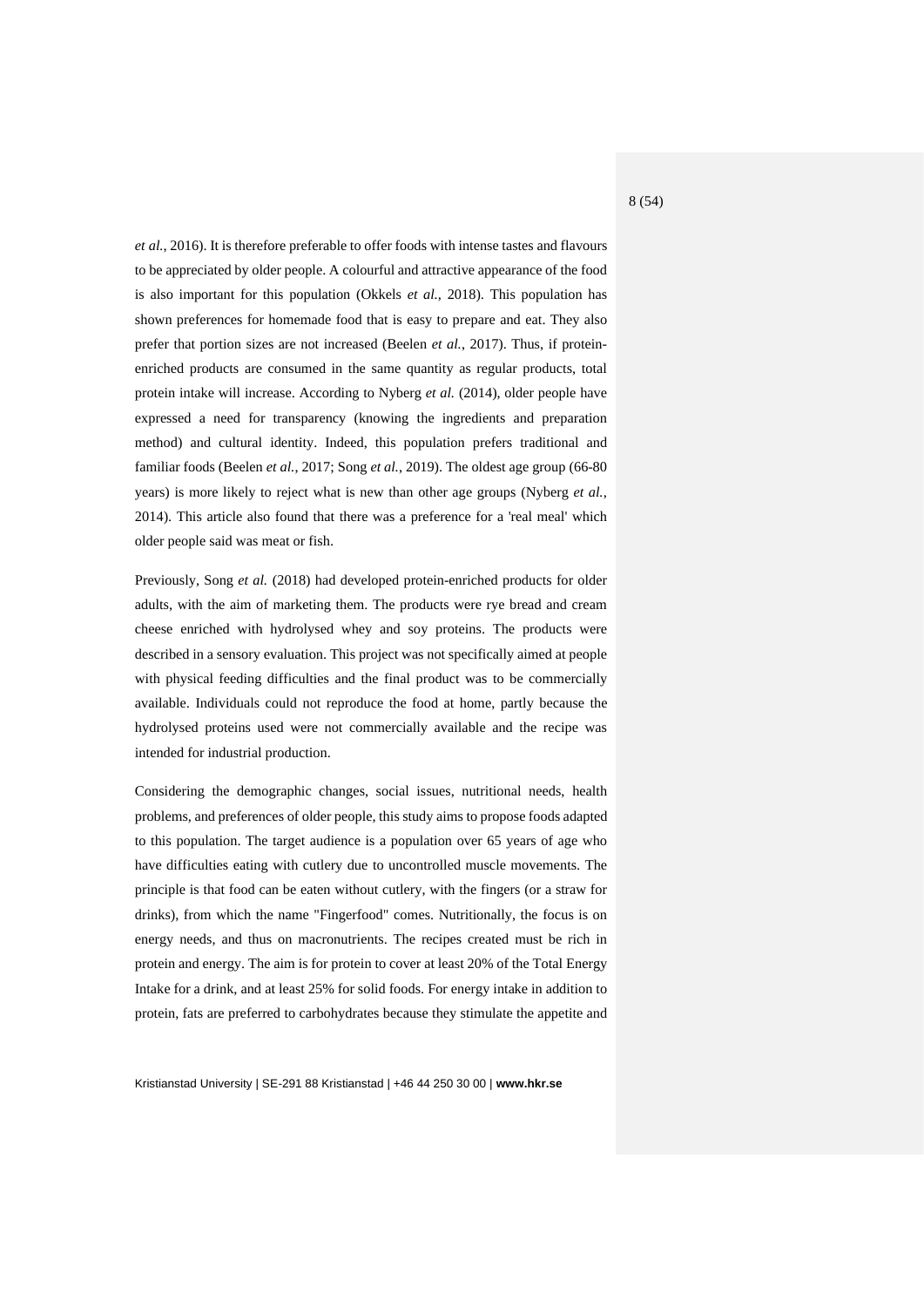contain 9 kcal/g compared to 4 kcal/g for carbohydrates. In addition, fibres increase the feeling of fullness by distending the stomach, this can reduce food intake (Slavin, 2013). Recipes should also be easy to prepare by spouses or carers in specialised homes, and ingredients should be available in shops for individuals. To select attractive and suitable recipes, a variety of tests is carried out on the Fingerfoods.

### <span id="page-8-0"></span>**Methodological Background**

Concerning physical analysis, there is firstly a texture instrumental test (hardness, peak force of the first compression cycle; and adhesiveness, negative force area for the first compression) (Bourne, 1978) for solid foods and viscosity measurements for beverages. Hardness is an indicator of the difficulty of chewing the product and adhesiveness is an indicator of whether the food sticks too much to the teeth. A product with a measured adhesiveness greater than or equal to 2.90 mJ is considered unsuitable for chewing by the target population and is not presented for sensory evaluation. Hara *et al.* (2018) measured a maximum jaw opening force of 65 N for men and 46 N for women between 70 and 80 years old. Considering that the target population is 65 and more, contains both genders, and has eating disabilities, a hardness of 35.00 N was considered high but not discriminatory in the texture analysis. Regarding the drinks, the more viscous the liquid, the more difficult it is for people to suck it through a straw. Texture is an important element to consider in this type of food for older adults, especially with dysphagia. The swallowing disorder caused by dysphagia can occur in the oral cavity, pharynx or in the coordination between esophagus and trachea when swallowing (Rothenberg and Wendin, 2015b). Colorimetry measurements were also carried out on products that were considered different in appearance. These colorimetry measurements aimed to be linked to the appreciation of the appearance by the participants of the sensory evaluation. Finally, consumer liking was assessed by a sensory evaluation. The appreciation measurement of a panel was used as a tool of selection. Only foods that are appreciated can be selected for presentation in the final book of recipes.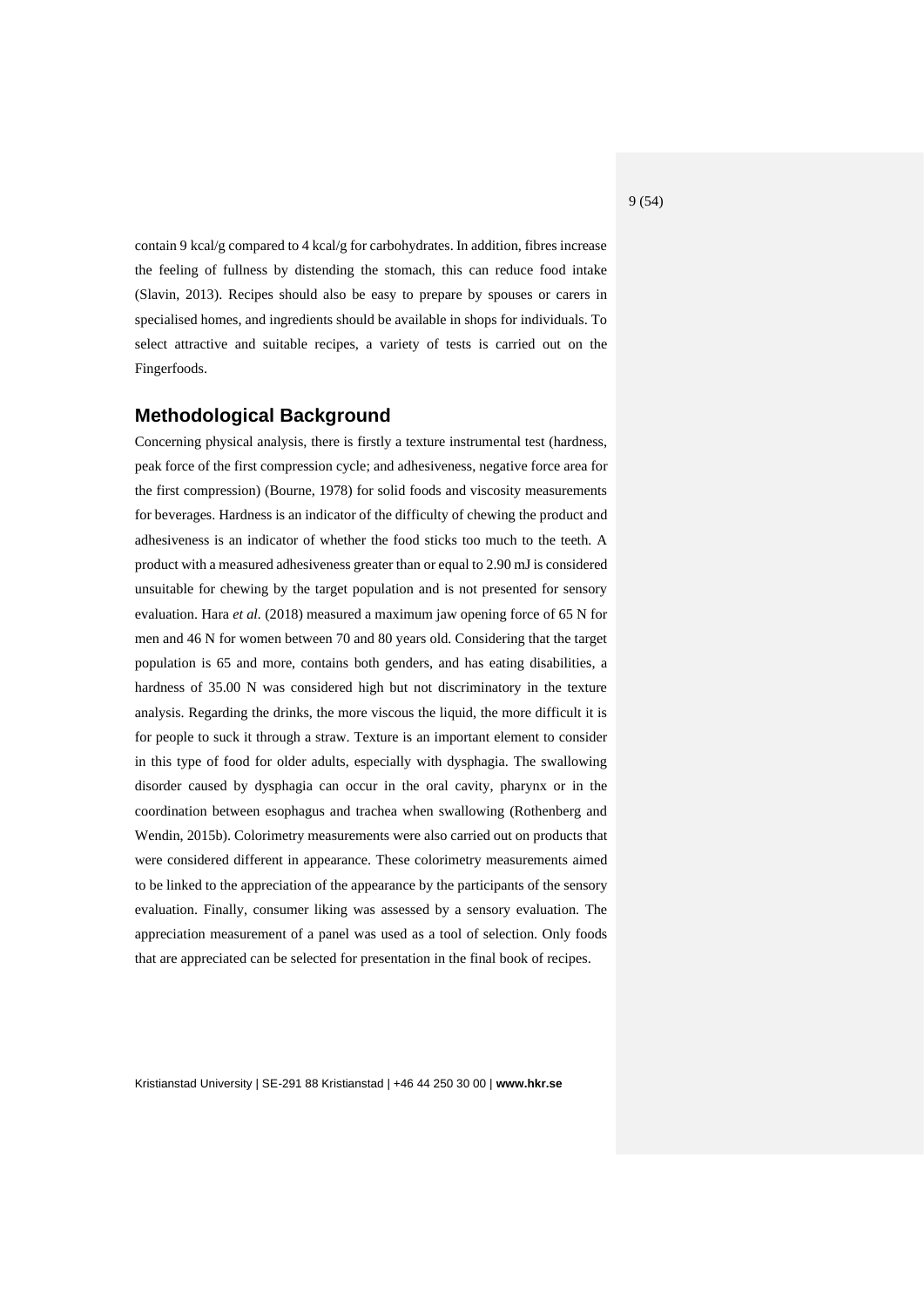10 (54)

# <span id="page-9-0"></span>**Materials and Methods**

To create the products, a creative design was developed, and several variations were created from a basic recipe. The differences between the variations of a recipe are the ingredients that can be substituted or changed in quantity. The recipe creation phase resulted in several types of products, 5 of which were retained for physical analysis. In total, 22 recipes are presented. Based on the results of the physical analysis, some recipes were not proposed for sensory evaluation. As the final objective was to propose functional recipes, some recipes failed and were eliminated before the sensory evaluation phase.

## <span id="page-9-1"></span>**Recipes**

After the creative design phase, 5 types of products were presented: milkshakes, cheese balls, fish cakes, salty muffins, and tuna balls. Besides the products, a sauce was created following the results of the sensory analysis for the fish cakes. The ingredients present in the recipes are listed in Appendix 1. The macronutrients in the different recipes are presented as a percentage of Total Energy Intake (TEI) and the Total Energy Intakes of the recipes are presented in kJ/100 g in the nutritional composition tables. Using kilocalories/100 g for Total Energy Intake is more common but kilojoules/100 g is the standard unit. The quantity of proteins, fats, and carbohydrates per recipe in g/100 g and the Total Energy Intakes in kcal/100 g are presented in Appendix 2. The nutritional values of the different recipes were calculated from the information on the nutrition label of the ingredients used.

#### <span id="page-9-2"></span>**Milkshakes**

The milkshake base is composed of 75 g of quark, 250 g of berries and 26 g of sugar. The different variations of the recipe are presented in Table 1 with the percentages of macronutrients in total energy intake and the total energy intake of the recipes. The milkshake was prepared by putting all the ingredients in the blender (HÄLLDE, Model SB-4, Kista, Sweden) and blending for 10 s at a speed of 9280 rpm.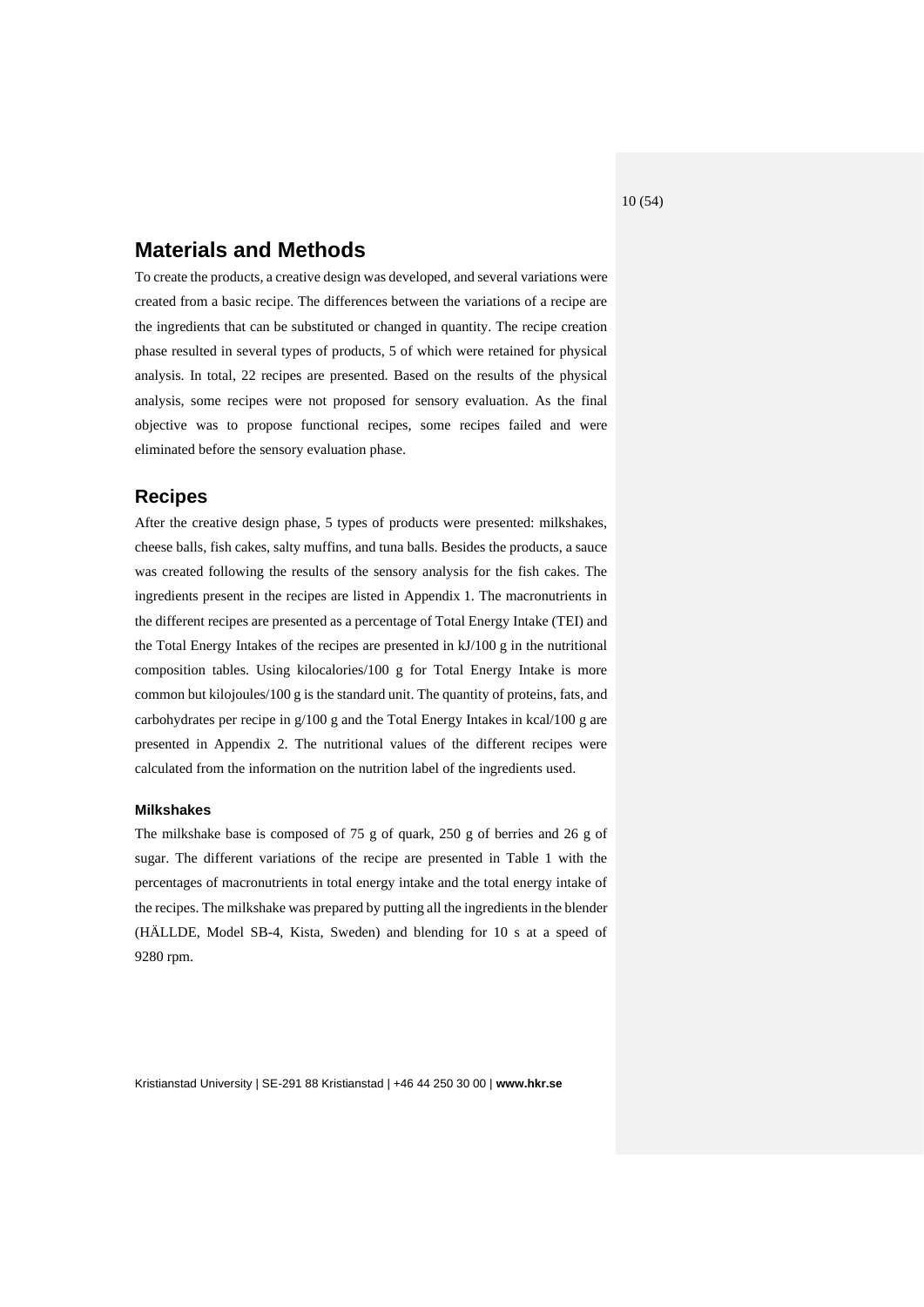|                |                                                                    | Proteins | Fats   | Carbohydrates | TEI        |
|----------------|--------------------------------------------------------------------|----------|--------|---------------|------------|
| Code           | Recipe                                                             | (TEI%)   | (TEI%) | (TEI%)        | (kJ/100 g) |
| M1             | Milkshake base<br>$+0.5 L 0.5%$ fat milk                           | 26.8     | 8.2    | 65            | 218        |
| M <sub>2</sub> | Milkshake base<br>$+0.5 L 0.5\%$ fat milk<br>$+5$ g whey proteins  | 28.9     | 8.6    | 62.5          | 226        |
| M3             | Milkshake base<br>$+0.5 L 0.5\%$ fat milk<br>$+10$ g whey proteins | 30.8     | 8.9    | 60.3          | 234        |
| M <sub>4</sub> | Milkshake base<br>$+0.5$ L 3% fat milk                             | 21.2     | 27.4   | 51.4          | 272        |
| M5             | Milkshake base<br>$+0.5$ L 3% fat milk<br>$+5$ g whey proteins     | 23.1     | 27.0   | 49.9          | 281        |
| M6             | Milkshake base<br>$+0.5$ L 3% fat milk<br>$+10$ g whey proteins    | 24.8     | 26.7   | 48.5          | 289        |

Table 1: Variations, percentages of macronutrients in total energy intake and the total energy intake (TEI) of the milkshakes recipes.

#### <span id="page-10-0"></span>**Cheese balls**

The cheese ball base is composed of 50 g of Philadelphia cheese. The different variations of the recipe are presented in Table 2 with the percentages of macronutrients in total energy intake and the total energy intake of the recipes. The cheese balls were prepared by mincing the chicken in a mincer during 3 s at a speed of 3450 rpm. All the ingredients were then mixed. With the preparation, balls of 1.5 cm in diameter were formed.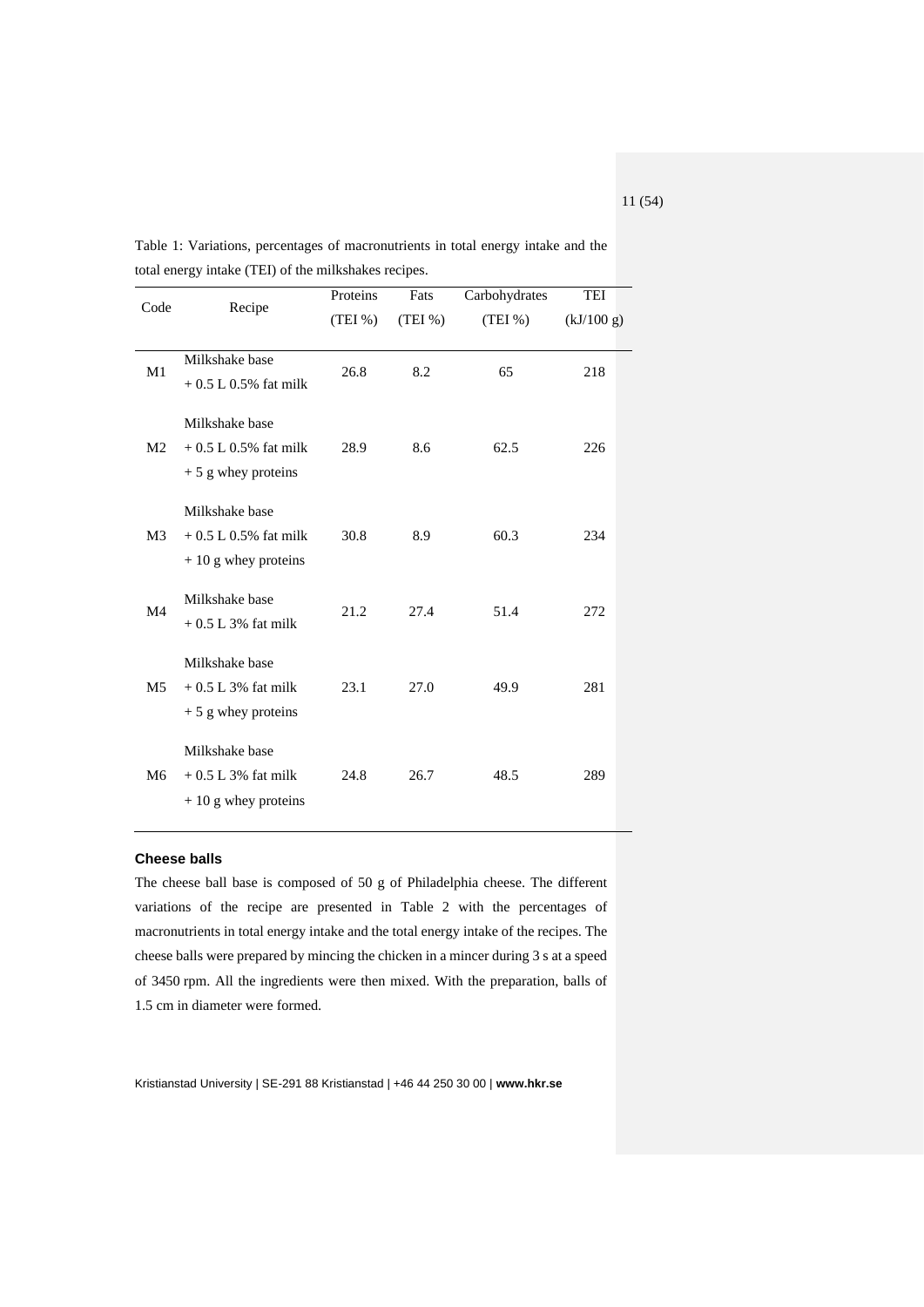| Code            | Recipe                                                 | Proteins<br>(TEI%) | Fats<br>(TEI%) | Carbohydrates<br>(TEI%) | <b>TEI</b><br>(kJ/100 g) |
|-----------------|--------------------------------------------------------|--------------------|----------------|-------------------------|--------------------------|
| CB <sub>1</sub> | Cheese ball base<br>$+30$ g paesano<br>$+30$ g chicken | 30.2               | 65.3           | 4.5                     | 1151                     |
| CB2             | Cheese ball base<br>$+60$ g paesano                    | 27.6               | 68.6           | 3.8                     | 1574                     |
| CB3             | Cheese ball base<br>$+15$ g paesano<br>$+65$ g chicken | 36.5               | 58.7           | 4.8                     | 875                      |

Table 2: Variations, percentages of macronutrients in total energy intake and the total energy intake (TEI) of the cheese balls recipes.

#### <span id="page-11-0"></span>**Fish cakes**

The cake base is composed of 125 g of mozzarella cheese, 4 eggs, 8 black olives, 28 g of mustard and 2 g of dry thyme. The different variations of the recipe are presented in Table 3 with the percentages of macronutrients in total energy intake and the total energy intake of the recipes. To prepare the fish cakes, the fish and mozzarella cheese were minced separately in a mincer (KitchenAid, Model 5KFC3516ECU, St. Joseph, Michigan USA) during 3 s at a speed of 3450 rpm. The tuna came directly from a can, while the salmon was previously cooked in a pan. The olives were cut in four. All ingredients were then mixed. The preparation was distributed in silicone moulds (diameter: 2 cm) and these were put in the oven at 180°C during 20 min.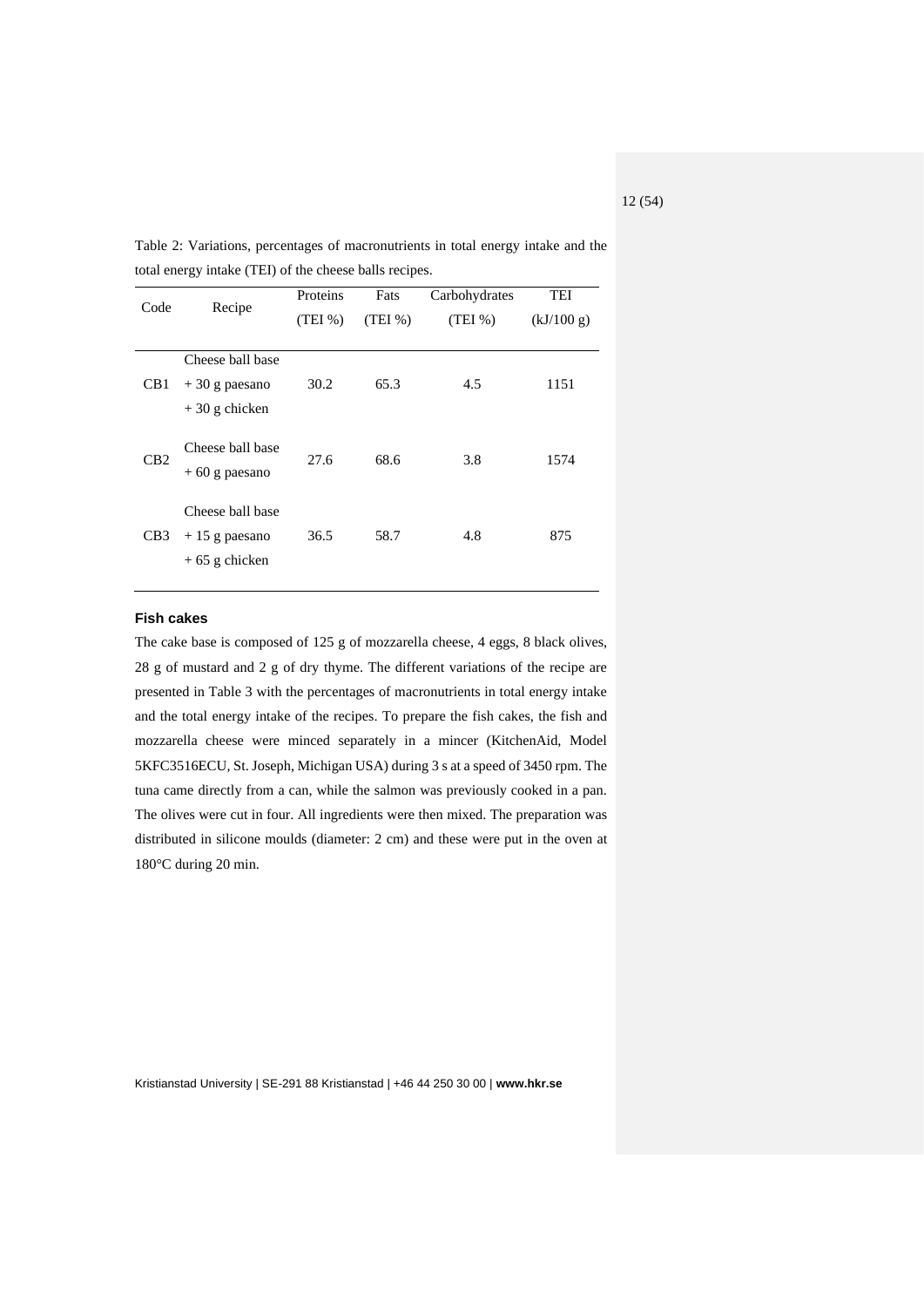|      |                                                                                               | Proteins | Fats   | Carbohydrates | TEI        |
|------|-----------------------------------------------------------------------------------------------|----------|--------|---------------|------------|
| Code | Recipe                                                                                        | (TEI%)   | (TEI%) | (TEI%)        | (kJ/100 g) |
| FC1  | Cake base<br>$+300$ g tuna                                                                    | 44.6     | 42.2   | 13.2          | 624        |
| FC2  | $+50$ g wheat flour<br>Cake base<br>$+300$ g tuna<br>$+25$ g wheat flour<br>$+25$ g soy flour | 46.4     | 45.1   | 8.5           | 636        |
| FC3  | Cake base<br>$+300$ g salmon<br>$+50$ g wheat flour                                           | 36.2     | 53.8   | 10.0          | 821        |
| FC4  | Cake base<br>$+300$ g salmon<br>$+25$ g wheat flour<br>$+25$ g soy flour                      | 37.6     | 56.0   | 6.5           | 833        |

Table 3: Variations, percentages of macronutrients in total energy intake and the total energy intake (TEI) of the fish cakes recipes.

A lemon sauce has been created following the results of the sensory analysis to be used with the fish cakes. The consumer is supposed to add 2 grams of sauce for 10 grams of fish cake. The lemon sauce is composed of 50 g of butter, 20 g of whipping cream, 1 egg yolk, 7 g of mustard and 12 g of lemon juice. Table 4 shows the percentages of macronutrients in total energy intake and the total energy intake of the recipe. The lemon sauce was prepared by melting the butter in a pan. Then the mustard was added to the butter. The whipping cream, egg yolk and lemon juice were then added to the mixture and left on the electric plate at a temperature of 100°C during 5 min.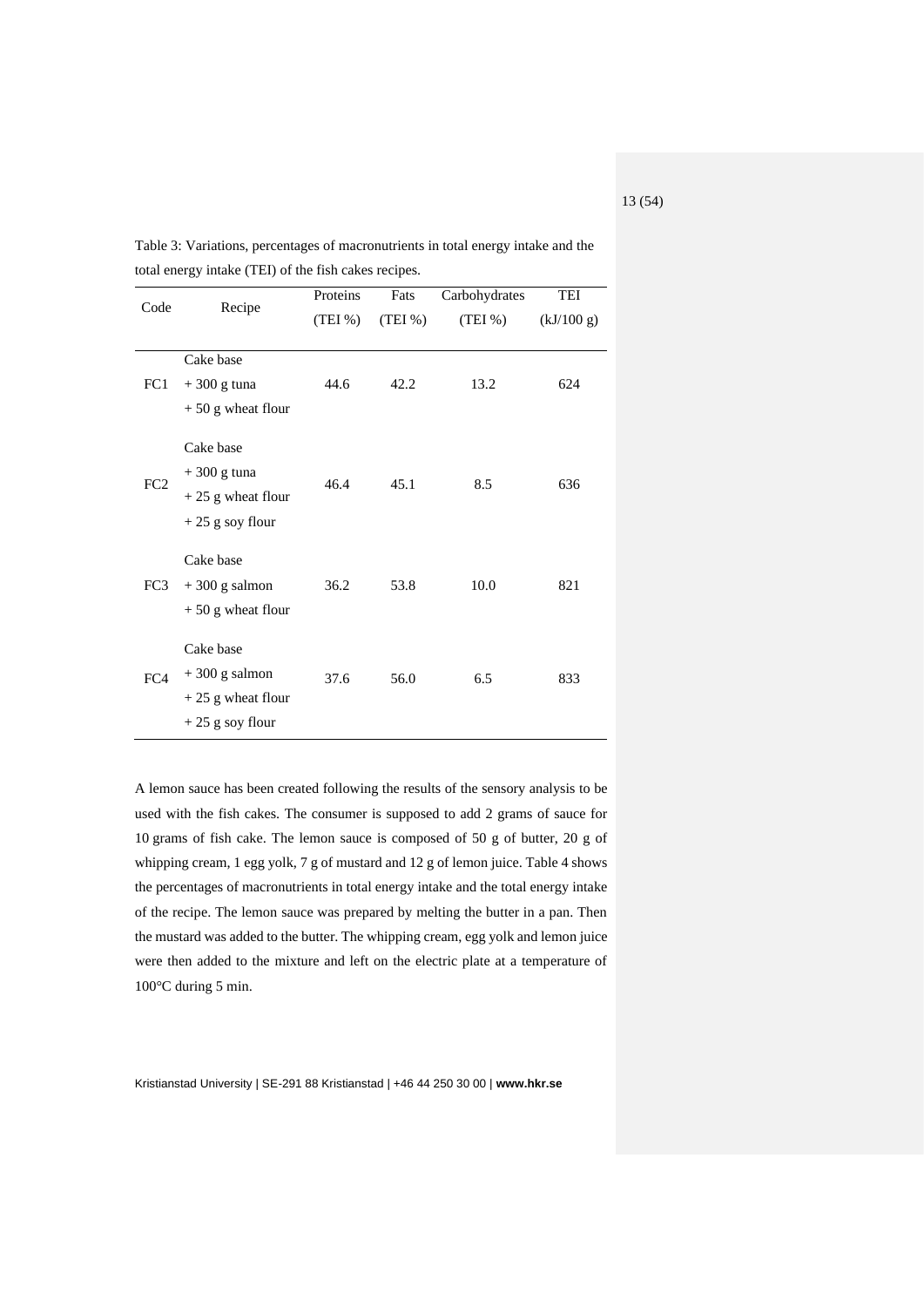Table 4: Percentages of macronutrients in total energy intake and the total energy intake (TEI) of the lemon sauce recipe.

|     |      | Proteins (TEI %) Fats (TEI %) Carbohydrates (TEI %) TEI ( $kJ/100 g$ ) |      |
|-----|------|------------------------------------------------------------------------|------|
| 3.4 | 94.8 | 1.8                                                                    | 2005 |

#### <span id="page-13-0"></span>**Salty muffins**

The muffin base is composed of 50 g of bacon, 2 eggs, 50 g of paesano, 60 mL of 0.5% fat milk, 40 g of green olives, 18 g of tomato purée, 13 g of olive oil, 1 g of salt, 1 g of black pepper and 2 g of dry thyme. The different variations of the recipe are presented in Table 5 with the percentages of macronutrients in total energy intake and the total energy intake of the recipes. To prepare the salty muffins, the olives were cut in four and the bacon was minced during 3 s at a speed of 3450 rpm. All ingredients were then mixed, and the preparation was distributed in silicone moulds (diameter: 2 cm). It was then put in the oven at 180°C during 15 min.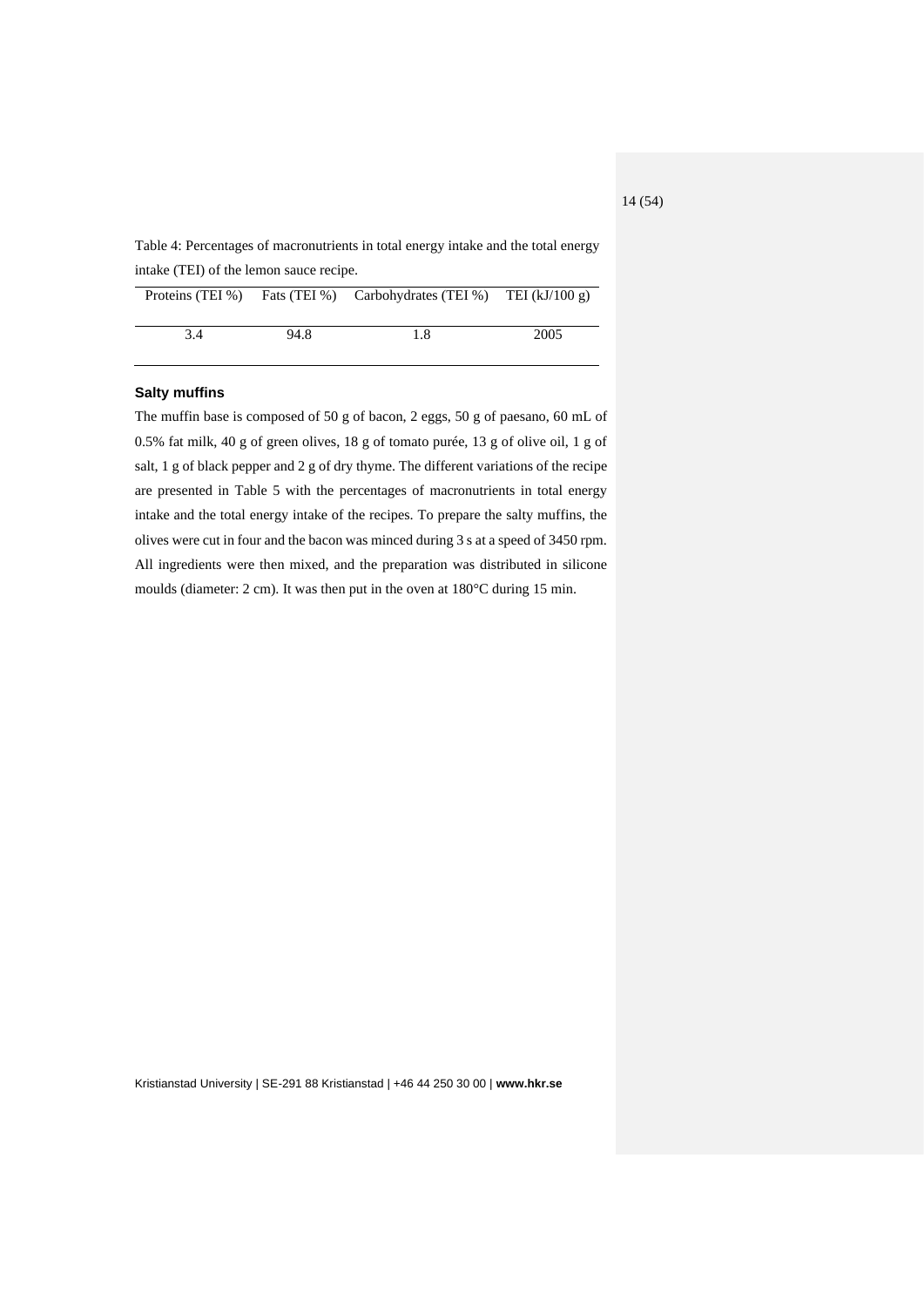| Code            | Recipe              | Proteins | Fats   | Carbohydrates | TEI        |
|-----------------|---------------------|----------|--------|---------------|------------|
|                 |                     | (TEI%)   | (TEI%) | (TEI%)        | (kJ/100 g) |
|                 |                     |          |        |               |            |
| SM <sub>1</sub> | Muffin base         | 21.7     | 53.4   | 24.9          | 1017       |
|                 | $+80$ g wheat flour |          |        |               |            |
|                 | Muffin base         |          |        |               |            |
| SM <sub>2</sub> | $+80$ g chickpea    | 24.6     | 55.1   | 20.3          | 1063       |
|                 | flour               |          |        |               |            |
| SM3             | Muffin base         | 28.9     | 62.9   | 8.2           | 1084       |
|                 | $+80$ g soy flour   |          |        |               |            |
|                 | Muffin base         |          |        |               |            |
| SM4             | $+40$ g wheat flour | 23.2     | 54.3   | 22.5          | 1042       |
|                 | $+40$ g chickpea    |          |        |               |            |
|                 | flour               |          |        |               |            |
|                 | Muffin base         |          |        |               |            |
| SM <sub>5</sub> | $+40$ g wheat flour | 25.4     | 58.3   | 16.3          | 1051       |
|                 | $+40$ g soy flour   |          |        |               |            |

Table 5: Variations, percentages of macronutrients in total energy intake and the total energy intake (TEI) of the salty muffins recipes.

#### <span id="page-14-0"></span>**Tuna balls**

The tuna ball base is composed of 150 g of canned tuna and 36 g of tomato purée. The different variations of the recipe are presented in Table 6 with the percentages of macronutrients in total energy intake and the total energy intake of the recipes. The tuna balls were prepared by mincing the tuna in a mincer during 3 s at a speed of 3450 rpm. When the ryebread was used, it was also minced with the same parameters. Then all the ingredients were mixed. With the preparation, balls of 2.5 cm in diameter were formed.

Kristianstad University | SE-291 88 Kristianstad | +46 44 250 30 00 | **www.hkr.se**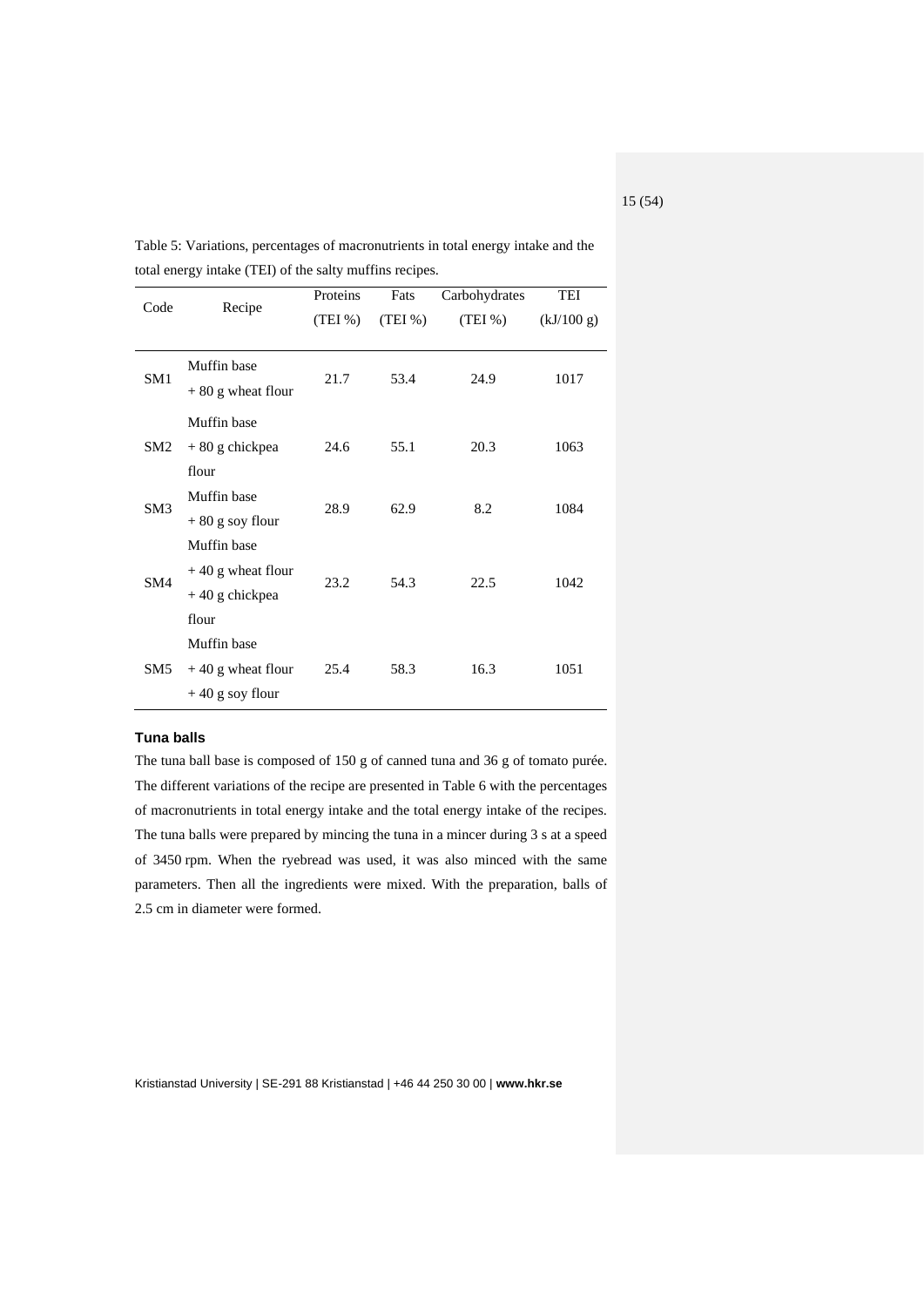| Code            | Recipe                                                                   | Proteins<br>(TEI%) | Fats<br>(TEI%) | Carbohydrates<br>(TEI %) | TEI<br>(kJ/100 g) |
|-----------------|--------------------------------------------------------------------------|--------------------|----------------|--------------------------|-------------------|
| TB1             | Tuna ball base<br>$+125$ g<br>Philadelphia<br>cheese                     | 36.2               | 54.6           | 9.2                      | 632               |
| TB <sub>2</sub> | Tuna ball base<br>+70 g Philadelphia<br>cheese                           | 45.9               | 44.4           | 9.7                      | 565               |
| TB3             | Tuna ball base<br>$+125$ g<br>Philadelphia<br>cheese<br>$+20$ g ryebread | 34.1               | 51.9           | 14.0                     | 657               |
| TB4             | Tuna ball base<br>+70 g Philadelphia<br>cheese<br>$+20$ g ryebread       | 42.0               | 42.0           | 16.0                     | 599               |

Table 6: Variations, percentages of macronutrients in total energy intake and the total energy intake (TEI) of the tuna balls recipes.

# <span id="page-15-0"></span>**Physical analysis**

#### <span id="page-15-1"></span>**Instrumental texture analysis**

A compression test was performed using the Texture Analyzer (Brookfield Ametek, Model CTX, Middleboro, Massachusetts USA) fitted with a 5 kg load cell. The test performed was a compression test and the trigger used was 0.3 N. The samples were 25 mm long and 25 mm wide. The fish cakes and salty muffins were 20 mm high. The cheese balls were 14 mm high. The tuna balls were 10 mm high. Each sample was deformed 50% of its height with a speed of 5 mm/s, using a 36 mm diameter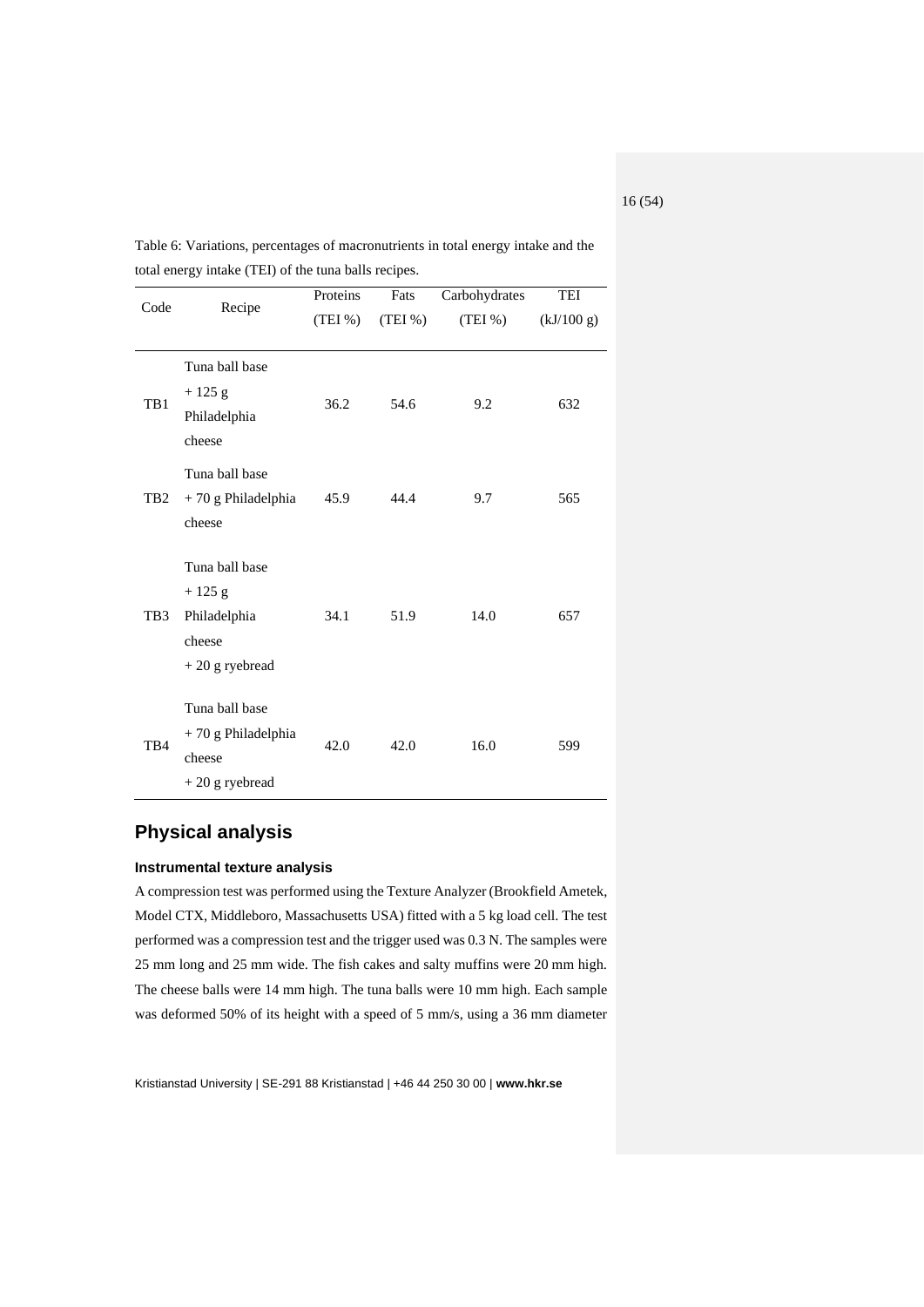aluminium cylindrical probe (Brookfield Ametek, Model TA-AACC36, Middleboro, Massachusetts USA). The measurements were performed in three replicates for each product.

#### <span id="page-16-0"></span>**Viscosity**

The viscosity was measured using a viscosimeter (Brookfield Ametek, Model DV2TLVTJ0, Middleboro, Massachusetts USA). The viscosity of the milkshakes was measured with the spindle SC4-27 and a speed of 20 rotations per minute during 30 s. The measurements were performed in three replicates for each product.

#### <span id="page-16-1"></span>**Colorimetry**

Colour of cheese balls was measured just after preparation, using the Chroma meter (Konica Minolta, Model CM-600d, Konica Minolta Sensing, Inc., Osaka, Japan) and values were determined with CIELab space values  $(L^* =$  relative lightness,  $a^*$  = red-green scale,  $b^*$  = yellow-blue scale). Results were reported in Lab colour space where L\* is lightness from black (0) to white (100),  $a^*$  is green (−) to red (+) and  $b^*$  is blue (−) to yellow (+) (Leblanc, undated). The color measurements of a product were made in three replicates.

### <span id="page-16-2"></span>**Sensory analysis**

#### <span id="page-16-3"></span>**Procedure**

The sensory evaluation took place under special conditions due to health constraints related to the Covid-19 pandemic. Sensory evaluations were not allowed to be conducted at the Högskolan Kristianstad University site. The sensory evaluations were therefore conducted at the consumers' homes. The participants collected bags containing the samples and chocolates as a reward for their participation. The consumers tasted the samples at home. The questionnaire was online and the link to access it was in the bag with the samples.

The samples were prepared in the kitchens in the same way as in the physical analysis. However, the samples for the sensory evaluation did not come from the same batch as those for the physical analysis due to time constraints. The products were prepared in the morning between 8 am and 12 noon and stored in the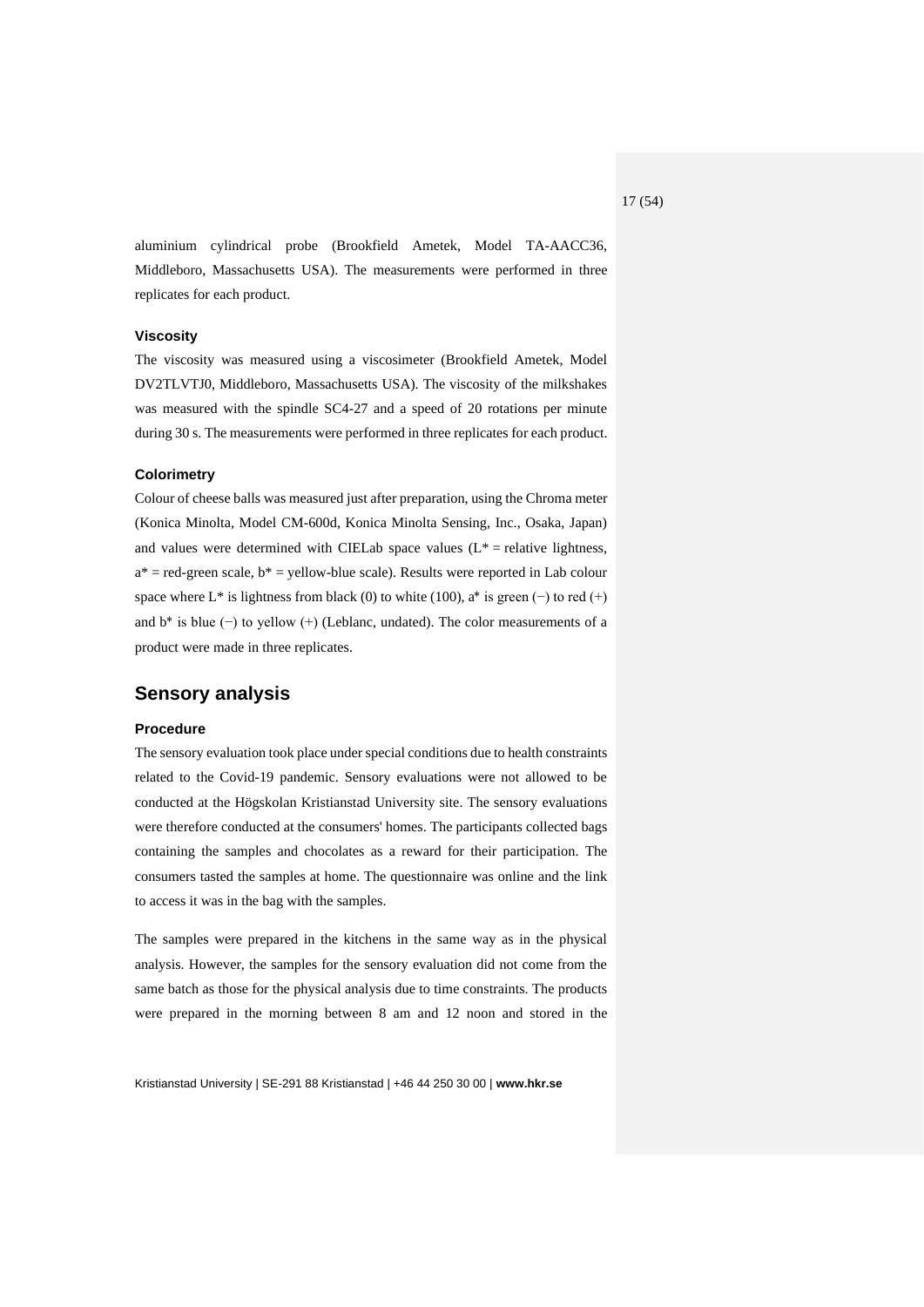refrigerator. Each sample was stored in an individual sealed paper package and coded with a random 3-digit number. The participants came in the afternoon between 12 noon and 6 pm to collect their products and tested them at home.

#### <span id="page-17-0"></span>**Samples**

The maximum number of variations of the same product to be presented for sensory evaluation was 4 for practical reasons. The choices were made based on the results of the physical analysis. The variations M4, M5, and M6 of the milkshakes recipes were not presented for sensory evaluation. This is also the case for the variation SM3 of the salty muffins recipes and all the tuna balls recipes.

The participants were asked to drink the milkshakes with a straw provided. Since this was considered to get closer to the food intake conditions of the target population.

#### <span id="page-17-1"></span>**Subjects**

Recruitment was carried out through advertisements within the university. The participants were university staff and students and their relatives. All the variations of one product were tested the same day by the panel. Panels were different for each product. The demographic characteristics of the panels are presented in Table #. The demographic characteristics are the number of participants, their gender, and their age according to the type of product. The target number of participants chosen was 55 participants minimum. This number was reached for each of the tests.

No responses to any of the questionnaires used in this study include information that can be traced to, or used to identify any individual, according to General Data Protection Regulation (GDPR). All participants received written information about the test and gave informed consent to participate. According to Data Protection Ordinance, the questions about food opinions in this study are not classified as sensitive personal data. The personal integrity was protected and participants could leave the test at any time. All participants were informed about the ingredients of the products in order to avoid any allergy and intolerance reactions.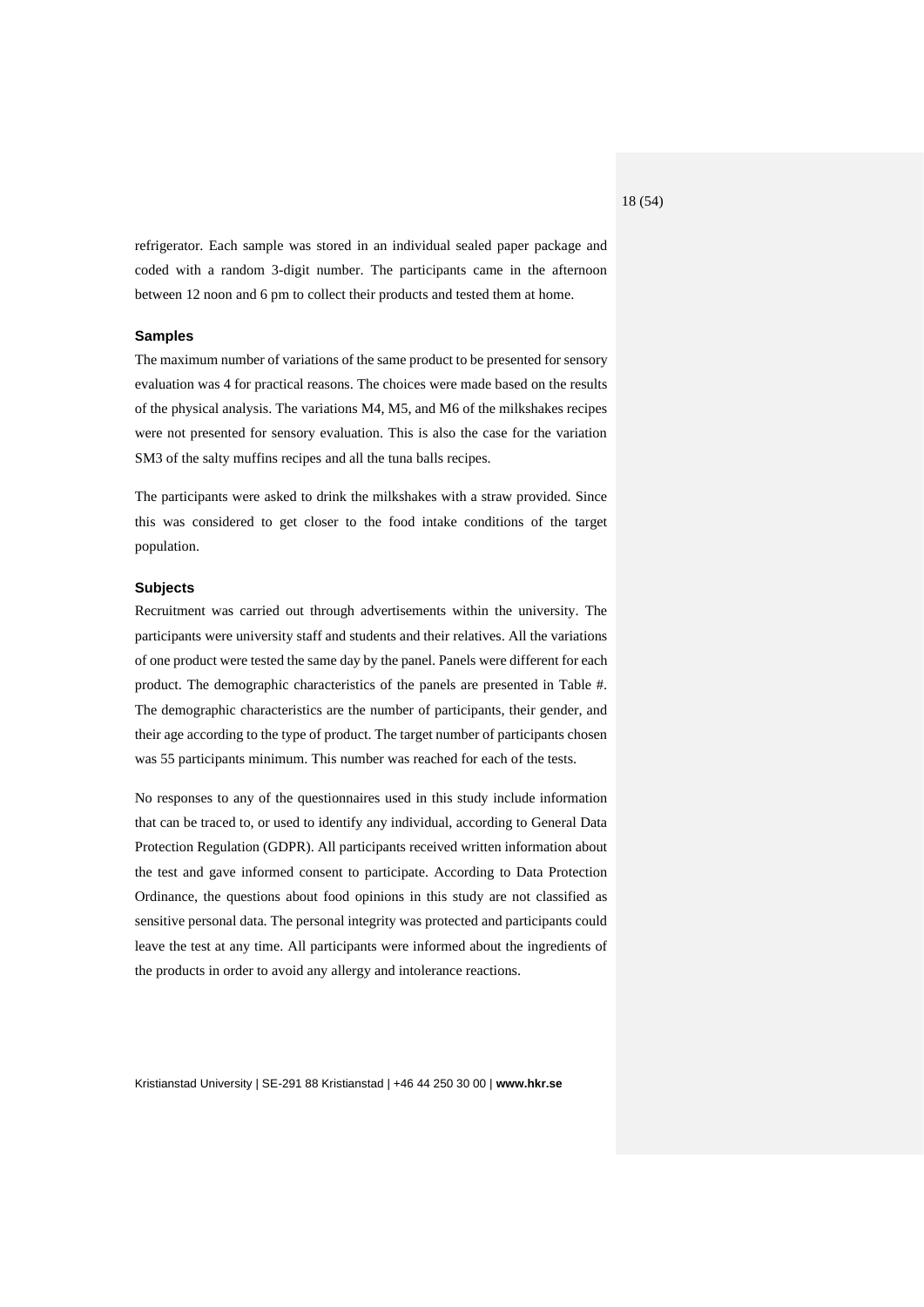|                        |                      | Milkshakes | Cheese balls | Fish cakes       | Salty muffins  |
|------------------------|----------------------|------------|--------------|------------------|----------------|
| participants           | Number of            | 76         | 74           | 57               | 60             |
|                        | Male                 | 32         | 38           | 32               | 33             |
| Gender                 | Femal<br>$\mathbf e$ | 43         | 35           | 25               | 26             |
|                        | Non-<br>binairy      | $\,1$      | $\,1$        | $\boldsymbol{0}$ | $\,1$          |
|                        | $15$ to<br>24        | 21         | 21           | 16               | 24             |
|                        | $25$ to<br>34        | 15         | $18\,$       | 16               | 13             |
| Age<br>(years)<br>old) | $35$ to<br>44        | 13         | 9            | 8                | $\overline{4}$ |
|                        | $45$ to<br>54        | 11         | $10\,$       | $\overline{4}$   | 6              |
|                        | $55$ to<br>64        | $10\,$     | $10\,$       | 8                | 8              |
|                        | 65 and<br>more       | $\sqrt{6}$ | $\sqrt{6}$   | 5                | 5              |

Table 7: Demographic characteristics of the panels according to the products.

Kristianstad University | SE-291 88 Kristianstad | +46 44 250 30 00 | **www.hkr.se**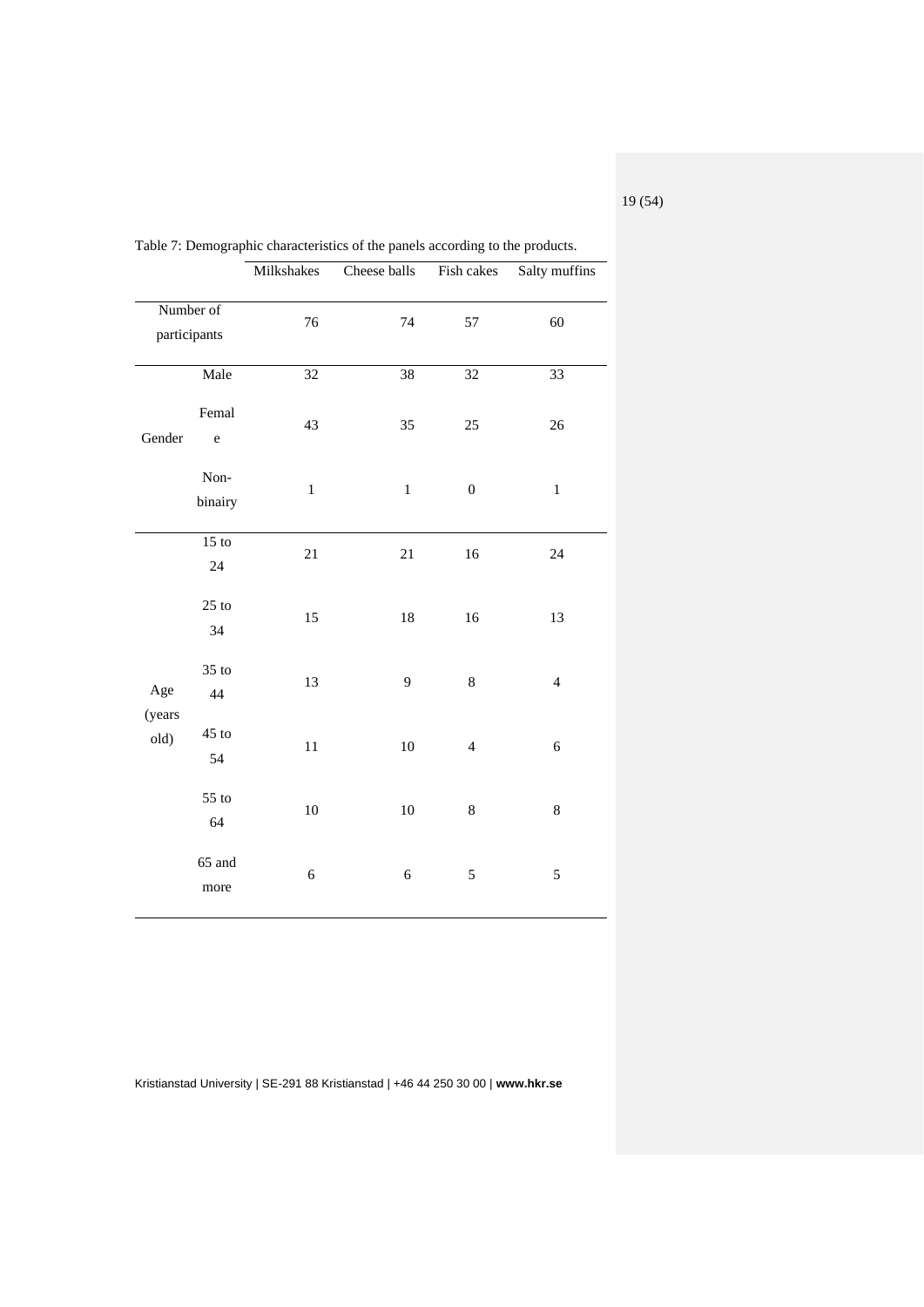#### <span id="page-19-0"></span>**Questionnaire**

The data collection was made by a web application for Sensory and Consumer Research (EyeQuestion, Elst, The Netherlands). The questionnaire was in Swedish and English. It started with a welcome page where the principle of the project was explained. The second page was the consent form which also gave the allergens. The third page contained the demographic questions: gender and age of the participant. The instructions were described on the fourth page of the questionnaire. The instructions were to rinse the mouth before each sample, to taste the products in the order in which they are given in the questionnaire, and to warm the samples in the microwave when necessary. The following pages were about the appreciation of the products. After tasting all the samples and filling in the questionnaire, an open question was displayed so that participants who wished to do so could make comments or give ideas for improvement. It was called the Improvements section. The last page of the questionnaire contained a thank you note.

The aim was to find out how the products were appreciated. A hedonic test was therefore carried out. In the pages of the questionnaire concerning the appreciation of the products, the subjects were asked to perform an acceptability test. It was a monadic sequential test. The order of the samples for each participant was randomised by a Latin Square Design.

Each page of the test was assigned to a single sample and included 5 ratings on a 7 point semantic and numerical scale ranging from 'dislike very much' (=1) to 'like very much' (=7). Questions about the appreciation of a product on scales are presented in Appendix 3. The scales assessed the following 5 criteria: Appearance, Smell, Taste, Texture, and the Overall appreciation of the sample.

## <span id="page-19-1"></span>**Statistical analysis**

The appreciation of the products was determined by the  $\chi^2$  test for independence. For this test, a product was considered to have been liked by its judge if its score was strictly above 4. If a judge's score for a product was less than or equal to 4, the product was not appreciated. Differences of hardness, adhesiveness, and colorimetry were analysed using an Analysis of Variance (ANOVA) followed by a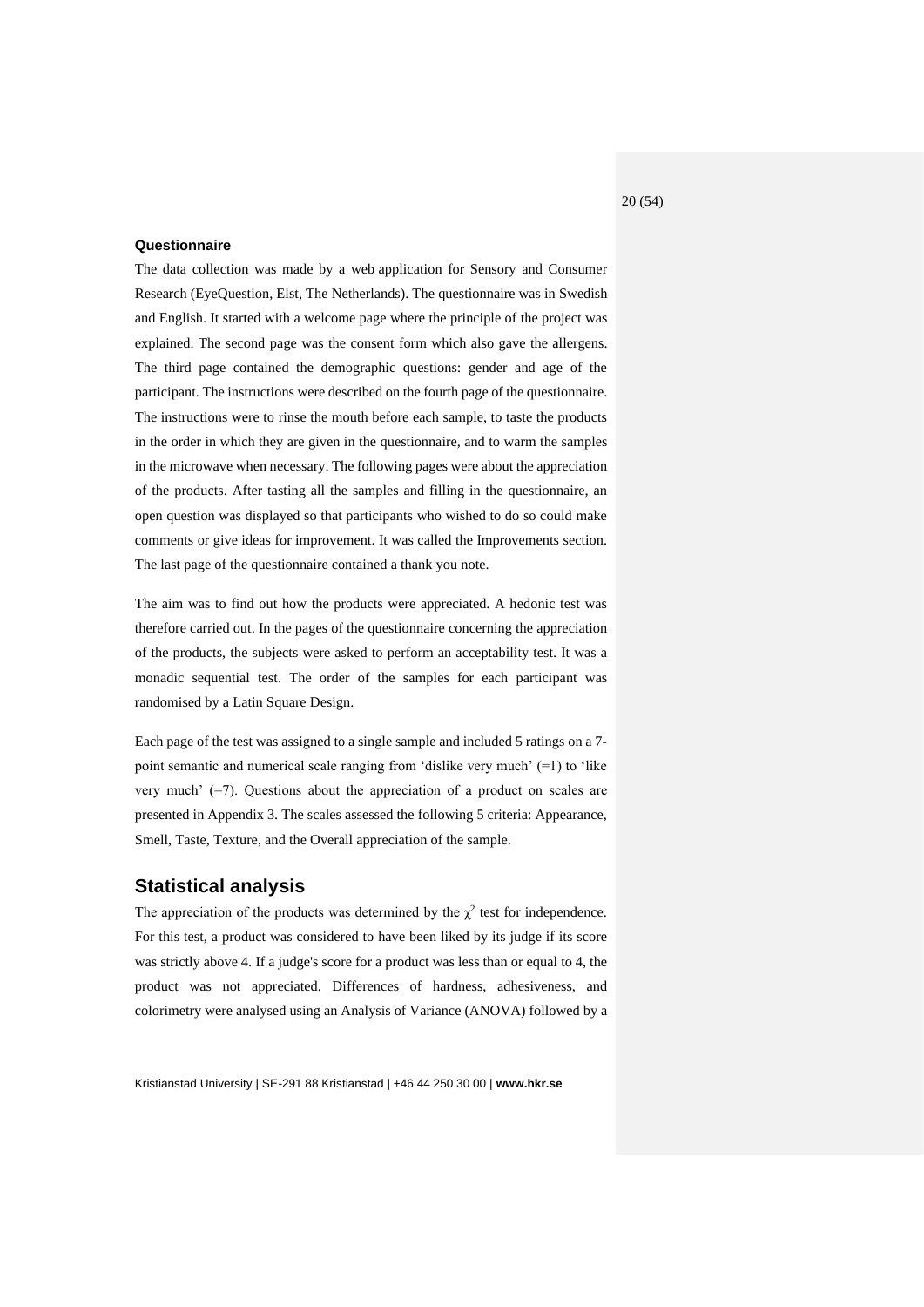Student-Newman-Keuls (SNK) procedure after checking for normality and equality of variances. A one-way ANOVA was performed for the cheese balls and the salty muffins and it was a two-way ANOVA for the milkshakes, the fish cakes, and the tuna balls. Differences of appreciation during the sensory evaluation were analysed using the Student T test. Correlations between different results were analysed using the Pearson correlation.

Statistical analysis for the  $\chi^2$  test for independence, verification of normality, ANOVA, SNK procedure, and Pearson correlation were done using RStudio Version 1.4.1106. Statistical analysis for Student T test were done using the t.test command in two-sided type 3 of Microsoft Excel Version 2105. All continuous variables are presented as means  $\pm$  Standard Error of the Mean (SEM). A P<0.05 was considered statistically significant.

# <span id="page-20-0"></span>**Results**

# <span id="page-20-1"></span>**Physical analysis**

#### <span id="page-20-2"></span>**Milkshakes**

In Table 8, the viscosities of the different milkshakes are presented. The three most viscous variations are those from the 3% fat milk, two of which are significantly different from the other viscosities.

Table 8: Viscosity of the milkshakes according to the fat percentage of the milk and the percentage of whey proteins. 0.5% fat milk and 0% (M1), 0.6% (M2) or 1.2%  $(M3)$  of whey proteins or 3% fat milk and 0%  $(M4)$ , 0.6%  $(M5)$  or 1.2%  $(M6)$  of whey proteins.

|                  | M1 | M <sub>2</sub>                                                                                | M <sub>3</sub> | M4                    | M5 | M6      | P-value<br><b>ANOVA</b> |
|------------------|----|-----------------------------------------------------------------------------------------------|----------------|-----------------------|----|---------|-------------------------|
| Viscosity 835.17 |    | 820.73                                                                                        |                | 806.23 1075.67 887.50 |    | 1012.03 | ***                     |
|                  |    | $(mPa.s)$ $\pm 19.77^b$ $\pm 18.30^b$ $\pm 35.50^b$ $\pm 28.49^a$ $\pm 21.36^b$ $\pm 11.50^a$ |                |                       |    |         |                         |

*Results are means ± SEM. \*\*\*P <0.001. Different superscript letters represent significant differences at a 5% level.*

Kristianstad University | SE-291 88 Kristianstad | +46 44 250 30 00 | **www.hkr.se**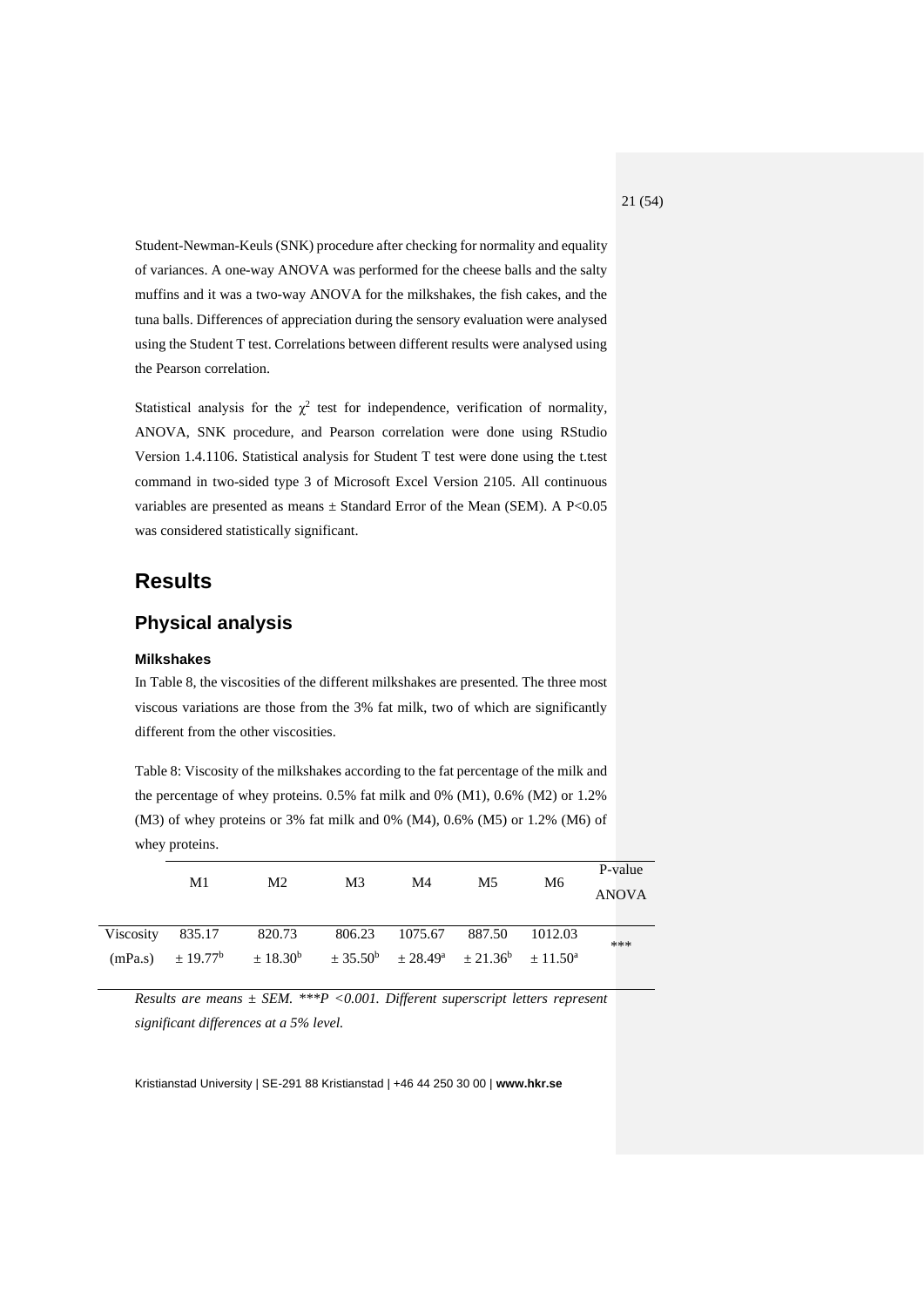In order to decrease the number of milkshakes recipes to present for the sensory evaluation, variations with 3% fat milk were removed due to their high viscosity. It was preferable to keep the three less viscous products to suit the sucking up constraints and swallowing constraints of older adults.

#### <span id="page-21-0"></span>**Cheese balls**

In Table 9, hardness, adhesiveness and colorimetry parameters of the cheese balls are listed. There is a significant difference of hardness between all the variations. The product CB2 is the hardest and the product CB3 is the least hard. The product CB1 has the highest adhesiveness and is significantly different from the others. Regarding the parameter  $L^*$  of colorimetry, the variation CB3 is significantly darker than the two others. It is also the one which is most on the red side according to the parameter a\* where all the parameters are significantly different. The product CB2 is most on the green side. There is no significant difference between the samples concerning the parameter b\*.

Table 9: Hardness, adhesiveness and colorimetry parameters of the cheese balls according to the quantity of paesano and chicken. 30 g of paesano and 30 g of chicken (CB1), 60 g of paesano (CB2) or 15 g of paesano and 65 g of chicken (CB3).

|                      | CB1                     | CB2                                                      | CB3                     | P-value<br><b>ANOVA</b> |
|----------------------|-------------------------|----------------------------------------------------------|-------------------------|-------------------------|
| Hardness (N)         |                         | $24.43 \pm 0.21^b$ $43.14 \pm 2.64^a$ $11.73 \pm 0.20^c$ |                         | ***                     |
| Adhesiveness<br>(mJ) | $1.98 + 0.62^a$         | $0.00 + 0.00^b$                                          | $0.48 \pm 0.18^{\rm b}$ | $\ast$                  |
| $L^*$                | $80.63 + 0.41^{\circ}$  | $80.52 + 0.42^a$ 75.89 + 1.47 <sup>b</sup>               |                         | $\ast$                  |
| $a^*$                | $4.12 \pm 0.21^{\rm b}$ | $0.69 + 0.03^c$                                          | $7.44 + 0.56^a$         | ***                     |
| $h^*$                | $18.41 + 0.31$          | $19.71 + 0.44$                                           | $18.10 \pm 0.50$        | n. s.                   |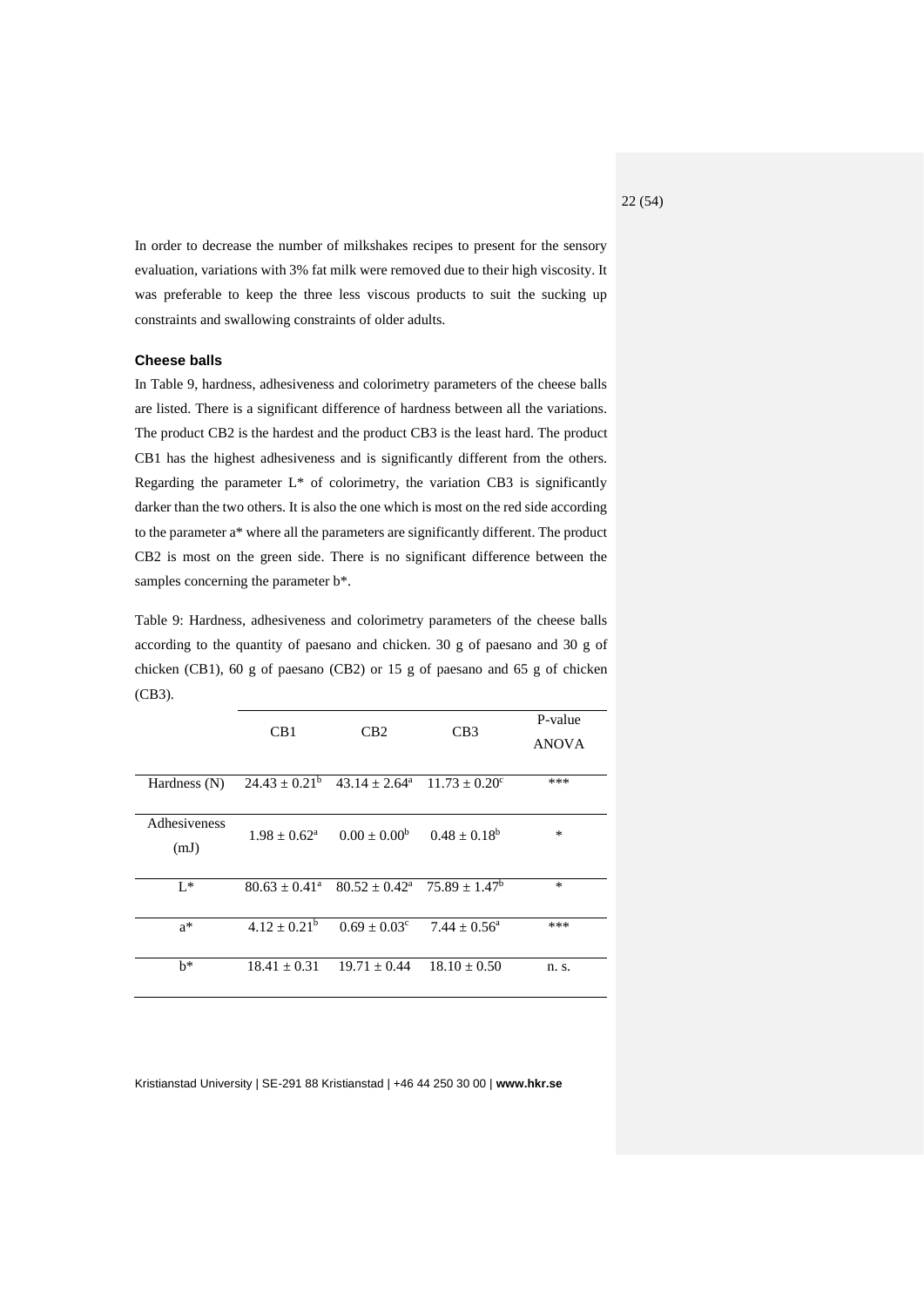*Results are means ± SEM. n. s. non-significant, \*P <0.05, \*\*\*P <0.001. Different superscript letters represent significant differences at a 5% level.*

#### <span id="page-22-0"></span>**Fish cakes**

Table 10 shows hardness and adhesiveness of the fish cakes according to the type of fish. The hardness of the variations with tuna is significatively higher than the hardness of the variations with salmon. There is no difference of adhesiveness between the two types of fish.

Table 10: Hardness and adhesiveness of the fish cakes according to the type of fish. Tuna or salmon.

|                   | Tuna                     | Salmon            | P-value ANOVA |
|-------------------|--------------------------|-------------------|---------------|
| Hardness $(N)$    | $12.06 \pm 0.50^{\circ}$ | $9.60 \pm 0.44^b$ | **            |
| Adhesiveness (mJ) | $0.01 \pm 0.00$          | $0.01 \pm 0.00$   | n. s.         |

*Results are means ± SEM. n. s. non-significant, \*\*P <0.01. Different superscript letters represent significant differences at a 5% level.*

Table 11 shows hardness and adhesiveness of the fish cakes according to the type of flour. There is no significant difference of hardness or adhesiveness between the products with 50 g of wheat flour and the products with 25 g of wheat flour added to 25 g of soy flour.

Table 11: Hardness and adhesiveness of the fish cakes according to the type of flour. 50 g of wheat flour (W) or 25 g of wheat flour and 25 g of soy flour (WS).

|                   | W                | WS               | P-value ANOVA |
|-------------------|------------------|------------------|---------------|
| Hardness (N)      | $11.34 \pm 0.68$ | $10.32 \pm 0.70$ | n. s.         |
| Adhesiveness (mJ) | $0.01 \pm 0.00$  | $0.01 \pm 0.00$  | n. s.         |

*Results are means ± SEM. n. s. non-significant. Different superscript letters represent significant differences at a 5% level.*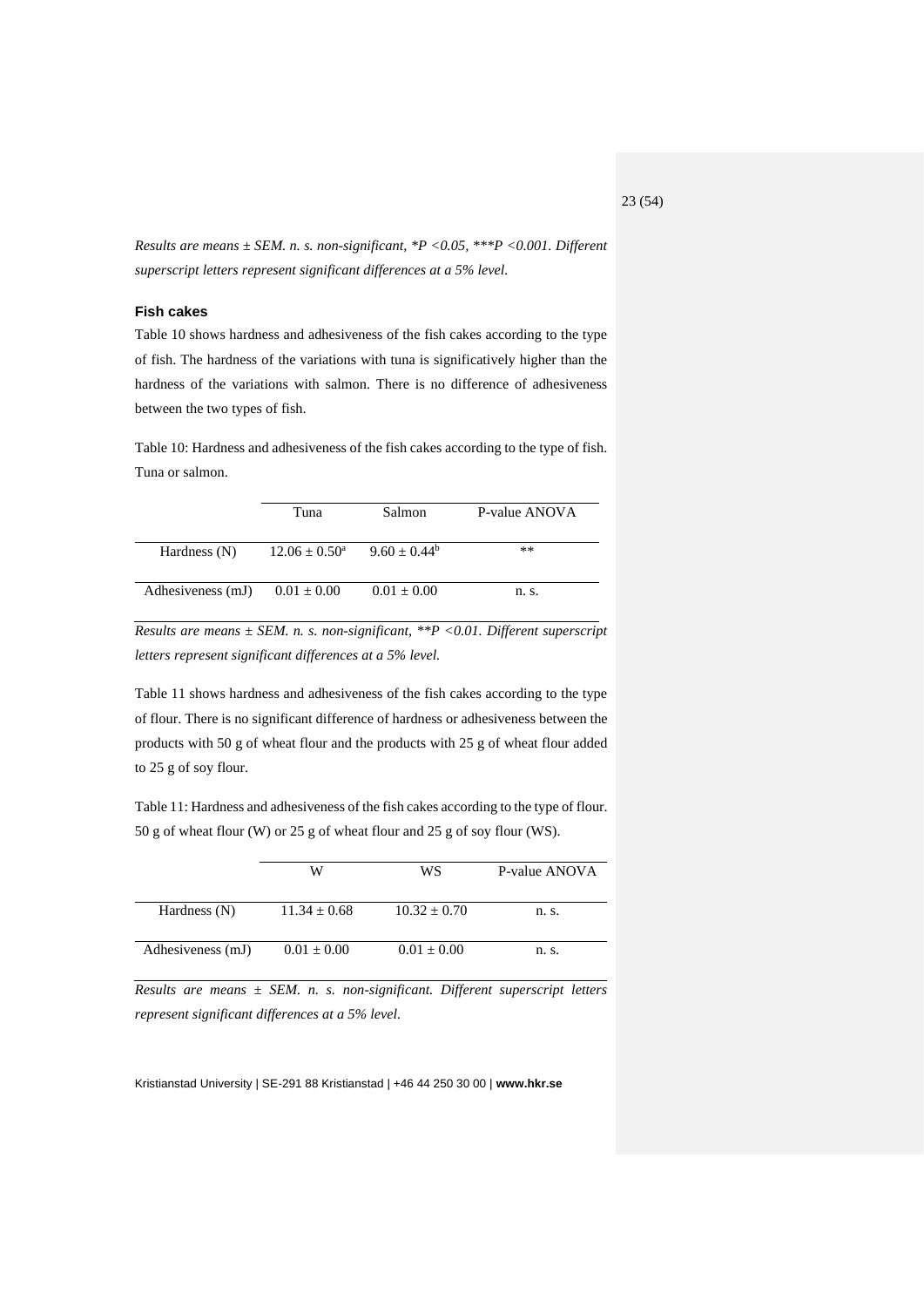#### <span id="page-23-0"></span>**Salty muffins**

Table 12 shows hardness and adhesiveness of the salty muffins according to the type of flour. The sample SM3 with 80 g of soy flour is the hardest, compared to the products SM2, SM4 and SM5 the difference is significant. The sample SM1 has a hardness in between the other samples and does not significantly differ from any other sample. Adhesiveness shows no significant difference between the products.

In order to present only 4 recipes of salty muffins for sensory evaluation, variation SM3 was removed due to its high hardness. It was preferable to keep the four less hard products to suit the chewing constraints of older people.

Table 12: Hardness and adhesiveness of the salty muffins according to the type of flour. 80 g of wheat flour (SM1), 80 g of chickpea flour (SM2), 80 g of soy flour (SM3), 40 g of wheat flour and 40 g of soy flour (SM4) or 40 g of wheat flour and 40 g of soy flour (SM5).

|                | SM1          | SM2                | SM3                                   | SM4        | SM <sub>5</sub> | P-value      |
|----------------|--------------|--------------------|---------------------------------------|------------|-----------------|--------------|
|                |              |                    |                                       |            |                 | <b>ANOVA</b> |
|                |              |                    |                                       |            |                 |              |
|                | 31.33        | 27.83              | 39.50                                 | 23.50      | 21.73           | *            |
| Hardness $(N)$ | $+1.31^{ab}$ | $\pm 3.40^{\rm b}$ | $\pm 3.37^{\rm a}$ $\pm 4.19^{\rm b}$ |            | $+0.98^{\rm b}$ |              |
|                |              |                    |                                       |            |                 |              |
| Adhesiveness   | 0.01         | 0.00               | 0.01                                  | 0.01       | 0.02            |              |
| (mJ)           | $\pm 0.00$   | $\pm 0.00$         | $\pm 0.00$                            | $\pm 0.01$ | $\pm 0.00$      | n. s.        |

*Results are means ± SEM. n. s. non-significant, \*P <0.05. Different superscript letters represent significant differences at a 5% level.*

#### <span id="page-23-1"></span>**Tuna balls**

Tables 13 and 14 show hardness and adhesiveness of the tuna balls according to the presence or not of ryebread and the quantity of Philadelphia cheese. There is a significant difference between the samples for each criterion.

Kristianstad University | SE-291 88 Kristianstad | +46 44 250 30 00 | **www.hkr.se**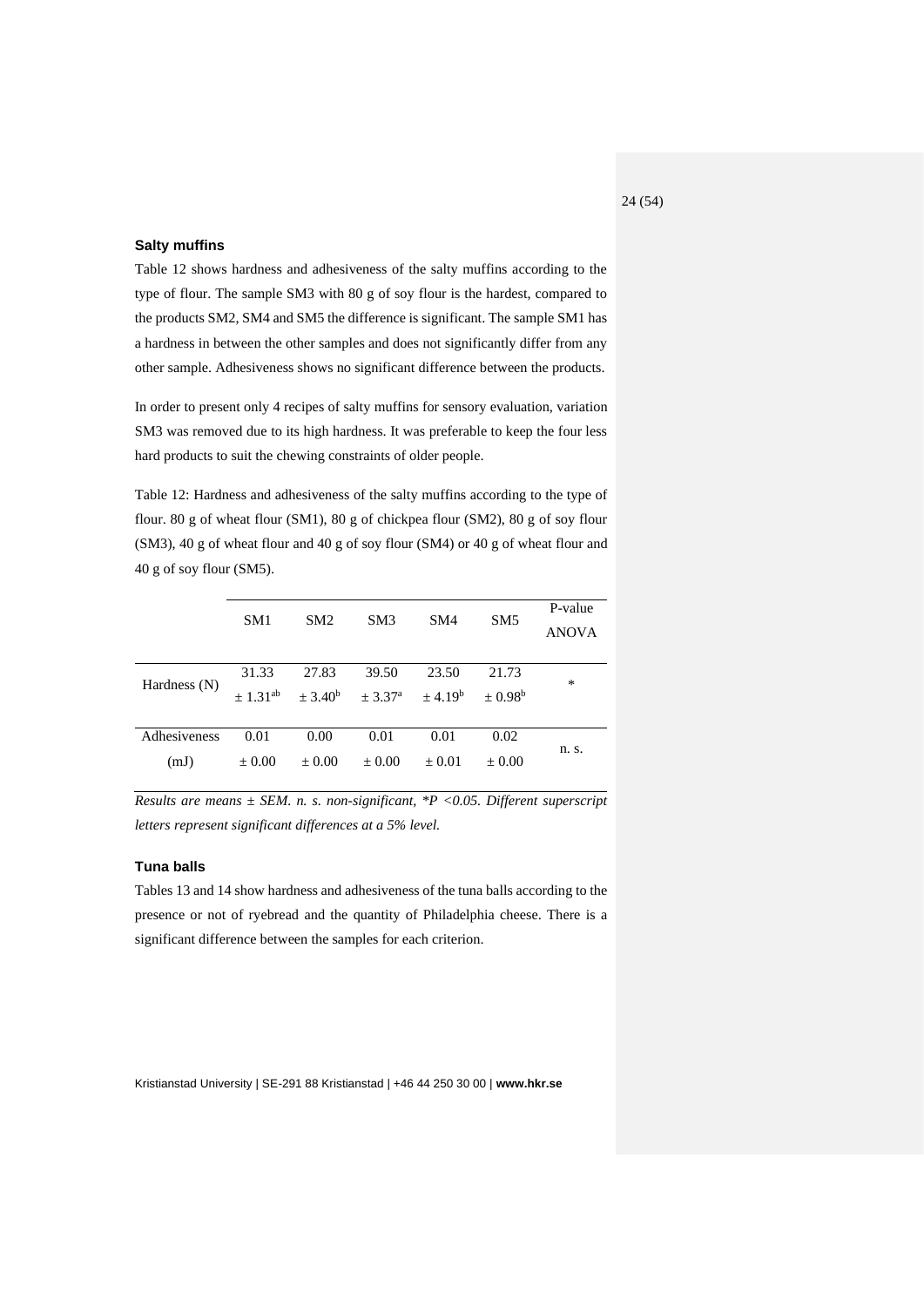Table 13: Hardness and adhesiveness of the tuna balls according to the presence or not of ryebread. With ryebread (With) or without ryebread (Without).

|                   | With              | Without                    | P-value ANOVA |
|-------------------|-------------------|----------------------------|---------------|
| Hardness $(N)$    | $3.13 \pm 0.34^a$ | $2.05 + 0.07^b$            | $***$         |
| Adhesiveness (mJ) | $3.30 \pm 0.24^b$ | $4.78 + 0.74$ <sup>a</sup> | *             |

*Results are means ± SEM. \*P <0.05, \*\*P <0.01. Different superscript letters represent significant differences at a 5% level.*

Table 14: Hardness and adhesiveness of the tuna balls according to the quantity of Philadelphia cheese. 70 g of Philadelphia cheese (Low quantity) or 125 g of Philadelphia cheese (High quantity).

|                   | Low quantity            | High quantity           | P-value ANOVA |
|-------------------|-------------------------|-------------------------|---------------|
| Hardness (N)      | $2.96 \pm 0.40^{\circ}$ | $2.21 \pm 0.13^b$       | $***$         |
| Adhesiveness (mJ) | $3.16 \pm 0.21^b$       | $4.92 \pm 0.69^{\rm a}$ | $***$         |

*Results are means ± SEM. \*\*P <0.01. Different superscript letters represent significant differences at a 5% level.*

All tuna balls have an adhesiveness greater than 2.90 mJ. They are therefore considered unsuitable for chewing by the target population and will not be presented for sensory evaluation. They are not considered for further discussion.

### <span id="page-24-0"></span>**Sensory analysis**

The appreciation marks of the sensory evaluation are available in Appendix 4.

#### <span id="page-24-1"></span>**Appreciation**

Table 15 shows the appreciation of the products according to the sensory evaluation. None of the products were disliked. Concerning the milkshakes, the products M2 and M3 are appreciated while M1 is neither liked nor disliked. M2 and M3 are the only products that contain whey proteins. Among the different variations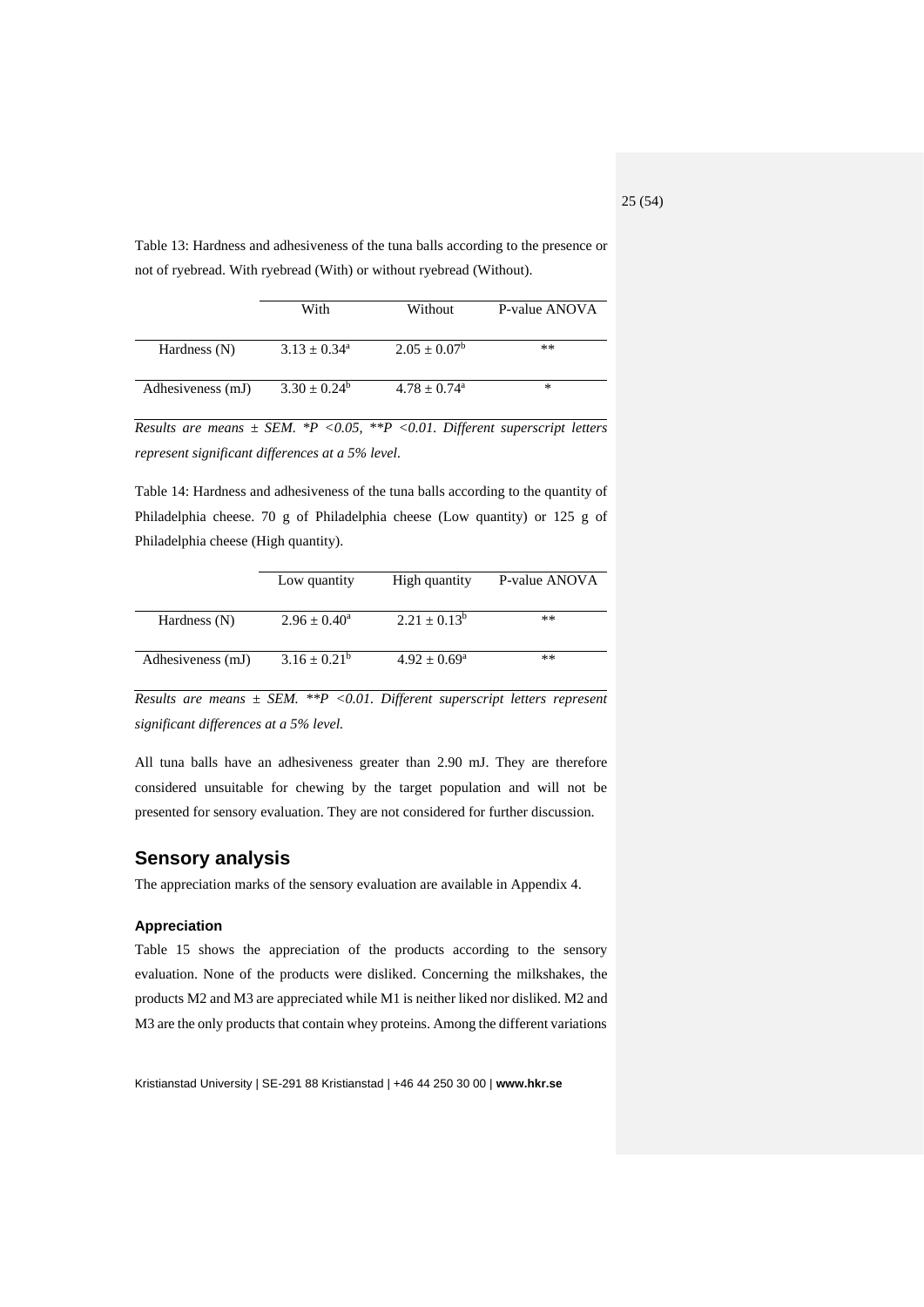of cheese balls, CB3 is the only one appreciated. CB3 is the product with the most chicken. Regarding the fish cakes, FC1 was neither liked nor disliked. It contains tuna and only wheat flour. The variations FC2, FC3, and FC4 were significantly appreciated. Among the salty muffins, the products SM1, SM4 and SM5 were appreciated while SM2 was not. SM2 contains only chickpea flour.

Table 15: Appreciation of the recipes presented in sensory evaluation. The test was carried out based on the notes of the overall appreciation. A significant difference means that the product is appreciated. A non-significant difference means that the product is neither liked nor disliked.

|                |               |              |               |                 | Fish cakes    |                 | Salty muffins |
|----------------|---------------|--------------|---------------|-----------------|---------------|-----------------|---------------|
| Milkshakes     |               | Cheese balls |               | Product         | $P-$<br>value | Product         | $P-$<br>value |
| Product        | $P-$<br>value | Product      | $P-$<br>value | FC1             | n. s.         | SM <sub>1</sub> | $***$         |
| M1             | n. s.         | CB1          | n. s.         | FC2             | **            | SM <sub>2</sub> | n. s.         |
| M <sub>2</sub> | **            | CB2          | n. s.         | FC <sub>3</sub> | $\ast$        | SM4             | $\ast$        |
| M <sub>3</sub> | ***           | CB3          | **            | FC4             | $\ast$        | SM <sub>5</sub> | $\ast$        |

*n. s. non-significant, \*P <0.05, \*\*P<0.01, \*\*\*P<0.001.*

#### <span id="page-25-0"></span>**Milkshakes**

Figure 1 shows the appreciation of the milkshakes according to 5 criteria: appearance, smell, taste, texture, and overall. There are no significant differences between the samples for the criteria of appearance and texture. The smell is more appreciated for the samples M2 and M3. The taste is more appreciated for the variation M3 while the taste of the product M1 is the least appreciated. The sample M3 is significantly the most appreciated among the three milkshakes. Meaning that the sample with the highest level of protein seemed to be the most appreciated.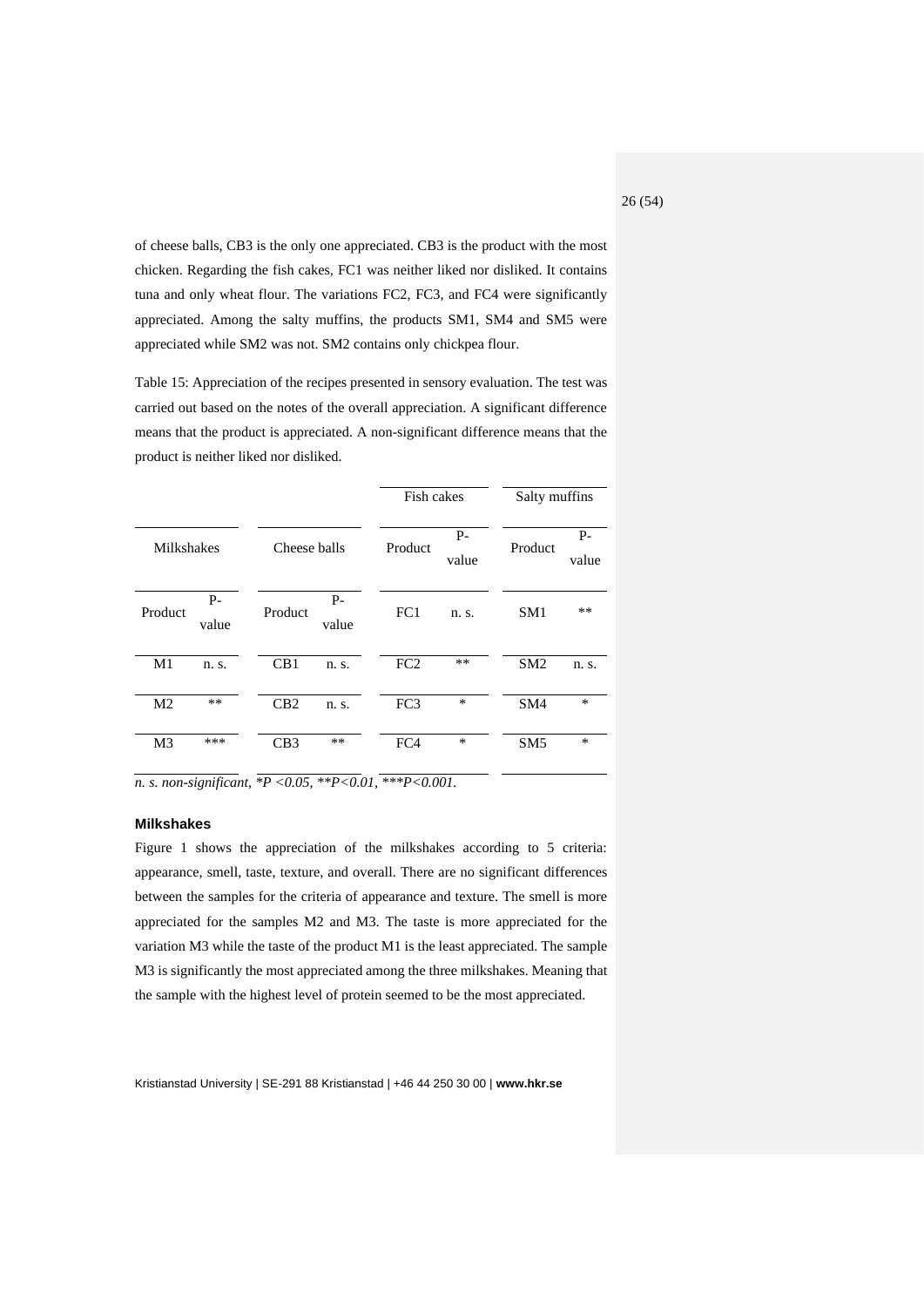

Figure 1: Sensory appreciation of 5 criteria of the milkshakes rated on 7-point scales. *n. s. non-significant. Different superscript letters represent significant differences at a 5% level.*

#### <span id="page-26-0"></span>**Cheese balls**

Figure 2 shows the appreciation of the cheese balls according to 5 criteria: appearance, smell, taste, texture, and overall product. There is no significant difference between the samples for the criterion of smell. The products CB1 and CB3 are the most appreciated concerning the appearance, the taste, the texture, and the overall product. Meaning that samples with both cheese and chicken are most appreciated.



Figure 2: Sensory appreciation of 5 criteria of the cheese balls rated on 7-point scales. *n. s. non-significant. Different superscript letters represent significant differences at a 5% level.*

Kristianstad University | SE-291 88 Kristianstad | +46 44 250 30 00 | **www.hkr.se**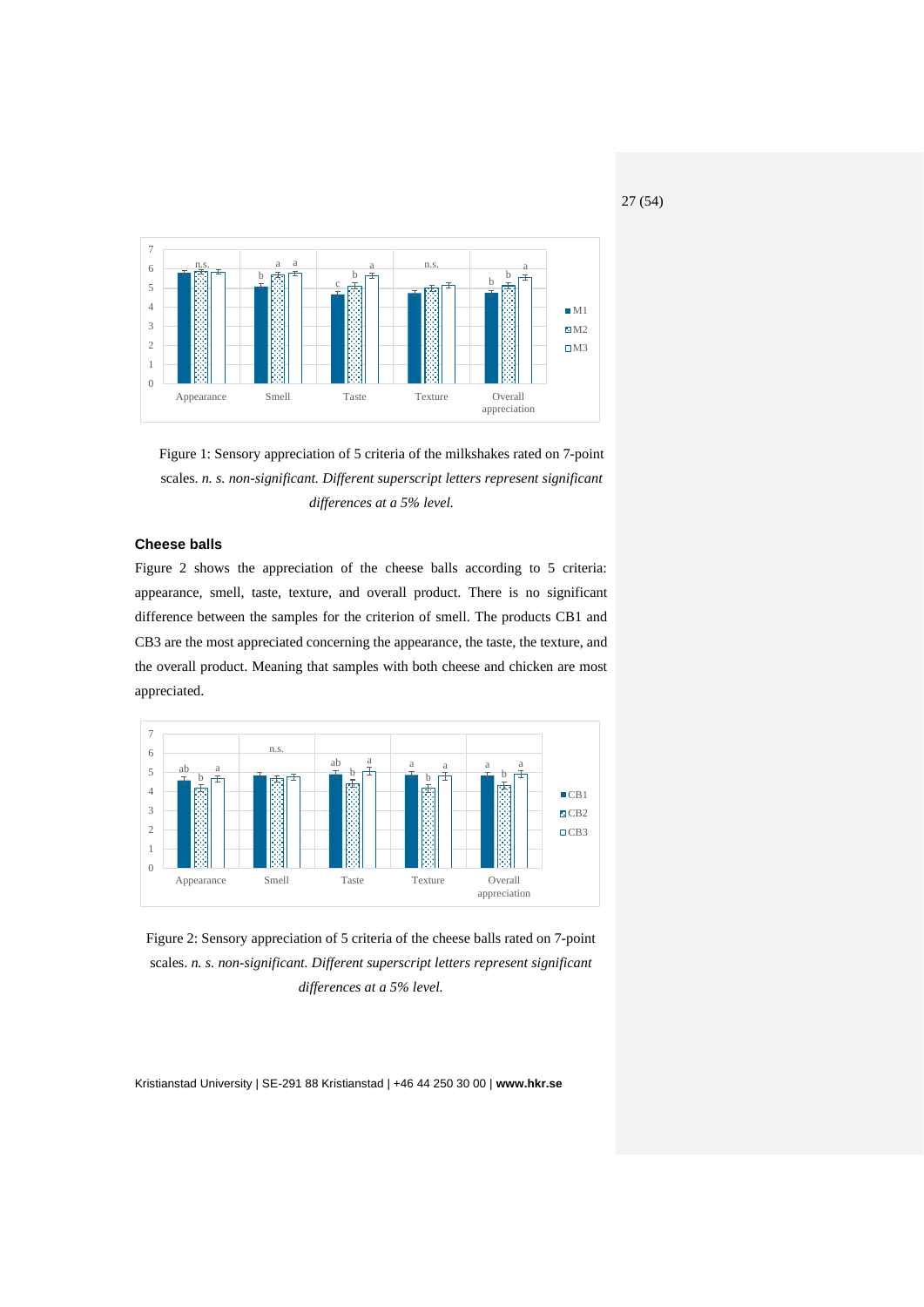#### <span id="page-27-0"></span>**Fish cakes**

Figure 3 shows the appreciation of the fish cakes according to 5 criteria: appearance, smell, taste, texture, and overall product. There is no significant difference between the samples for the criteria of smell, taste, texture, and overall appreciation. The appearance is preferred for the samples FC2, FC3, and FC4. Meaning that samples with soy flour or salmon are most appreciated in appearance.



Figure 3: Sensory appreciation of 5 criteria of the fish cakes rated on 7-point scales. *n. s. non-significant. Different superscript letters represent significant differences at a 5% level.*

#### <span id="page-27-1"></span>**Salty muffins**

Figure 4 shows the appreciation of the salty muffins according to 5 criteria: appearance, smell, taste, texture, and overall product. There is no significant difference between the samples for the criteria of appearance, smell, and taste. The texture is preferred for the samples SM1, SM4, and SM5. The products SM1 and SM5 are preferred regarding the overall appreciation and SM1 has the highest mean. Meaning that samples without chickpea flour are most appreciated.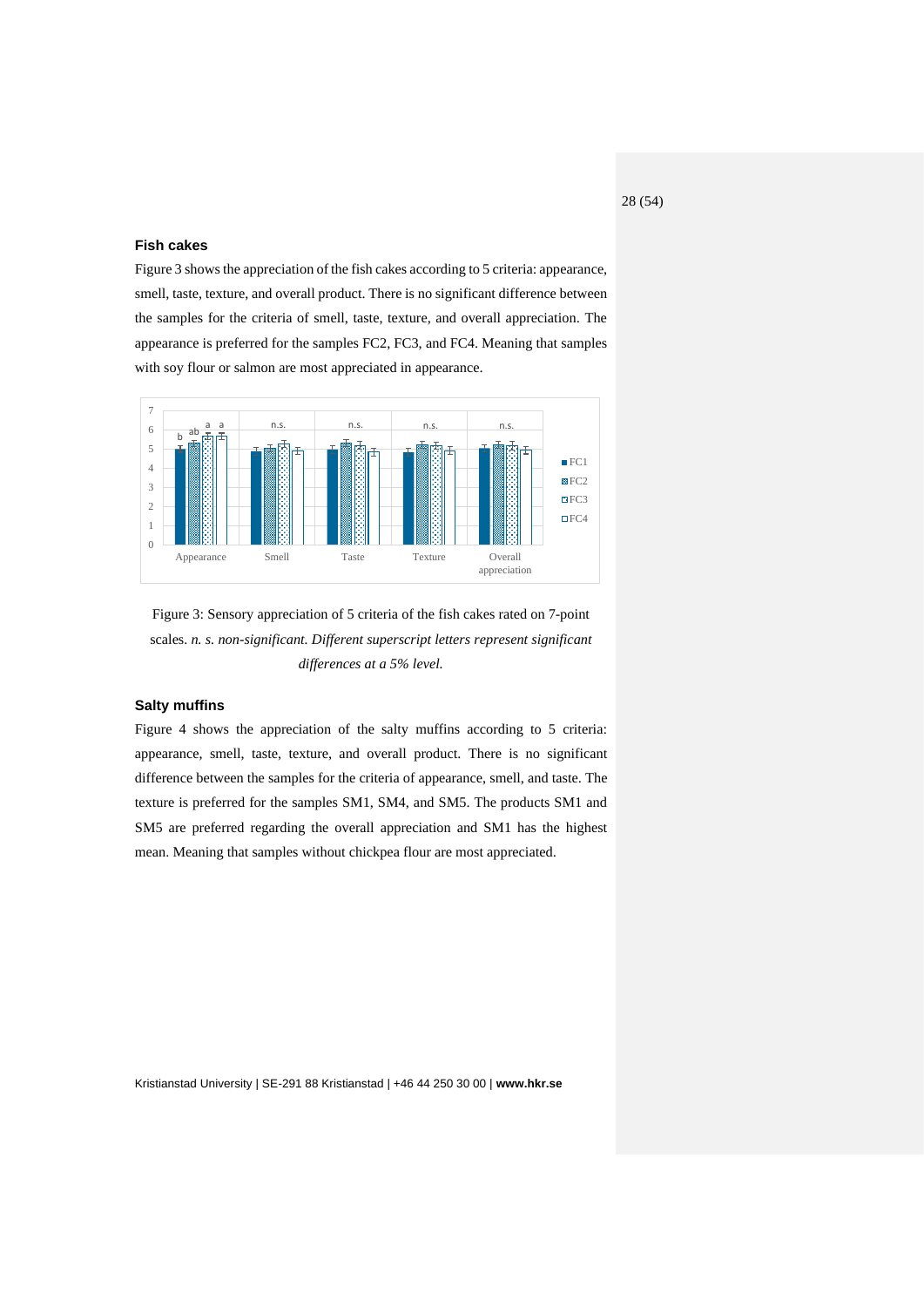29 (54)



Figure 4: Sensory appreciation of 5 criteria of the salty muffins rated on 7-point scales. *n. s. non-significant. Different superscript letters represent significant differences at a 5% level.*

#### <span id="page-28-0"></span>**Improvements section**

Some of the comments in the Improvements section were repeated several times for each type of product. Table 16 lists the comments found in the Improvements section with the number of times they appear.

Table 16: Comments of the Improvements section according to the type of product.

| Milkshakes                                        | Cheese<br><b>balls</b>  | Fish cakes                                   | Salty<br>muffins        |
|---------------------------------------------------|-------------------------|----------------------------------------------|-------------------------|
| Dislike the presence of<br>fruit pieces (8 times) | Too dry<br>$(4 \times)$ | Would have preferred more<br>spice (4 times) | Too dry<br>$(4 \times)$ |
| Lack of taste (6 times)                           |                         | Too dry (2 times)                            |                         |
| Too watery (4 times)                              |                         |                                              |                         |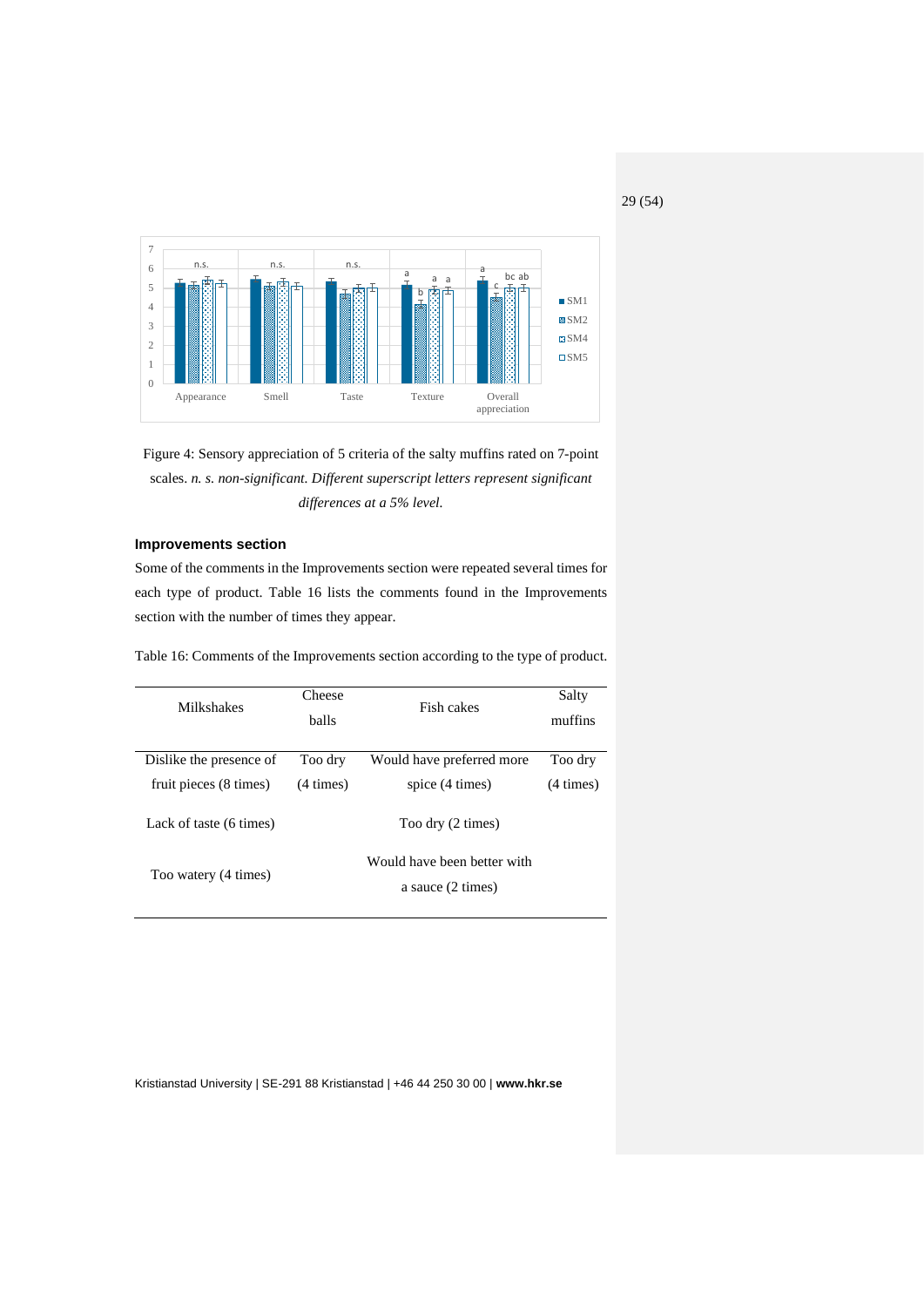# <span id="page-29-0"></span>**Correlations**

Table 17 shows correlations concerning the results of the sensory evaluation, the texture measurements, and the percentage of proteins. The milkshakes, the cheese balls, the fish cakes, and the salty muffins are concerned. The correlations are significant only for milkshakes. For this product, there is a correlation between the percentage of proteins and the viscosity measured, and between the percentage of proteins and the overall appreciation. For the milkshakes, there is no correlation between the texture appreciation and the viscosity measured. For the three other products, there is no correlation.

Table 17: Correlations between different groups of data concerning the results of the sensory evaluation, the texture measurements, and the percentage of proteins. (1) Correlation between the texture appreciation and the viscosity (milkshakes) or the hardness (cheese balls, fish cakes and salty muffins), (2) Correlation between the percentage of proteins and the viscosity or the hardness, (3) Correlation between the percentage of proteins and the overall appreciation.

|     | <b>Milkshakes</b> | Cheese balls | Fish cakes | Salty muffins |
|-----|-------------------|--------------|------------|---------------|
| (1) | n. s.             | n. s.        | n. s.      | n. s.         |
| (2) | $\ast$            | n. s.        | n. s.      | n. s.         |
| (3) | $\ast$            | n. s.        | n. s.      | n. s.         |

*n. s. non-significant, \*P <0.05.*

# <span id="page-29-1"></span>**Discussion**

Creating protein-rich and energy-rich Fingerfood recipes for the older generation was the first phase of the study. The choice of ingredients was mainly based on their protein content, with consideration of the dietary preferences of Swedish older people. In the milkshake, it was decided to add whey proteins for their nutritional properties. Indeed, whey proteins have shown a positive effect on muscle protein synthesis in older adults due to their amino acid composition (Pennings *et al.*,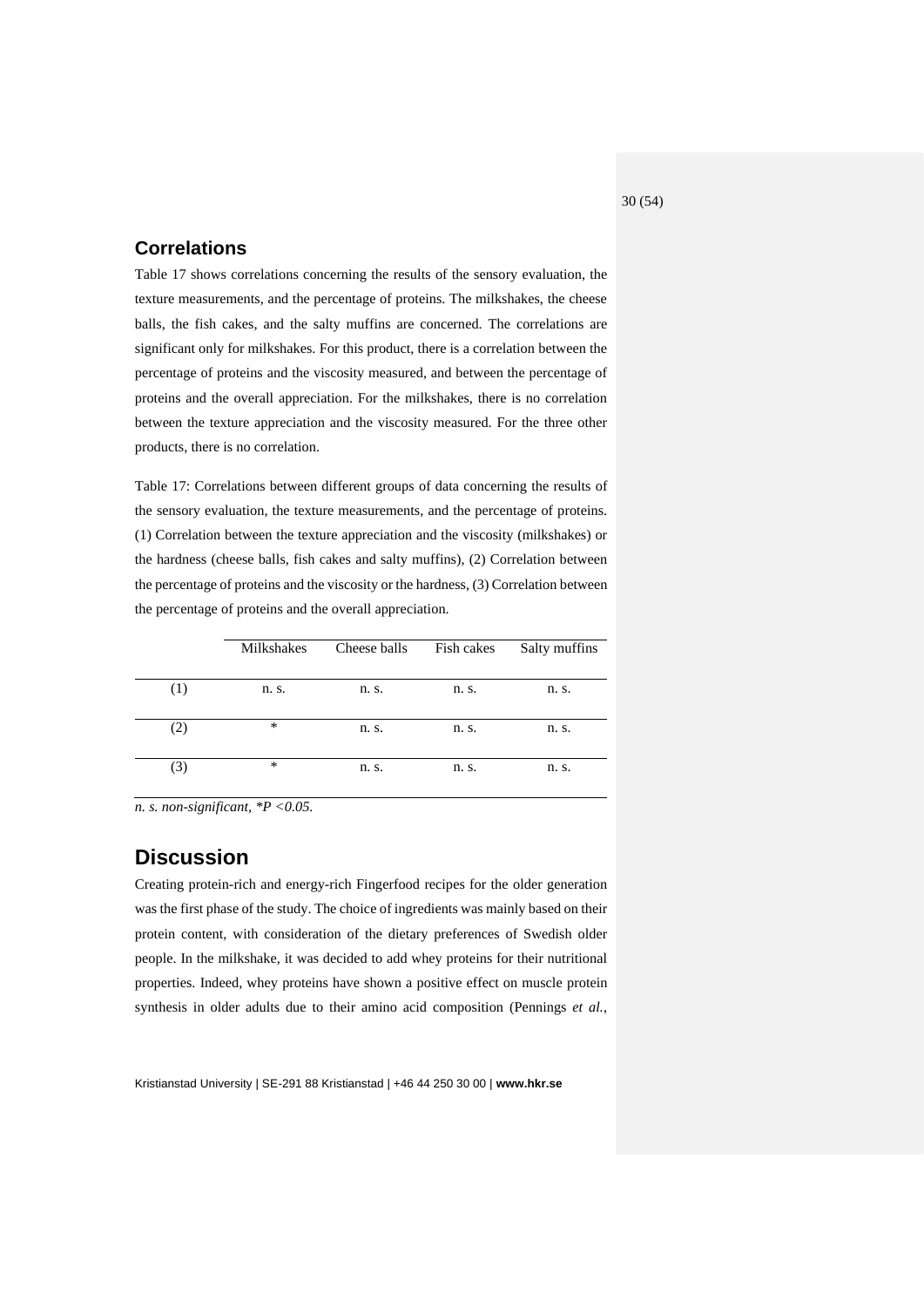2011). In addition, the vanilla flavour was suitable for this sweet milkshake recipe. Concerning savoury foods, the wishes of the older people were respected. They expressed a preference for homemade and familiar food in small portions and containing meat or fish.

The results of the physical analysis were used to make a pre-selection of products to be presented for sensory evaluation. After this phase, the sensory evaluation had several roles. This made it possible to see whether a product is appreciated or not, and to compare the appreciations between the different products according to different criteria: appearance, smell, taste, texture, and overall appreciation. Regarding the appreciation, none of the products were disliked. The selection was made on the products that were neither liked nor disliked. As these were not liked, there was no interest in presenting them to the participants. With the sensory evaluation, it was also possible to collect ideas of improvements, and to find some correlations between marks from the sensory test, physical analysis, and percentage of proteins.

#### <span id="page-30-0"></span>**Milkshakes**

The milkshakes were initially 6 variations. After the physical analysis, the variations containing the 3% fat milk were removed because they were the most viscous. It was preferable to keep the less viscous products to suit the sucking up constraints and swallowing constraints of older adults. The milkshakes retained for the rest of the project were the three containing 0.5% fat milk. Considering the appreciation, the one without whey proteins was removed because it was neither liked nor disliked. The selection of the milkshake to be proposed to the consumers will therefore be between the milkshake with 0.5% fat milk and 5 g of whey proteins and the milkshake with 0.5% fat milk and 10 g of whey proteins.

Concerning the comparisons, the milkshakes with whey proteins were preferred in smell. It can be caused by the vanilla flavour of the whey proteins, which had a noticeable smell. The sample with the most whey proteins was preferred in taste and in overall appreciation. Indeed, there is a correlation between the percentage of proteins of the milkshakes and the overall appreciation. A possible explanation is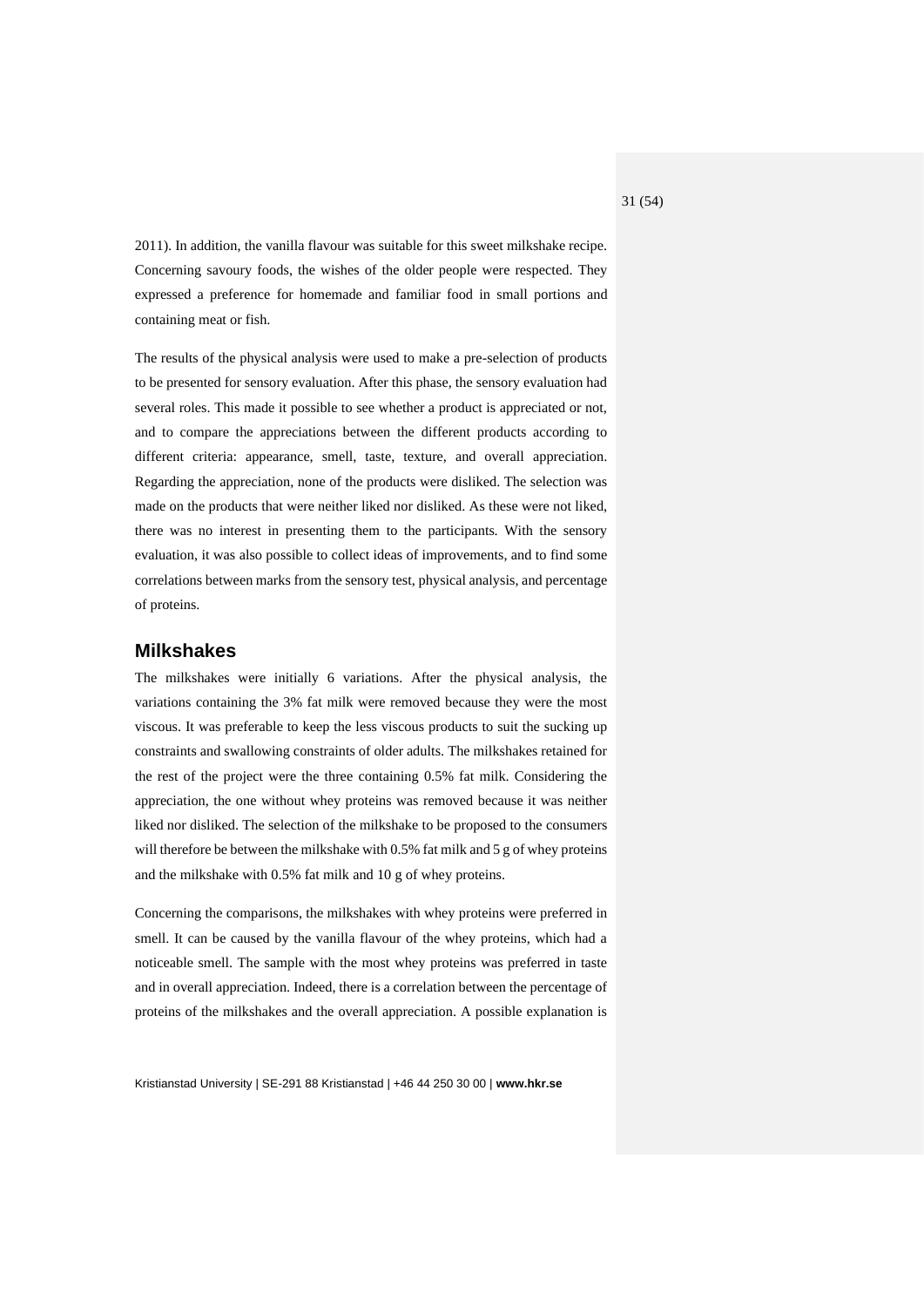that the vanilla taste is stronger when the whey proteins concentration increases. However, it is interesting to note that the study by Hansen and Heinis (1991) found that the intensity of the vanilla taste decreased when the whey protein concentration increased. This difference in results can be explained by the fact that in these milkshakes vanilla is part of the whey proteins. Therefore, when the whey proteins increase, so does the vanilla taste. Furthermore, Bertelsen *et al.* (2021) found that the presence of vanilla aroma increased the sweet taste intensity. There was no significant preference for the texture and no correlation between the texture appreciation and the viscosity. However, there was a correlation between the percentage of proteins of the milkshakes and the viscosity. The viscosity decreases when the percentage of proteins increases. Since the measured viscosities were not significantly different, it is likely that the consumers did not perceive the difference of texture. This explains the fact that viscosity correlates with protein percentage but not with texture appreciation. Finally, for every criterion for which there was a preference, it was for the sample containing 10 g of whey proteins. This product is the most preferred and richest in protein, so it was chosen to be presented to consumers.

According to the comments found in the Improvements section, 8 participants disliked the presence of fruit pieces in the milkshakes. This can be improved by filtering the beverage in a colander. However, in the study of Tarrega *et al.* (2016), yoghurts were considered "easy to swallow" and with "pleasant fruit particles". As this is an individual preference, filtration can be offered as a suggestion in the recipe for people who do not like these pieces or for people who cannot swallow them. 6 participants found that there was a lack of taste. Adding more sugar could be an option but it would decrease the percentage of proteins. The problem of the taste can be fixed by adding more whey proteins for the vanilla taste or by substituting frozen berries with fresh berries. Indeed, fresh berries might have a stronger taste than the frozen ones. In the end, 4 persons found the products too watery. It is then possible to defrost the berries before adding them to the milkshake or to increase the quantity of quark. These possibilities will be proposed in the recipe book.

Kristianstad University | SE-291 88 Kristianstad | +46 44 250 30 00 | **www.hkr.se**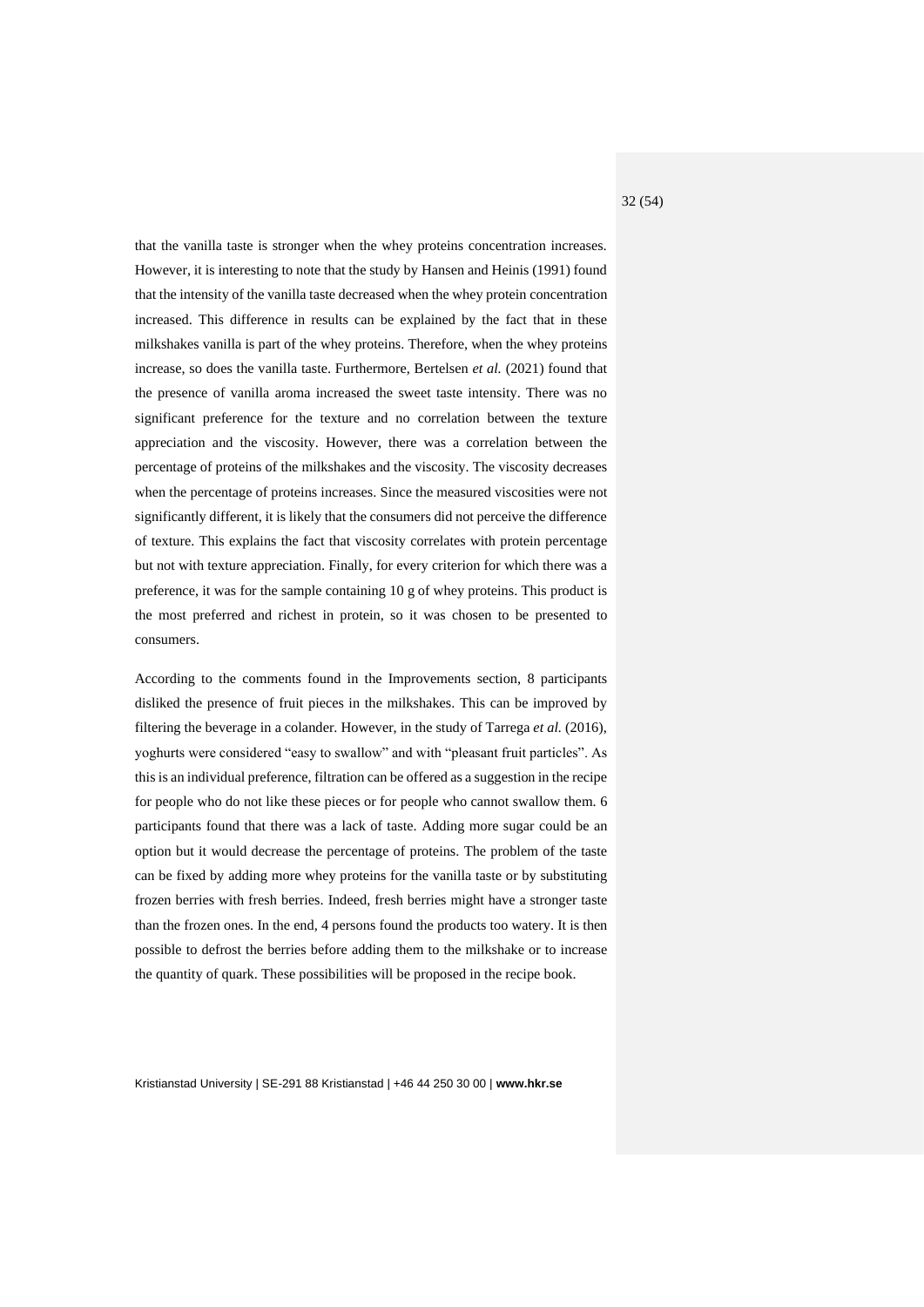# <span id="page-32-0"></span>**Cheese balls**

The physical analysis of the cheese balls concerned hardness, adhesiveness, and colorimetry. The hardness of the product containing only paesano was considered high but not discriminatory. These results show that hardness increases when the quantity of paesano increases. Indeed, parmesan, which can be associated with paesano as grated Italian hard cheeses, showed a very high hardness of 50 N in the article by Chen *et al.* (1979). The adhesiveness was higher for the sample containing 30 g of paesano and 30 g of chicken, but the number is still under the threshold. Regarding the colorimetry, the most chicken-rich sample was darker and redder than the two others. This can be explained by the fact that the chicken sauce was red while the paesano and the Philadelphia cheese where white. The results of the physical measurements were conform to the defined threshold. It was therefore decided to keep all the cheese balls for the sensory evaluations, including the one with a high hardness.

Among the cheese balls, only the one containing 65 g of chicken and 15 g of paesano was appreciated. Considering the parameter a\* of colorimetry and the appearance appreciation, the sample the most appreciated in appearance was the reddest and the least appreciated was the least red. In the sensory evaluation, for each criterion that showed a difference in appreciation (appearance, taste, texture, and overall appreciation), the sample with the most chicken was among the favourites. The sample with the most paesano was the least appreciated, particularly for its texture. Parmesan was rated with the highest firmness in the study of Foegeding and Drake (2007). If paesano is associated with parmesan, perhaps this high firmness is unpleasant for consumers. No correlation was found between sensory evaluation results, texture measurements and protein percentage. Since the sample containing 65 g of chicken and 15 g of paesano was the only one appreciated and the one richest in protein, this is the recipe that will be proposed to elderly people with eating disabilities. This sample was also the least hard which will make it easy for older people to chew. The cheese balls were found too dry 4 times in the comments of the Improvements section. To fix this problem, increasing the quantity of Philadelphia cheese can be proposed in the recipe.

Kristianstad University | SE-291 88 Kristianstad | +46 44 250 30 00 | **www.hkr.se**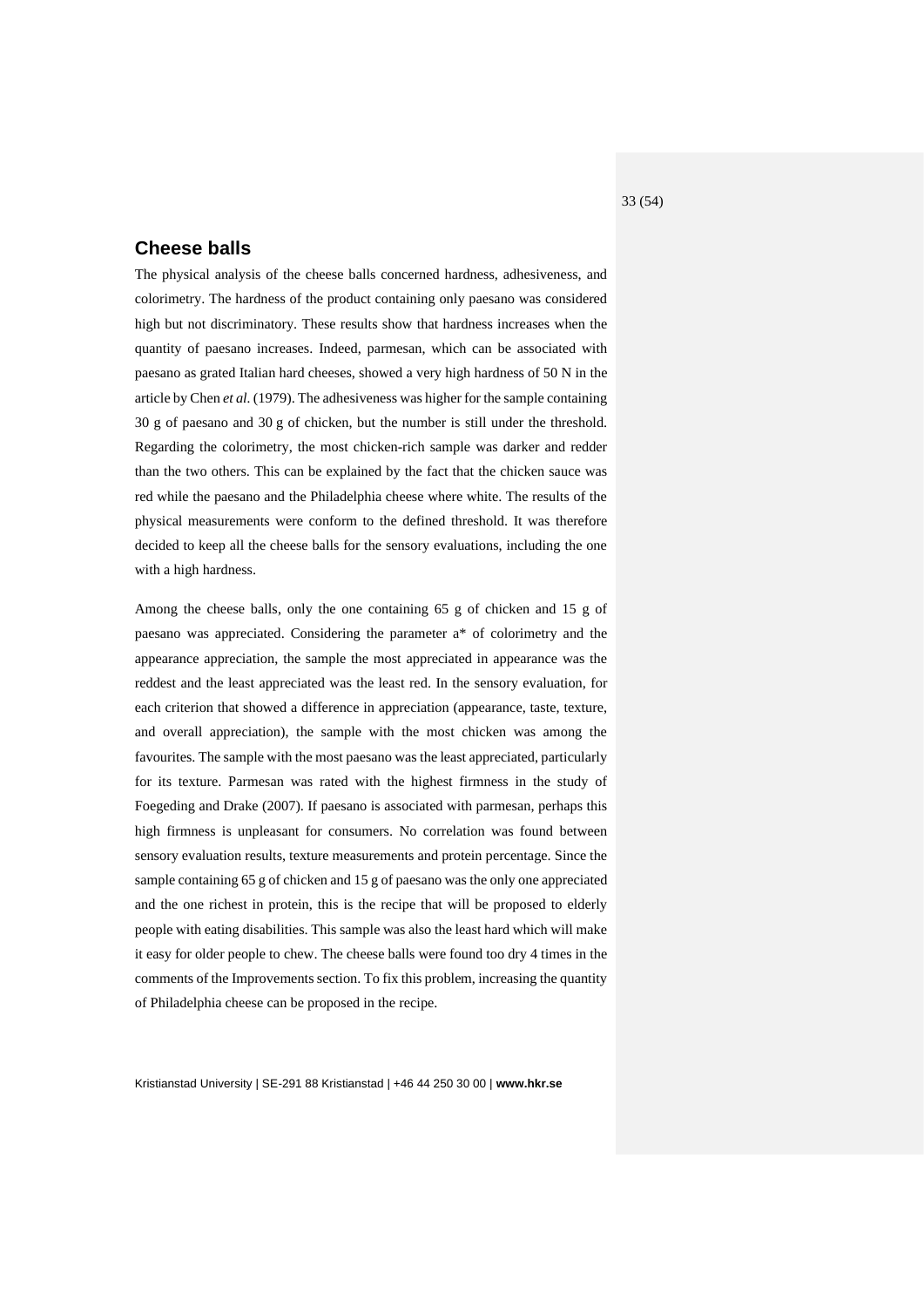# <span id="page-33-0"></span>**Fish cakes**

Considering the texture measurements, the fish cakes were harder with tuna and there was no difference of hardness according to the type of flour. The fish cakes were all retained for the next tests because both criteria were under the threshold. Regarding the samples, only the one containing 50 g of wheat flour and tuna was not appreciated. This sensory result is in agreement with the article by Ghaddar *et al.* (1997), showing that cakes with soy flour instead of all-purpose flour were more appreciated. It was therefore eliminated at this phase. The appreciation is different between the products only for the criterion of appearance. The one that was neither liked nor disliked is the least appreciated in appearance. The fact that the salmon cakes were liked may be related to the study by Larsen *et al.* (2011) which shows that, among several methods of cooking salmon, oven baking was the most preferred by consumers. Regarding the correlations, none were found between the results of the sensory evaluation, the texture measurements, and the percentage of proteins.

As the three selected samples are appreciated equally, the choice of the recipe to be presented to the consumers will be based on the protein percentage. In this case, the most protein-rich product is the one containing tuna, 25 g of wheat flour and 25 g of soy flour. That recipe will therefore be proposed to the target population. The quantity of proteins of this variation is 46.4% of the Total Energy Intake. However, the version with salmon was also high in protein and, in addition, was high in fat. According to Sprague *et al.* (2020), 130 g of farmed salmon provides 26–67 % of the 3.5 g weekly eicosapentaenoic acid (EPA) and docosahexaenoic acid (DHA) recommendation and 14–70 % of the recommended daily intake for selenium. EPA and DHA are essential molecules that ensure the development and integrity of the nervous system. Because of its good nutritional properties, salmon will be offered in the recipe as a possible substitution for tuna.

In the Improvements section, comments showed that 4 people would have preferred more spice. It is therefore possible to add more mustard, dry thyme and optionally add salt and pepper. 2 persons found the fish cakes too dry and 2 other participants expressed a desire for a sauce to accompany the product. A sauce has then been

Kristianstad University | SE-291 88 Kristianstad | +46 44 250 30 00 | **www.hkr.se**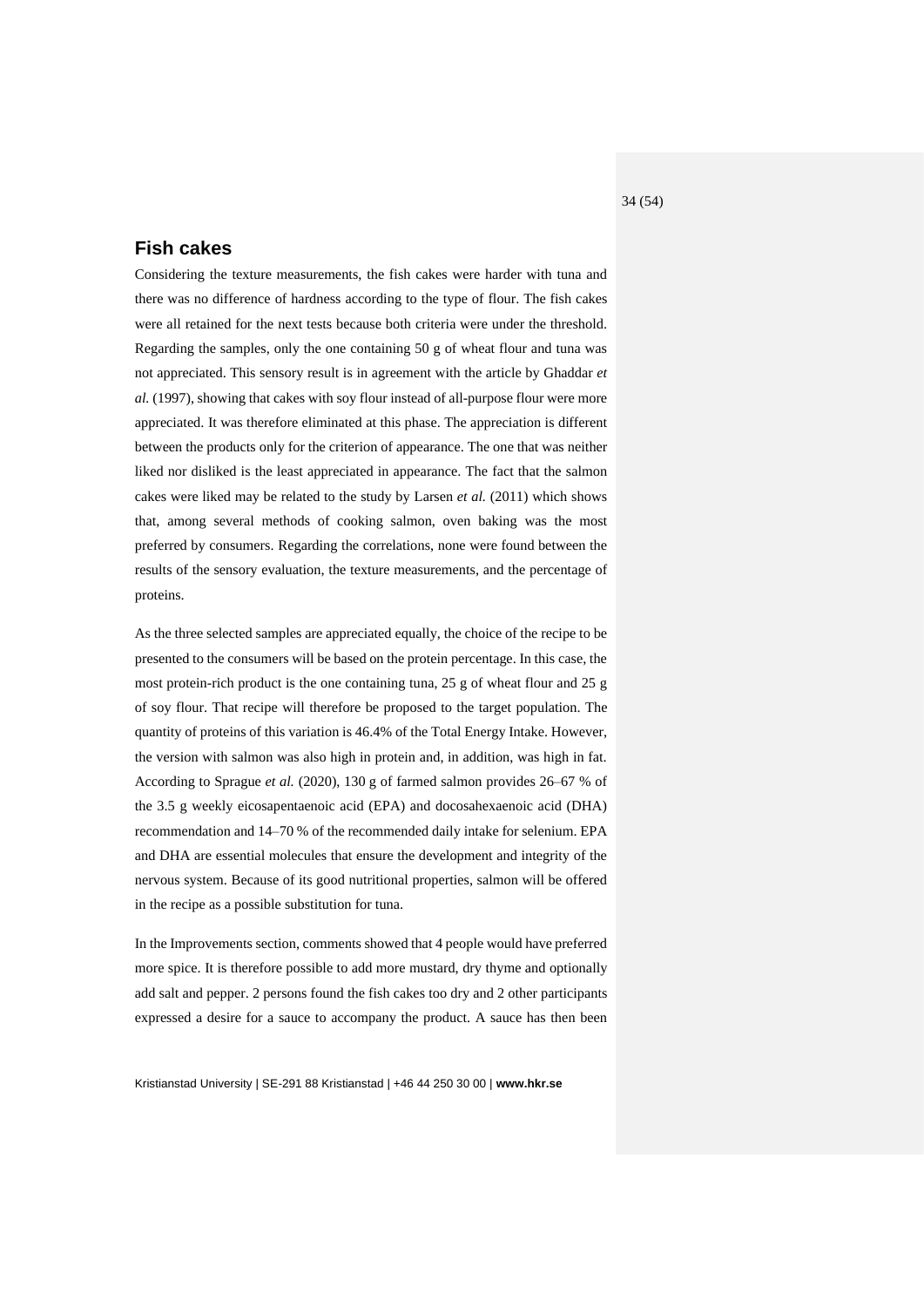created to fix these two issues, its recipe is available in the Materials and Methods section. The recipe of the sauce will be proposed beside the fish cake recipe.

### <span id="page-34-0"></span>**Salty muffins**

Regarding the texture measurements, the sample of salty muffins that contained 80 g of wheat flour and the one that contained 80 g of soy flour where the hardest. Given these results, a hardness of the same rough estimate could have been expected for the sample containing 40 g wheat flour and 40 g soy flour. However, this was not the case. An interaction between the two flours might be the source of this result. It was necessary to reduce the number of variations of salty muffins to four for the sensory evaluation for time and material reasons. It was therefore decided to remove the variation with a hardness considered high which would be the least suitable for the chewing constraints of older people. The salty muffin variations were therefore all kept except for the one containing 80 g of soy flour. Concerning the appreciation, the salty muffins that were liked were the one with 80 g wheat flour, the one with 25 g wheat flour and 25 g chickpea flour, and the one with 25 g wheat flour and 25 g soy flour. That left three salty muffins at the end of this phase.

With regard to the criteria of texture and overall appreciation, for which there are preferences between the samples, the products containing 80 g of wheat flour, and the product containing 40 g of wheat flour and 40 g of soy flour were among the favourites each time. The sample with 80 g of chickpea flour was the least appreciated in texture and this can be linked to the study of Gómez *et al.* (2008). This article found that substituting all-purpose flour by chickpea flour decreased the air incorporation and therefore increased the density and the firmness of the cakes. This difference in texture can explain the difference in texture appreciation observed during the sensory evaluation. However, this difference in texture was not significant when only 50% chickpea flour was present, and this is also the case for the texture appreciation in this study. As the cheese balls and the fish cakes, no correlation was found between sensory evaluation results, texture measurements and protein percentage. The selection of the final recipe will be between the two preferred samples according to the percentage of proteins. The recipe containing 40 g of wheat flour and 40 g of soy flour is therefore selected to be presented to the

Kristianstad University | SE-291 88 Kristianstad | +46 44 250 30 00 | **www.hkr.se**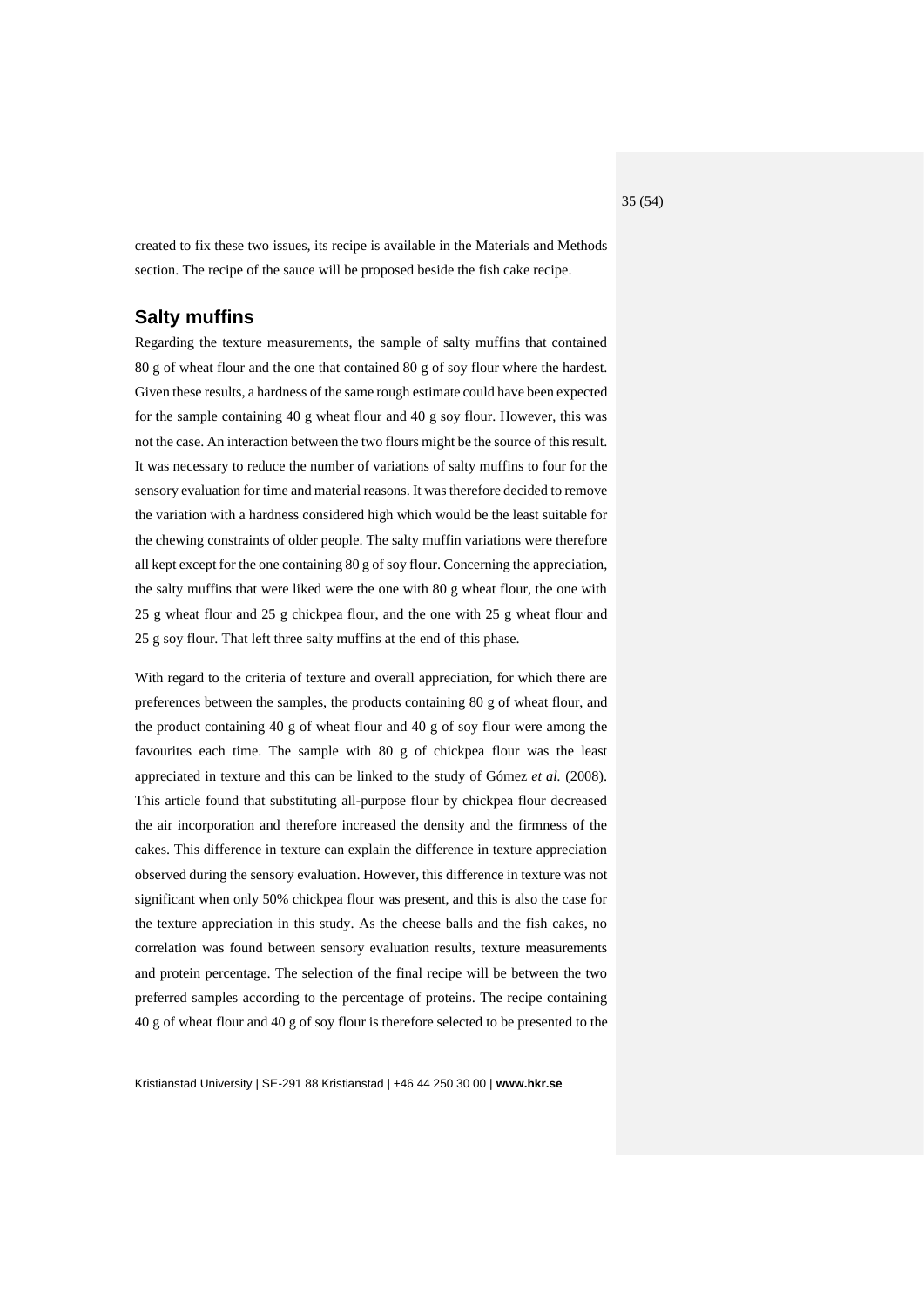older adults. Indeed, the proteins cover 25.4% of the Total Energy Intake which is in accordance with the expected threshold of 25% of proteins for solid food.

In the comments of the Improvements section, 4 people found the salty muffins too dry. Decreasing the quantity of paesano or increasing the quantity of milk can be solutions. However, if the quantity of paesano is decreased, then the percentage of proteins will decrease too. It is therefore preferable to increase the amount of milk for those who find this recipe too dry.

In the set of recipes proposed for sensory evaluation, the most protein-rich ones were the most appreciated. The addition of vanilla whey proteins in milkshakes provided odour and taste properties that were appreciated by consumers. Increasing the chicken concentration and decreasing the paesano concentration in cheese balls was also preferred. In fish cakes and salty muffins, the type of flour played an important role. Wheat flour and soy flour were preferred, while chickpea flour was the least appreciated, as confirmed by the literature. Photos of the final recipes are presented in Appendix 5.

# <span id="page-35-0"></span>**Limitations and further outlook**

The sensory evaluation did not take place under the required conditions. Firstly, a hedonic test is supposed to have at least 60 people according to the AFNOR Standard (2017). However, in the case of this study, the constraints of the pandemic were a barrier in the recruitment of consumers as the number of people present at the university and sensory lab was limited. The target number of participants chosen was then low: 55 participants minimum. Since this is a preliminary study, this number was intended to have an idea of the appreciation of the consumers. The fact that the test is taking place at home is also controversial as the participants' homes, can be sources of distractions during the test, it was not a neutral environment. However, conducting the test at home was representative of the desired meal intake conditions, such as reheating the products in a microwave oven. The reason for doing the test at home was that it was forbidden to conduct it at the university site because of the pandemic restrictions. In addition, the panel was not representative of the target population as these products are intended for people over 65 with eating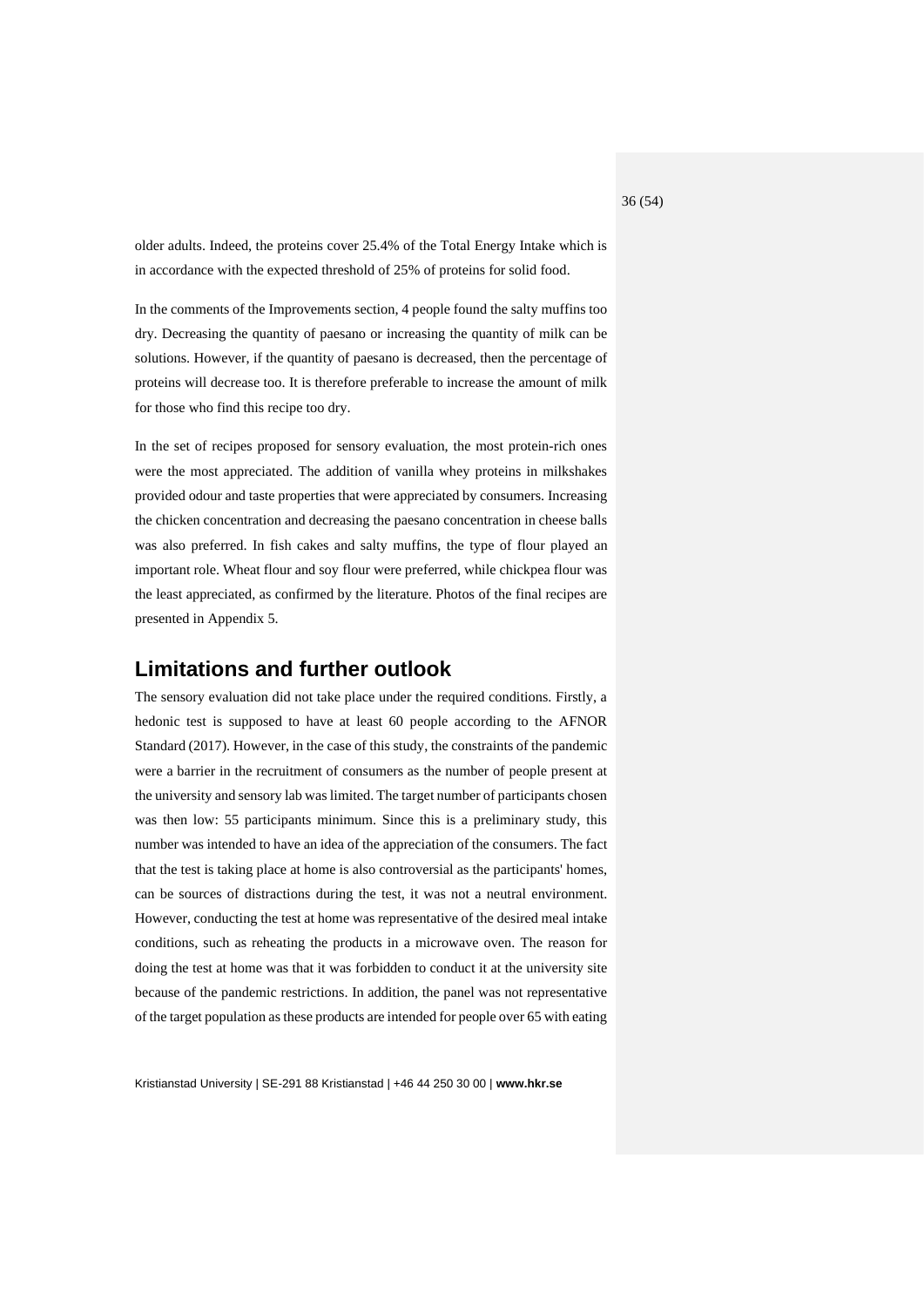disabilities. However, the panel was composed of 7.9% to 8.8% of people over 65. Due to the restrictions of the pandemic, this population was difficult to reach. Sensory testing was not allowed at nursing homes. The results obtained with this panel must therefore be put into perspective. It has been observed in the literature (Giacalone *et al.*, 2016) that older people's sensory perceptions decline with age. It could therefore be interesting to increase the flavour of products when some participants notice a lack of taste. For a more indicative result, a consumer test with a higher number of participants and a representative panel of the target population should be carried out.

For practical and time matters, it was not possible to conduct the sensory evaluation on the same batch of products than the one used for the physical analysis. It is therefore possible that there were uncontrollable differences between the physical analyses and the sensory test. In addition, all the products were handmade which also added a considerable variability between them, it was not possible to perform an industrial production. Finally, concerning the statistical analysis of the sensory evaluation, a Student T test was done. Usually, when there is no normal distribution, the Friedman test is used to compare all the products at the same time. The reason for doing a Student T test was that the Friedman test compares ranks whereas it was a comparison of means that was desired. Another statistical test that can be discuss is the Pearson correlation. Indeed, this test was performed on the means, the significance is therefore not considered.

To go further, there is opportunity for improvement. This project aimed to cover the protein and energy needs of the older population. However, considering the important role of vitamin D in muscle strength, it might be interesting to offer vitamin D enriched products to older people. In addition, the quality of the macronutrients (such as unsaturated fatty acids, essential amino acids) and the quantity of the micronutrients (vitamins, minerals) could be studied. Regarding sensory evaluation, performing a descriptive test in addition to the hedonic test would be useful. The two tests would be complementary, and appreciation could be linked to the intensity of sensory attributes.

Kristianstad University | SE-291 88 Kristianstad | +46 44 250 30 00 | **www.hkr.se**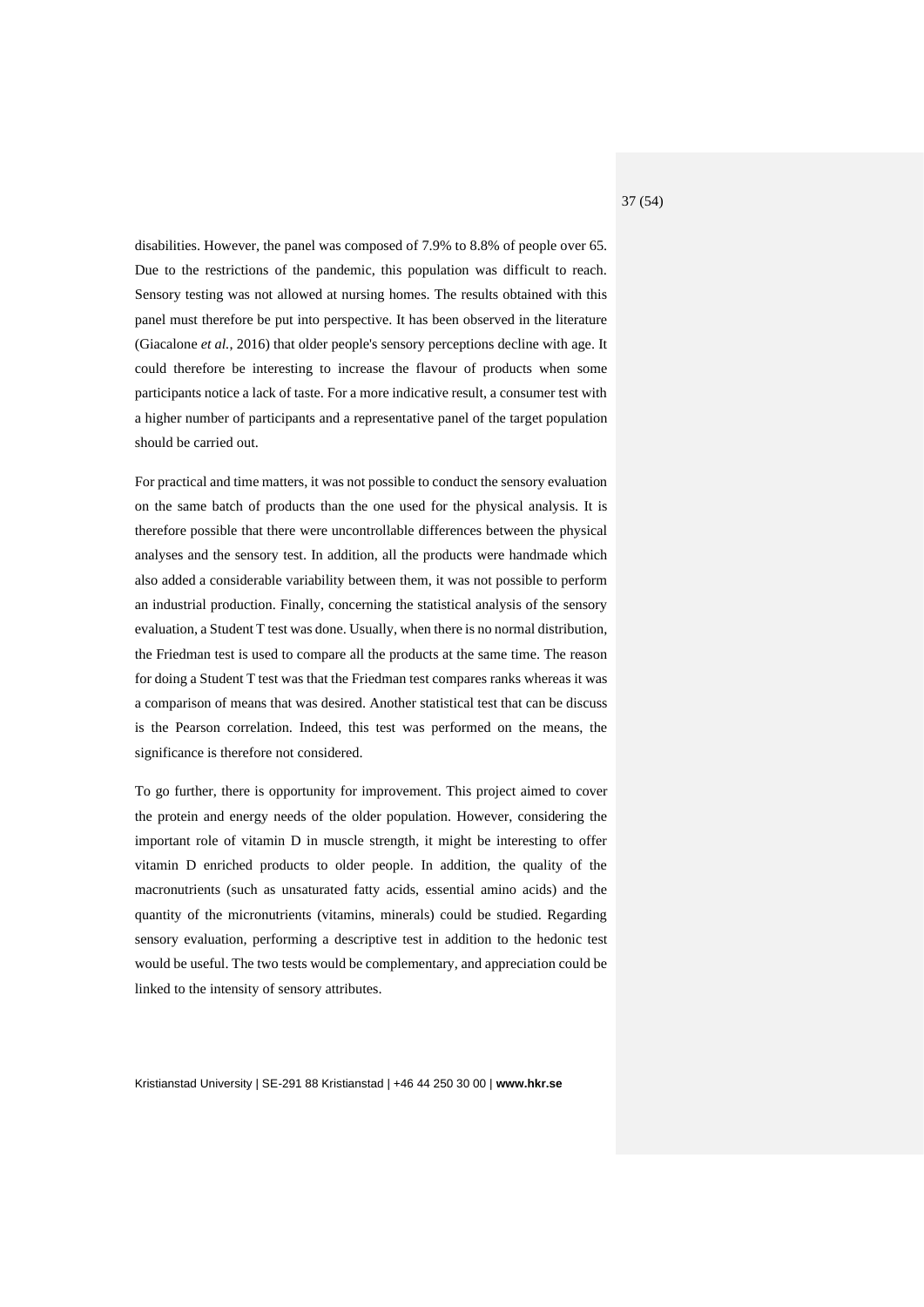# <span id="page-37-0"></span>**Conclusion**

Following the physical analysis and sensory evaluation, four recipes were selected to appear in the final book recipe which will be presented to the target population: people over 65 with eating disabilities. The selected products are the milkshake containing 0.5% fat milk and the most whey proteins (M3), the cheese ball containing the most chicken (CB3), the fish cake made from tuna, and containing 50% of wheat flour and 50% of soy flour (FC2), and the salty muffin containing 50% of wheat flour and 50% of soy flour (SM5). According to the results of the hedonic test, proteins generally had positive effects on the sensory properties of products. Considering the Total Energy Intake, the milkshake contains 30.8% of protein, the cheese ball 36.5%, the fish cake 46.4%, and the salty muffin 25.4% of protein. The objective for protein to cover at least 20% of the Total Energy Intake for a drink, and at least 25% for solid foods, has been achieved. The selected products were all appreciated. However, as the results are not generalizable to the target group, further assessments under more controlled conditions are recommended.

Kristianstad University | SE-291 88 Kristianstad | +46 44 250 30 00 | **www.hkr.se**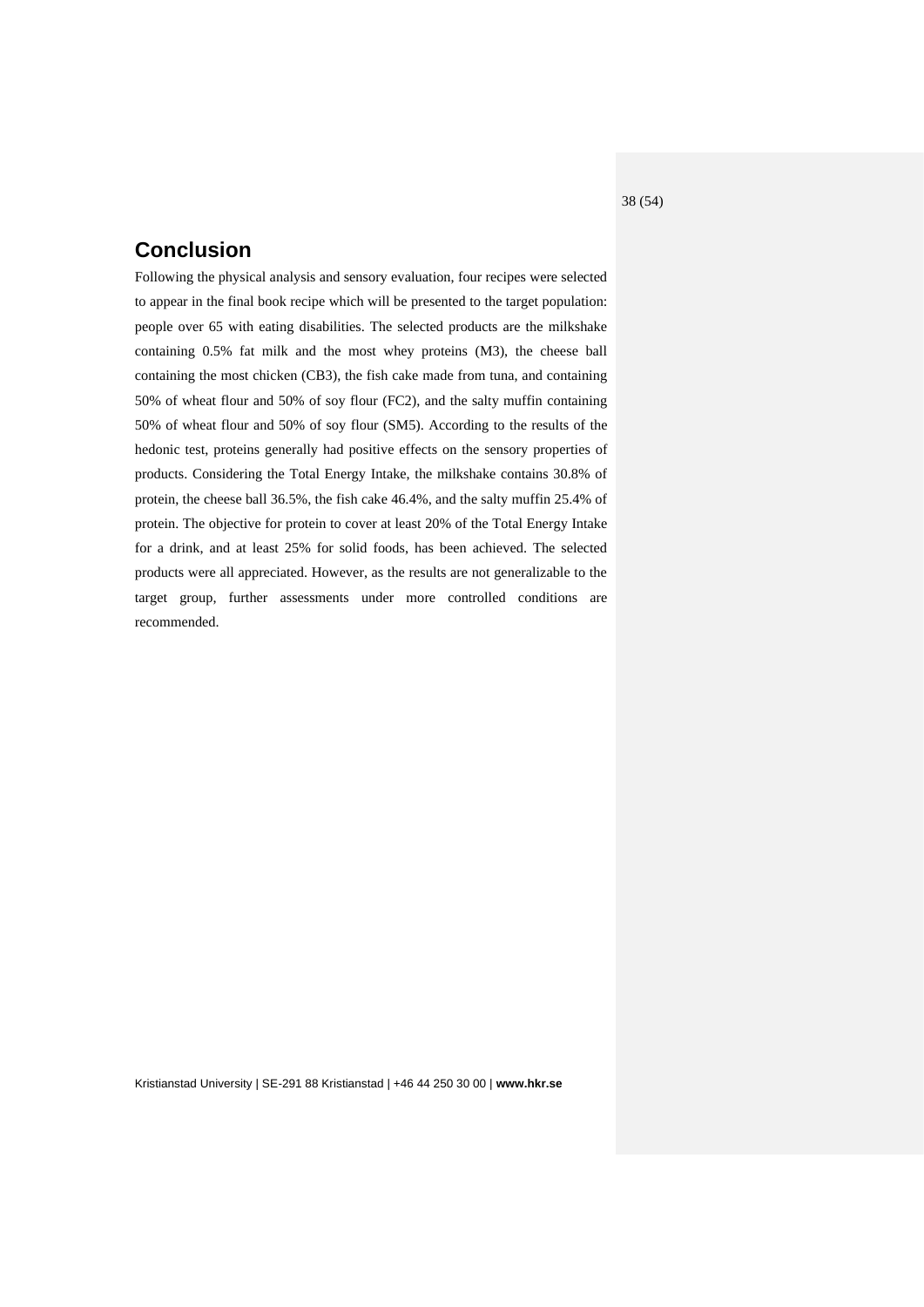# <span id="page-38-0"></span>**References**

**AFNOR Standard**, 2017. NF EN ISO 11136 - Sensory analysis - Methodology - General guidance for conducting hedonic tests with consumers in a controlled area [online]. Available on: https://sagaweb-afnor-org.ezmediadoc.agrosupdijon.fr/fr-FR/sw/Consultation/Xml/1530908/?lng=EN&supNumDos=FE187484 [accessed 17/6/2021].

**Beelen, J., de Roos, N.M., de Groot, L.C.P.G.M.**, 2017. Protein Enrichment of Familiar Foods as an Innovative Strategy to Increase Protein Intake in Institutionalized Elderly. *The Journal of Nutrition, Health & Aging* 21 (2), 173‑179. DOI 10.1007/s12603-016-0733-y

**Bertelsen, A.S., Zeng, Y., Mielby, L.A., Sun, Y.-X., Byrne, D.V., Kidmose, U.**, 2021. Cross-modal Effect of Vanilla Aroma on Sweetness of Different Sweeteners among Chinese and Danish Consumers. *Food Quality and Preference* 87, 104036. DOI 10.1016/j.foodqual.2020.104036

**Bourne, M.C.**, 1978. Texture Profile Analysis. *Texture Profile Analysis*.

**Cambois, E., Robine, J.-M.**, 2017. L'allongement de l'espérance de vie en Europe. Quelles conséquences pour l'état de santé. *Revue européenne des sciences sociales. European Journal of Social Sciences* (55‑1), 41‑67. DOI 10.4000/ress.3744

**Chen, A.H., Larkin, J.W., Clark, C.J., Irwin, W.E.**, 1979. Textural Analysis of Cheese. *Journal of Dairy Science* 62 (6), 901‑907. DOI 10.3168/jds.S0022- 0302(79)83346-9

**Clegg, M.E., Williams, E.A.**, 2018. Optimizing nutrition in older people. *Maturitas* 112, 34‑38. DOI 10.1016/j.maturitas.2018.04.001

**Elderly care in Sweden,** 2020. *sweden.se* [online]. Available on: https://sweden.se/life/society/elderly-care-in-sweden/ [accessed 29/6/2021].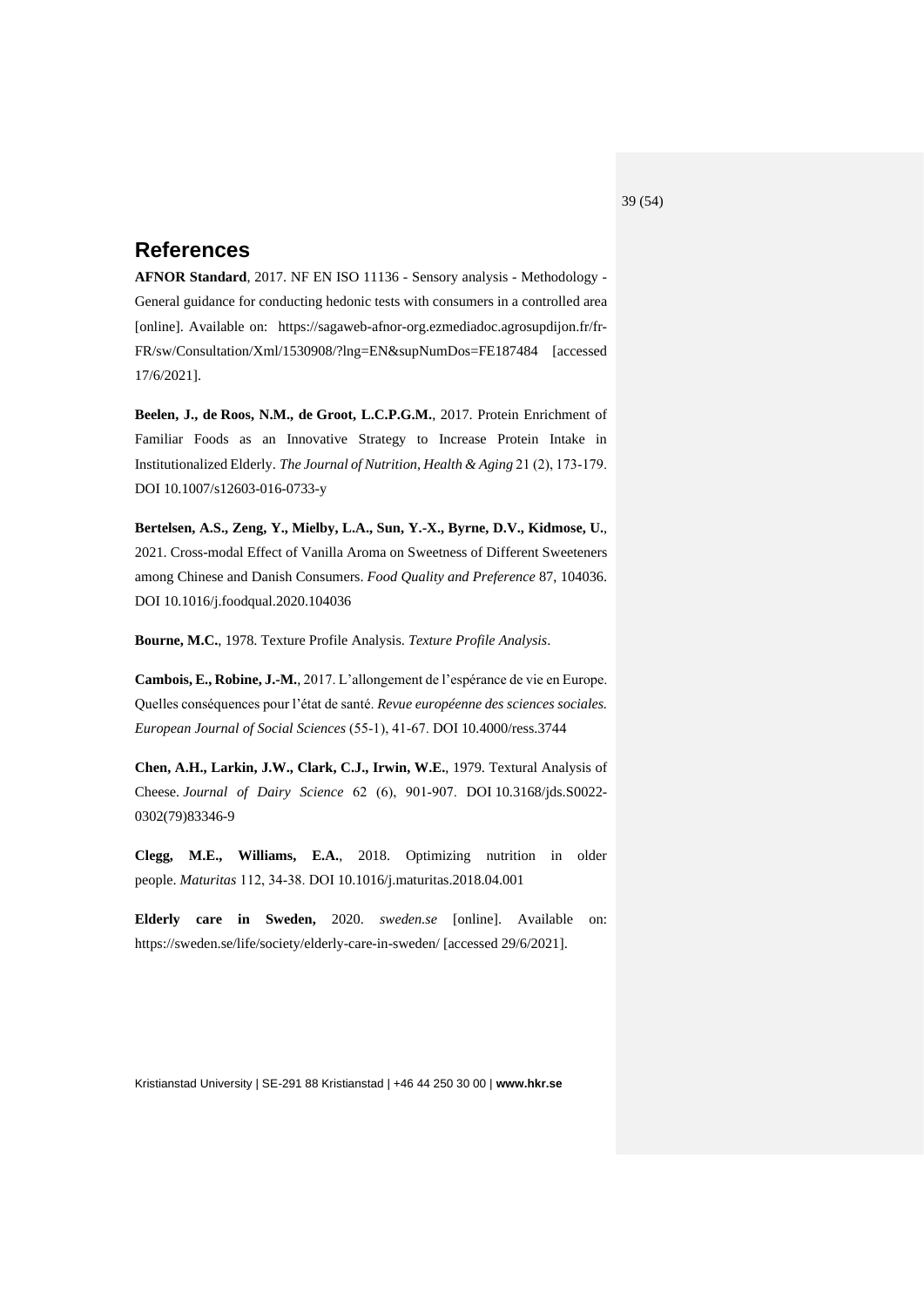**Eurostat**, 2019. The EU's population projected up to 2100 [online]. Available on: https://ec.europa.eu/eurostat/web/products-eurostat-news/-/DDN-20190710-1 [accessed 2/7/2021].

**Foegeding, E.A., Drake, M.A.**, 2007. Invited Review: Sensory and Mechanical Properties of Cheese Texture. *Journal of Dairy Science* 90 (4), 1611-1624. DOI 10.3168/jds.2006-703

**Ghaddar, S., Sim, J., Josef, S.**, 1997. The Effects on the Appearance, Texture, and Flavor of Banana Cake Made with all-purpose Flour, Soy Flour and Whole Wheat Flour. *Journal of the American Dietetic Association* 97 (9, Supplement), A83. DOI 10.1016/S0002-8223(97)00612-3

**Giacalone, D., Wendin, K., Kremer, S., Frøst, M.B., Bredie, W.L.P., Olsson, V., Otto, M.H., Skjoldborg, S., Lindberg, U., Risvik, E.**, 2016. Health and quality of life in an aging population – Food and beyond. *Food Quality and Preference* 47, 166‑170. DOI 10.1016/j.foodqual.2014.12.002

**Gómez, M., Oliete, B., Rosell, C.M., Pando, V., Fernández, E.**, 2008. Studies on cake quality made of wheat–chickpea flour blends. *LWT - Food Science and Technology* 41 (9), 1701‑1709. DOI 10.1016/j.lwt.2007.11.024

**Hansen, A.P., Heinis, J.J.**, 1991. Decrease of Vanillin Flavor Perception in the Presence of Casein and Whey Proteins. *Journal of Dairy Science* 74 (9), 2936-2940. DOI 10.3168/jds.S0022-0302(91)78477-4

**Hara, K., Tohara, H., Kobayashi, K., Yamaguchi, K., Yoshimi, K., Nakane, A., Minakuchi, S.**, 2018. Age-related declines in the swallowing muscle strength of men and women aged 20–89 years: A cross-sectional study on tongue pressure and jaw-opening force in 980 subjects. *Archives of Gerontology and Geriatrics* 78, 64‑70. DOI 10.1016/j.archger.2018.05.015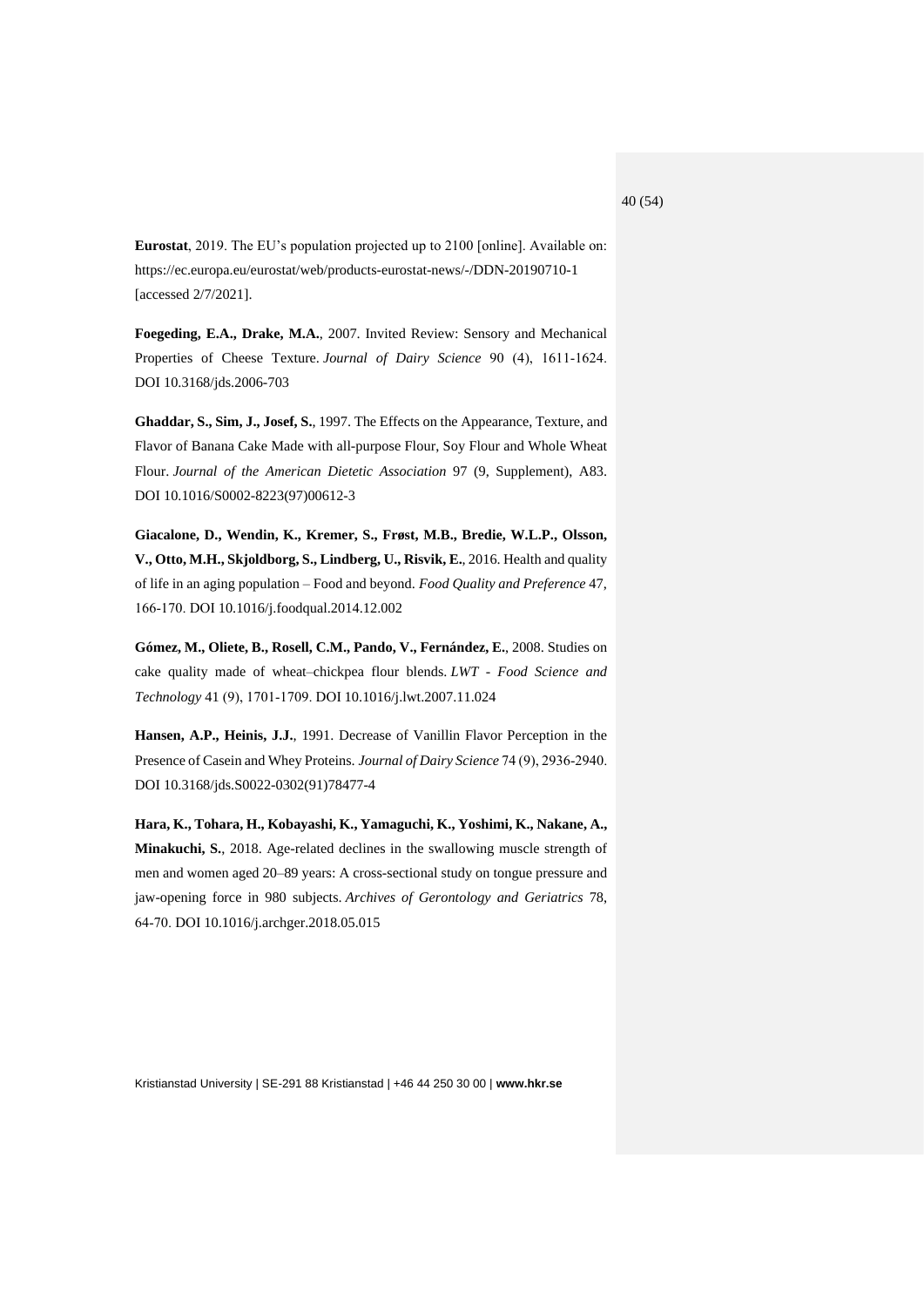**Inserm**, undated a. Accident vasculaire cérébral (AVC). *Inserm - La science pour la santé* [online]. Available on: https://www.inserm.fr/information-ensante/dossiers-information/accident-vasculaire-cerebral-avc [accessed] 29/6/2021a].

**Inserm**, undated b. Parkinson (maladie de). *Inserm - La science pour la santé* [online]. Available on: https://www.inserm.fr/information-en-sante/dossiersinformation/parkinson-maladie [accessed 9/6/2021b].

**Larsen, D., Quek, S.-Y., Eyres, L.**, 2011. Evaluating instrumental colour and texture of thermally treated New Zealand King Salmon (Oncorhynchus tshawytscha) and their relation to sensory properties. *LWT - Food Science and Technology* 44 (8), 1814‑1820. DOI 10.1016/j.lwt.2011.03.018

**Leblanc, B.**, undated. Colorimétrie. *Encyclopædia Universalis* [online]. Available on: https://www.universalis.fr/encyclopedie/colorimetrie/ [accessed 6/5/2021].

**Lin, C.-C., Shih, M.-H., Chen, C.-D., Yeh, S.-L.**, 2021. Effects of adequate dietary protein with whey protein, leucine, and vitamin D supplementation on sarcopenia in older adults: An open-label, parallel-group study. *Clinical Nutrition* 40 (3), 1323‑1329. DOI 10.1016/j.clnu.2020.08.017

**Medin, J., Larson, J., von Arbin, M., Wredling, R., Tham, K.**, 2010. Striving for control in eating situations after stroke. *Scandinavian Journal of Caring Sciences* 24 (4), 772‑780. DOI 10.1111/j.1471-6712.2010.00775.x

**Nyberg, M., Olsson, V., Pajalic, Z., Örtman, G., Andersson, H., Blucher, A., Wendin, K., Westergren, A.**, 2014. Eating Difficulties, Nutrition, Meal Preferences and Experiences Among Elderly A Literature Overview From a Scandinavian Context. *Journal of Food Research* 4 (1), 22-37. DOI 10.5539/jfr.v4n1p22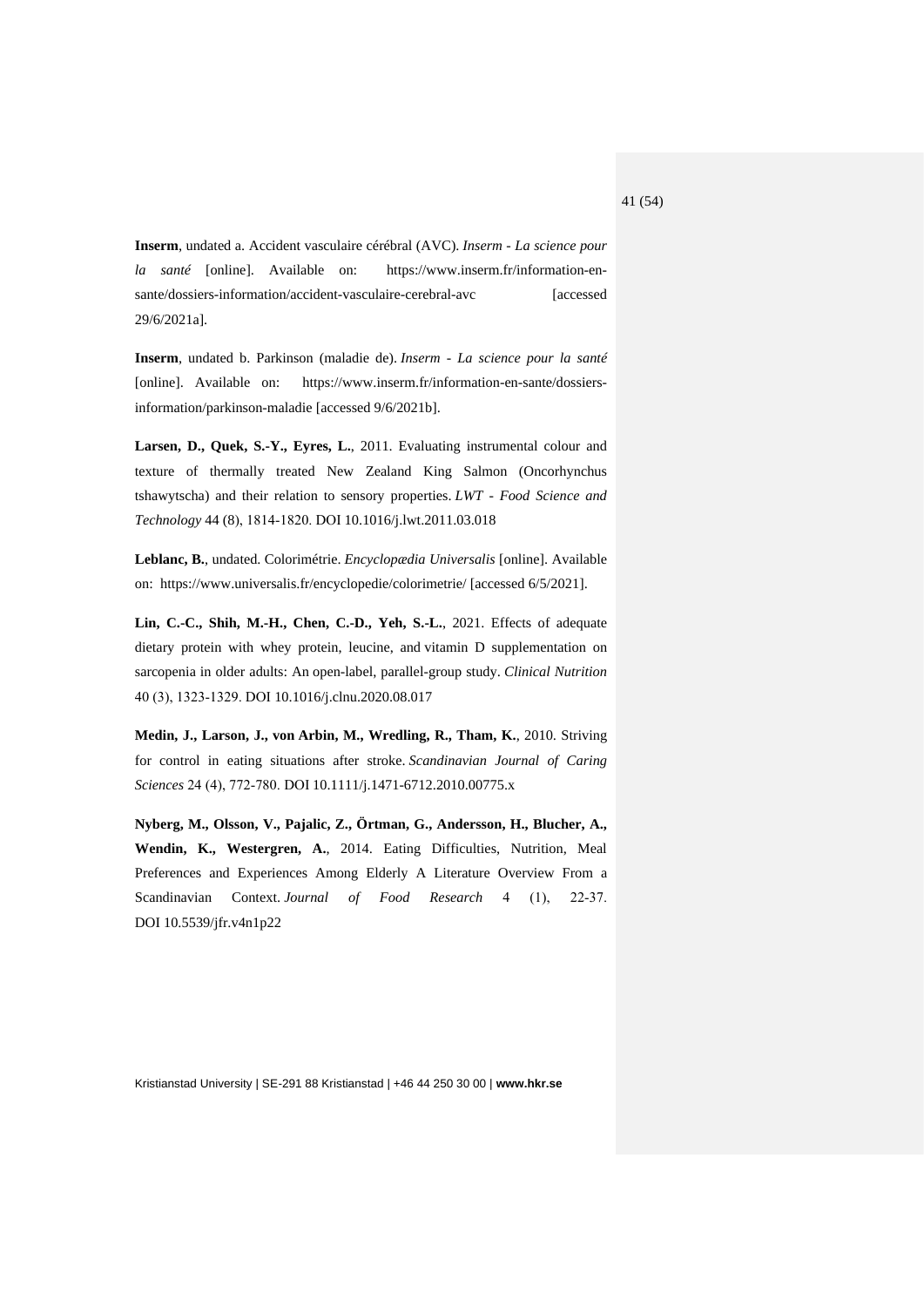**Okkels, S.L., Saxosen, M., Bügel, S., Olsen, A., Klausen, T.W., Beck, A.M.**, 2018. Acceptance of texture-modified in-between-meals among old adults with dysphagia. *Clinical Nutrition ESPEN* 25, 126-132. DOI 10.1016/j.clnesp.2018.03.119

**Pennings, B., Boirie, Y., Senden, J.M.G., Gijsen, A.P., Kuipers, H., van Loon, L.J.C.**, 2011. Whey protein stimulates postprandial muscle protein accretion more effectively than do casein and casein hydrolysate in older men. *The American Journal of Clinical Nutrition* 93 (5), 997‑1005. DOI 10.3945/ajcn.110.008102

**Pfeifer, M., Begerow, B., Minne, H.W.**, 2002. Vitamin D and Muscle Function. *Osteoporosis International* 13 (3), 187-194. DOI 10.1007/s001980200012

**Pouyet, V., Giboreau, A., Benattar, L., Cuvelier, G.**, 2014. Attractiveness and consumption of finger foods in elderly Alzheimer's disease patients. *Food Quality and Preference* 34, 62‑69. DOI 10.1016/j.foodqual.2013.12.011

**Rothenberg, E., Wendin, K.**, 2015a. 7 - Texture modification of food for elderly people, dans : Chen, J., Rosenthal, A. (Éd.), *Modifying Food Texture*. Woodhead Publishing. 163‑185. DOI 10.1016/B978-1-78242-334-8.00007-9

**Rothenberg, E., Wendin, K.**, 2015b. The ageing palate. *Food Science and Technology (London)* 29 (4), 2‑5.

**Slavin, J.**, 2013. Fiber and Prebiotics: Mechanisms and Health Benefits. *Nutrients* 5 (4), 1417‑1435. DOI 10.3390/nu5041417

**Song, X., Pérez-Cueto, F.J.A., Bølling Laugesen, S.M., van der Zanden, L.D.T., Giacalone, D.**, 2019. Older consumers' attitudes towards food carriers for protein-enrichment. *Appetite* 135, 10‑19. DOI 10.1016/j.appet.2018.12.033

**Song, X., Perez-Cueto, F.J.A., Bredie, W.L.P.**, 2018. Sensory-Driven Development of Protein-Enriched Rye Bread and Cream Cheese for the Nutritional Demands of Older Adults. *Nutrients* 10 (8). DOI 10.3390/nu10081006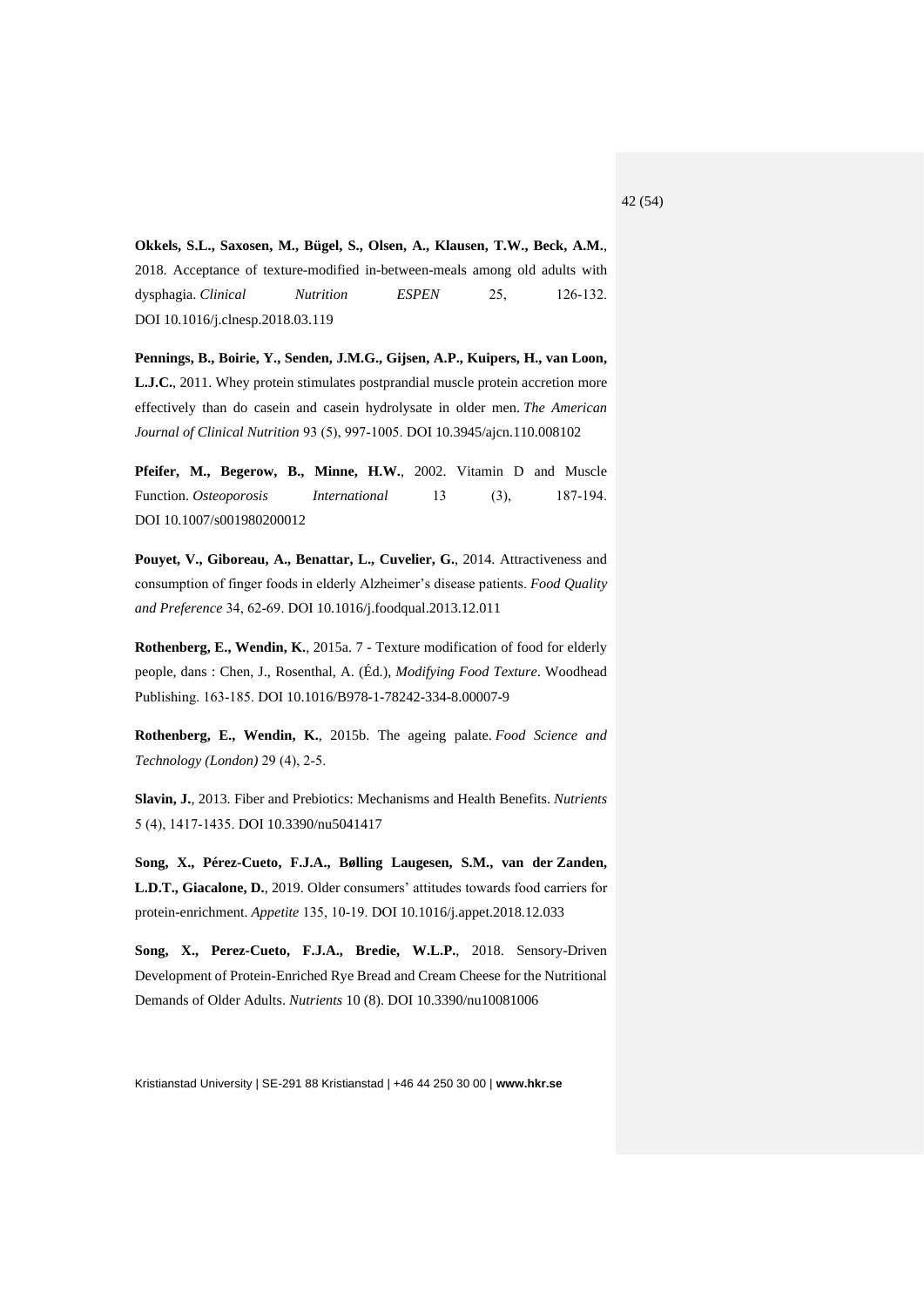**Sprague, M., Fawcett, S., Betancor, M.B., Struthers, W., Tocher, D.R.**, 2020. Variation in the nutritional composition of farmed Atlantic salmon (Salmo salar L.) fillets with emphasis on EPA and DHA contents. *Journal of Food Composition and Analysis* 94, 103618. DOI 10.1016/j.jfca.2020.103618

**Tarrega, A., Marcano, J., Fiszman, S.**, 2016. Yogurt viscosity and fruit pieces affect satiating capacity expectations. *Food Research International* 89, 574‑581. DOI 10.1016/j.foodres.2016.09.011

**Tournadre, A., Vial, G., Capel, F., Soubrier, M., Boirie, Y.**, 2019. La sarcopénie. *Revue du Rhumatisme* 86 (1), 39‑45. DOI 10.1016/j.rhum.2018.06.003

**Wendin, K., Bredie, W., Maître, I., Olsson, V., Kremer, S., Giboreau, A.**, 2017. Appetite for life - Maintaining appetite for foods at old and very old age [online]. Available on: https://www.semanticscholar.org/paper/Appetite-for-life-Maintaining-appetite-for-foods-at-Wendin-

Bredie/d10de4ef69d93cef26f43e66234d9ec44371a437 [accessed 9/7/2021].

**Westergren, A., Hagell, P., Wendin, K., Hammarlund, C.S.**, 2016. Conceptual relationships between the ICF and experiences of mealtimes and related tasks among persons with Parkinson's disease. *Nordic Journal of Nursing Research* 36 (4), 201‑208. DOI 10.1177/2057158516642386

**Westergren, A., Karlsson, S., Andersson, P., Ohlsson, O., Hallberg, I.R.**, 2001. Eating difficulties, need for assisted eating, nutritional status and pressure ulcers in patients admitted for stroke rehabilitation. *Journal of Clinical Nursing* 10 (2), 257‑269. DOI 10.1046/j.1365-2702.2001.00479.x

**Westergren, A., Unosson, M., Ohlsson, O., Lorefält, B., Hallberg, I.R.**, 2002. Eating difficulties, assisted eating and nutritional status in elderly  $(>$  or = 65 years) patients in hospital rehabilitation. *International Journal of Nursing Studies* 39 (3), 341‑351. DOI 10.1016/s0020-7489(01)00025-6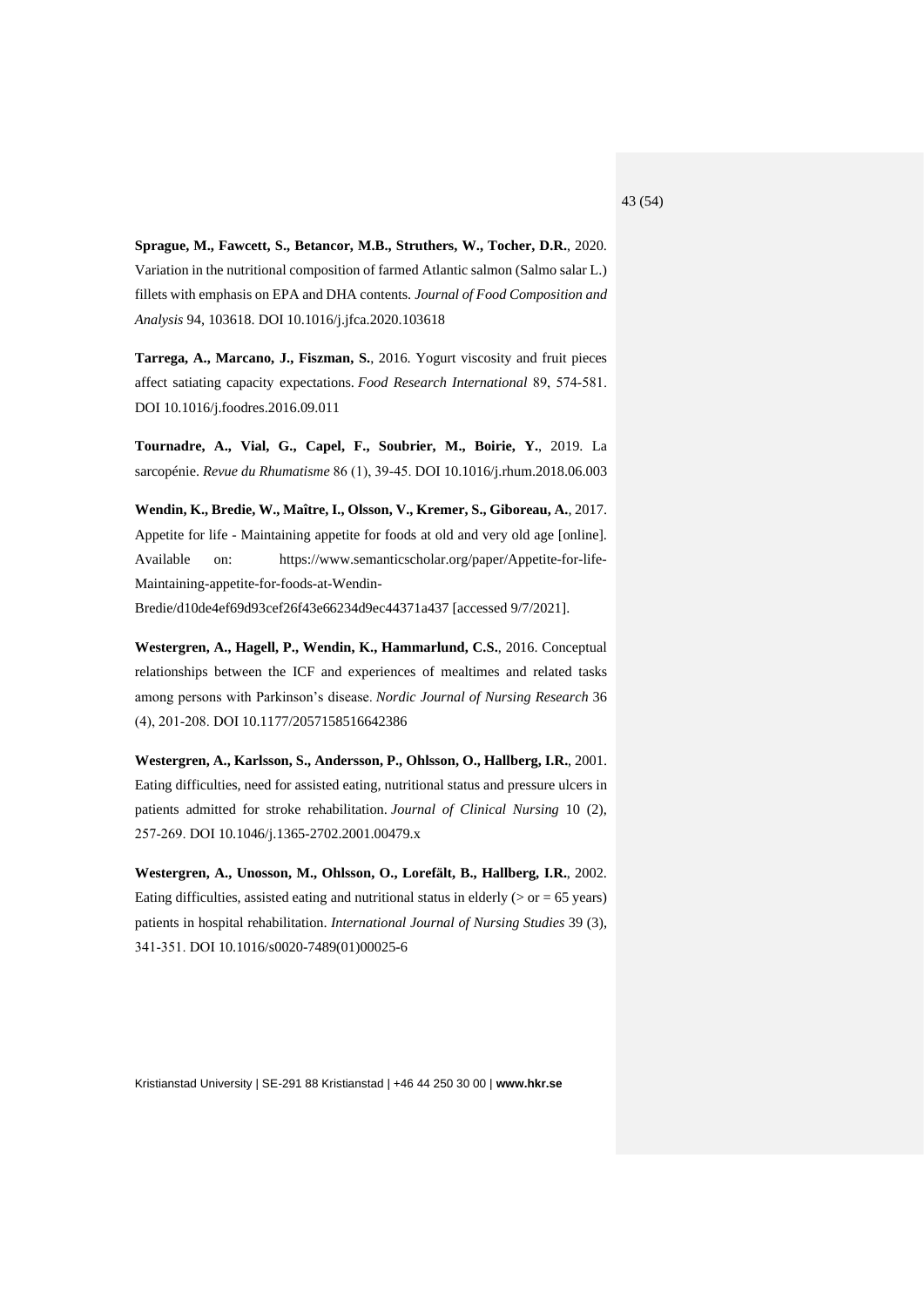**Wu, P.-Y., Huang, K.-S., Chen, K.-M., Chou, C.-P., Tu, Y.-K.**, 2021. Exercise, Nutrition, and Combined Exercise and Nutrition in Older Adults with Sarcopenia: A Systematic Review and Network Meta-analysis. *Maturitas* 145, 38‑48. DOI 10.1016/j.maturitas.2020.12.009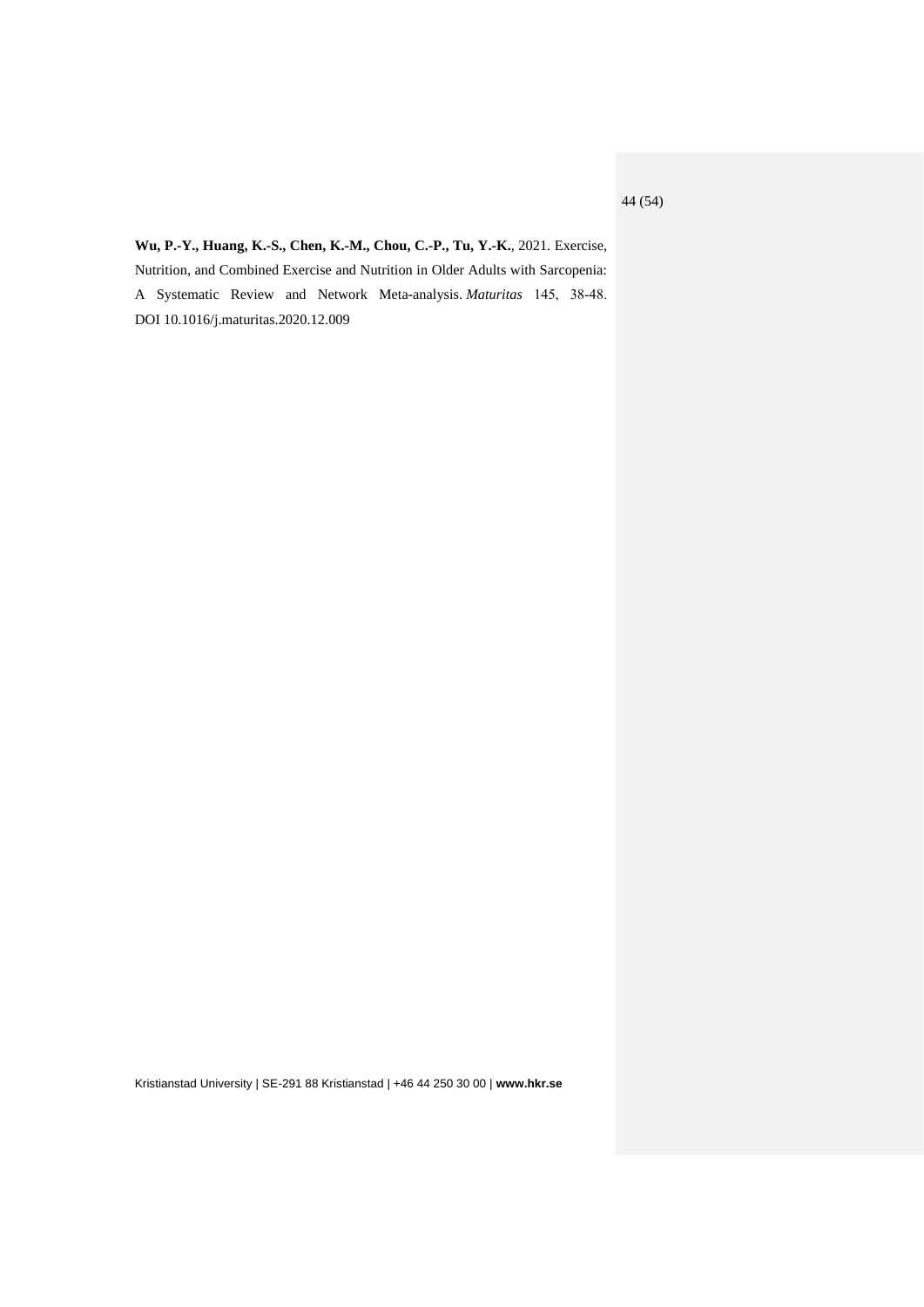# <span id="page-44-0"></span>**Appendices**

<span id="page-44-1"></span>

| Appendix 1: References of the ingredients. |                                                    |  |  |
|--------------------------------------------|----------------------------------------------------|--|--|
| Name of the product                        | Reference                                          |  |  |
| 0.5% fat milk                              | Lättmjölk 0,5% 11 Skånemejerier                    |  |  |
| 3% fat milk                                | Mjölk 3% 11 Skånemejerier                          |  |  |
| Bacon                                      | Bacon Tärnat 350g ICA                              |  |  |
| <b>Berries</b>                             | Hallon & blåbär Fryst 250g ICA                     |  |  |
| <b>Black olive</b>                         | Oliver Spanska Svarta Urkärnade 235g Zeta          |  |  |
| <b>Butter</b>                              | Smör Normalsaltat 82% 500g Svenskt smör            |  |  |
| Chicken                                    | Kyckling Stekt & Tärnad BBQ smak 200g<br>Kronfågel |  |  |
| Chickpea flour                             | Kikärtsmjöl Ekologisk Glutenfri 400g Risenta       |  |  |
| Dry thyme                                  | Timjan 15g Santa Maria                             |  |  |
| Egg                                        | Ägg från Skåne 10-p Kronägg                        |  |  |
| Green olive                                | Oliver Grekiska Gröna Urkärnade 227g ICA           |  |  |
| Lemon juice                                | Citronjuice Från koncentrat 200ml ICA              |  |  |
| Mozzarella cheese                          | Mozzarella 125g ICA                                |  |  |
| Mustard                                    | Dijonsenap 215g Grey Poupon                        |  |  |
| Olive oil                                  | Extra virgin Olivolja 21 ICA                       |  |  |
| Paesano                                    | Paesano 80g Galbani                                |  |  |

Kristianstad University | SE-291 88 Kristianstad | +46 44 250 30 00 | **www.hkr.se**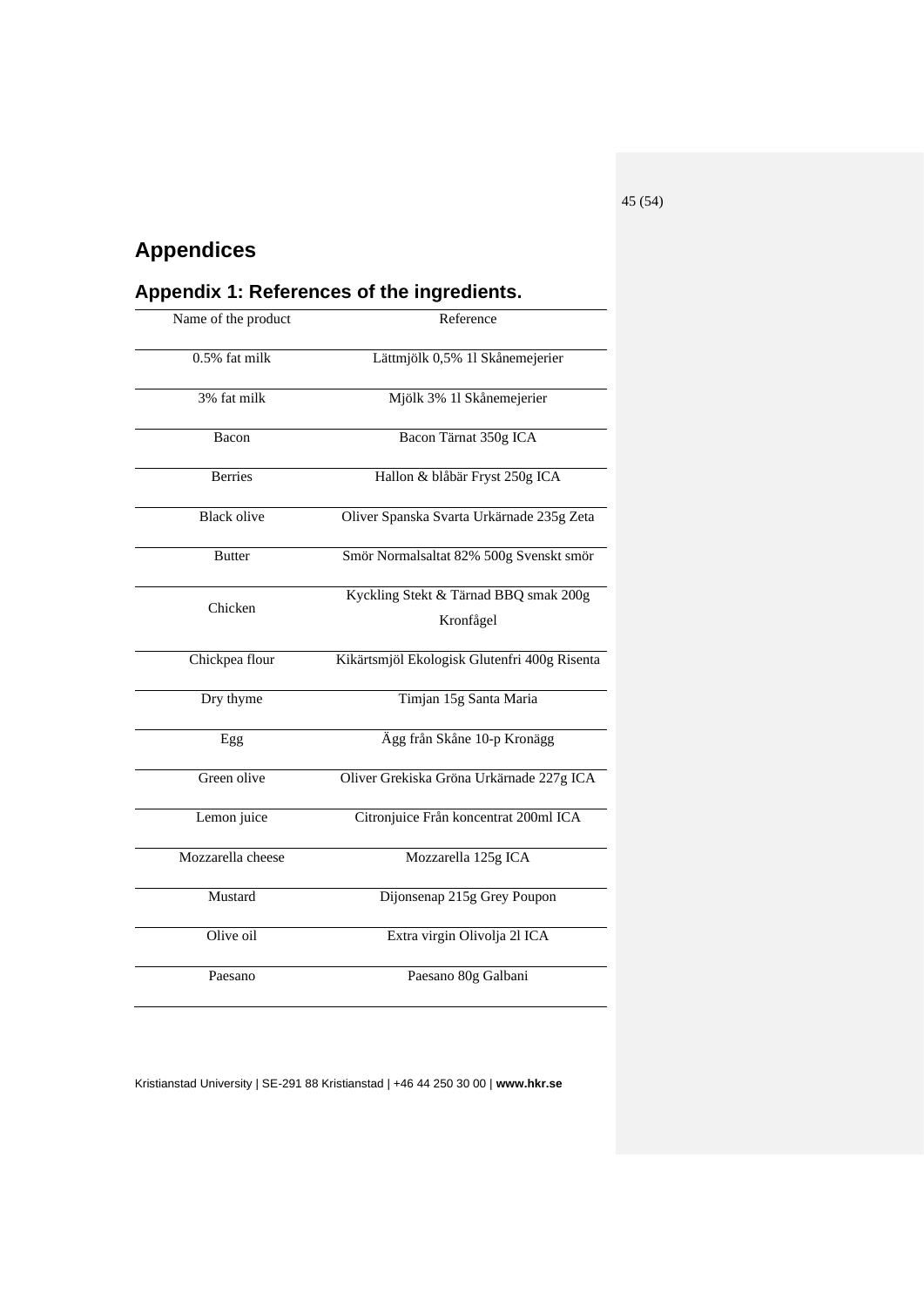| Pepper              | Svartpeppar Grovmalen 217g Santa Maria       |
|---------------------|----------------------------------------------|
| Philadelphia cheese | Original Naturell 300g Philadelphia          |
| Ouark               | Kvarg Naturell 0,2% 500g Lindahls            |
| Ryebread            | Rågbröd Danskt 400g Pågen                    |
| Salmon              | Laxfilé i bit Färsk 600g ICA Gott Liv        |
| Salt                | Finkornigt Hushållssalt med jod 1kg Falksalt |
| Soy flour           | Sojamjöl 250g Risenta                        |
| Sugar               | Strösocker 2kg Dansukker                     |
| Tomato purée        | Tomatpuré 200g ICA                           |
| Tuna                | Tonfisk i vatten 160g Pedros                 |
| Wheat flour         | Vetemjöl 5kg ICA                             |
| Whey proteins       | Proteinpulver Vanilj 900g ProteinPro.        |
| Whipping cream      | Vispgrädde 36% Längre hållbarhet 5dl ICA     |

Kristianstad University | SE-291 88 Kristianstad | +46 44 250 30 00 | **www.hkr.se**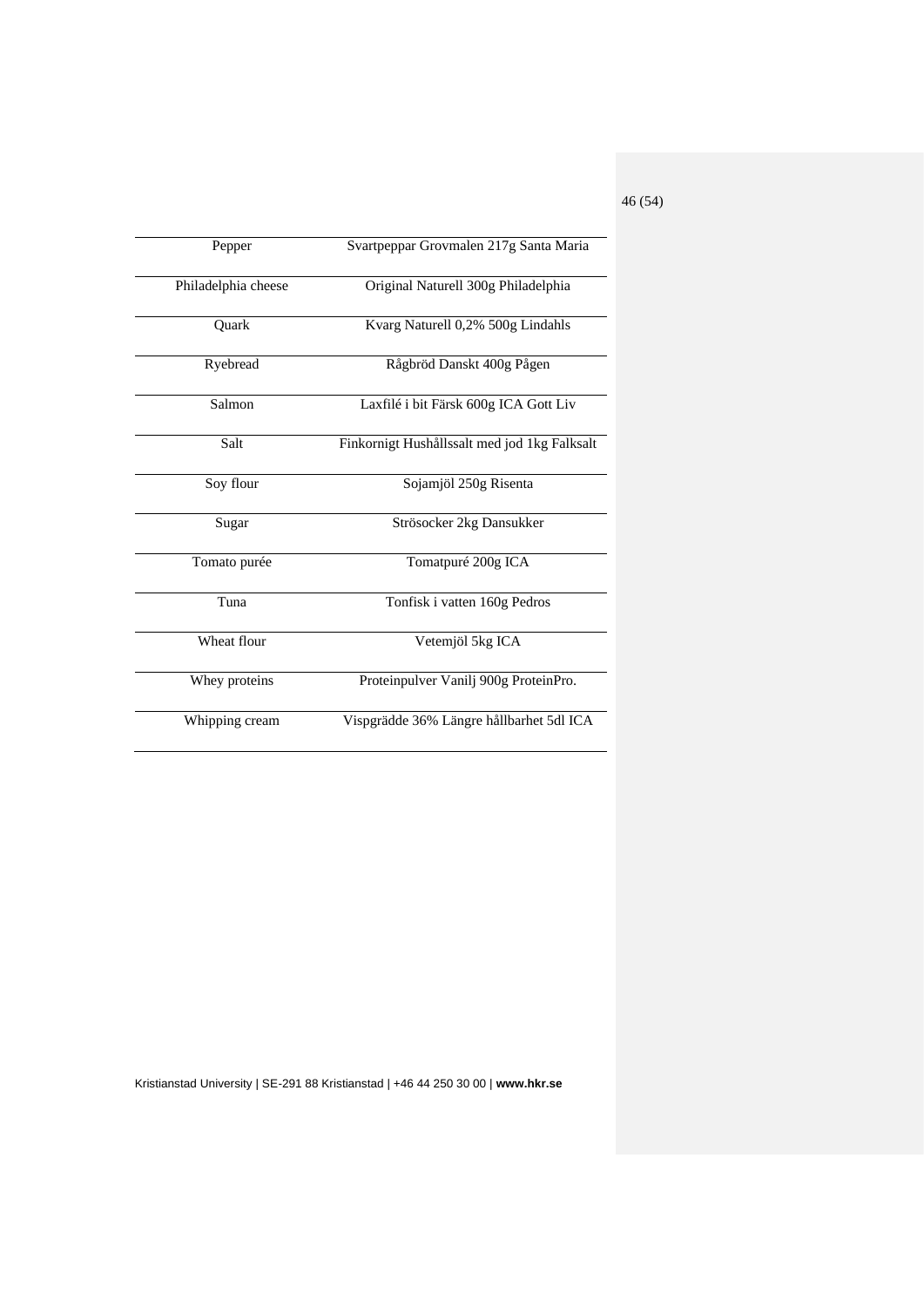# <span id="page-46-0"></span>**Appendix 2: Variations, quantity of macronutrients in g/100g and the total energy intake (TEI) of the different recipes.**

#### <span id="page-46-1"></span>**Milkshakes**

| Code           |                        | Proteins | Fats          | Carbohydrates | <b>Total Energy</b> |
|----------------|------------------------|----------|---------------|---------------|---------------------|
|                | Recipe                 | (g/100g) | (g/100g)      | (g/100g)      | Intake (kcal/100g)  |
|                |                        |          |               |               |                     |
| M1             | Milkshake base $+$     | 3.3      | 0.5           | 8.1           | 52                  |
|                | $0.5 L 0.5%$ fat milk  |          |               |               |                     |
|                | Milkshake base $+$     |          |               |               |                     |
| M <sub>2</sub> | $0.5 L 0.5%$ fat milk  | 3.8      | $0.5^{\circ}$ | 8.1           | 54                  |
|                | $+5$ g whey proteins   |          |               |               |                     |
|                | Milkshake base $+$     |          |               |               |                     |
| M <sub>3</sub> | $0.5 L 0.5\%$ fat milk | 4.2      | 0.5           | 8.1           | 56                  |
|                | $+10$ g whey proteins  |          |               |               |                     |
|                | Milkshake base $+$     |          |               |               |                     |
| M <sub>4</sub> | $0.5 L 3\%$ fat milk   | 3.3      | 1.9           | 8.1           | 65                  |
|                | Milkshake base $+$     |          |               |               |                     |
| M <sub>5</sub> | $0.5$ L 3% fat milk +  | 3.8      | 2.0           | 8.1           | 67                  |
|                | 5 g whey proteins      |          |               |               |                     |
|                | Milkshake base $+$     |          |               |               |                     |
| M6             | $0.5$ L 3% fat milk +  | 4.2      | 2.0           | 8.1           | 69                  |
|                | 10 g whey proteins     |          |               |               |                     |
|                |                        |          |               |               |                     |

Kristianstad University | SE-291 88 Kristianstad | +46 44 250 30 00 | **www.hkr.se**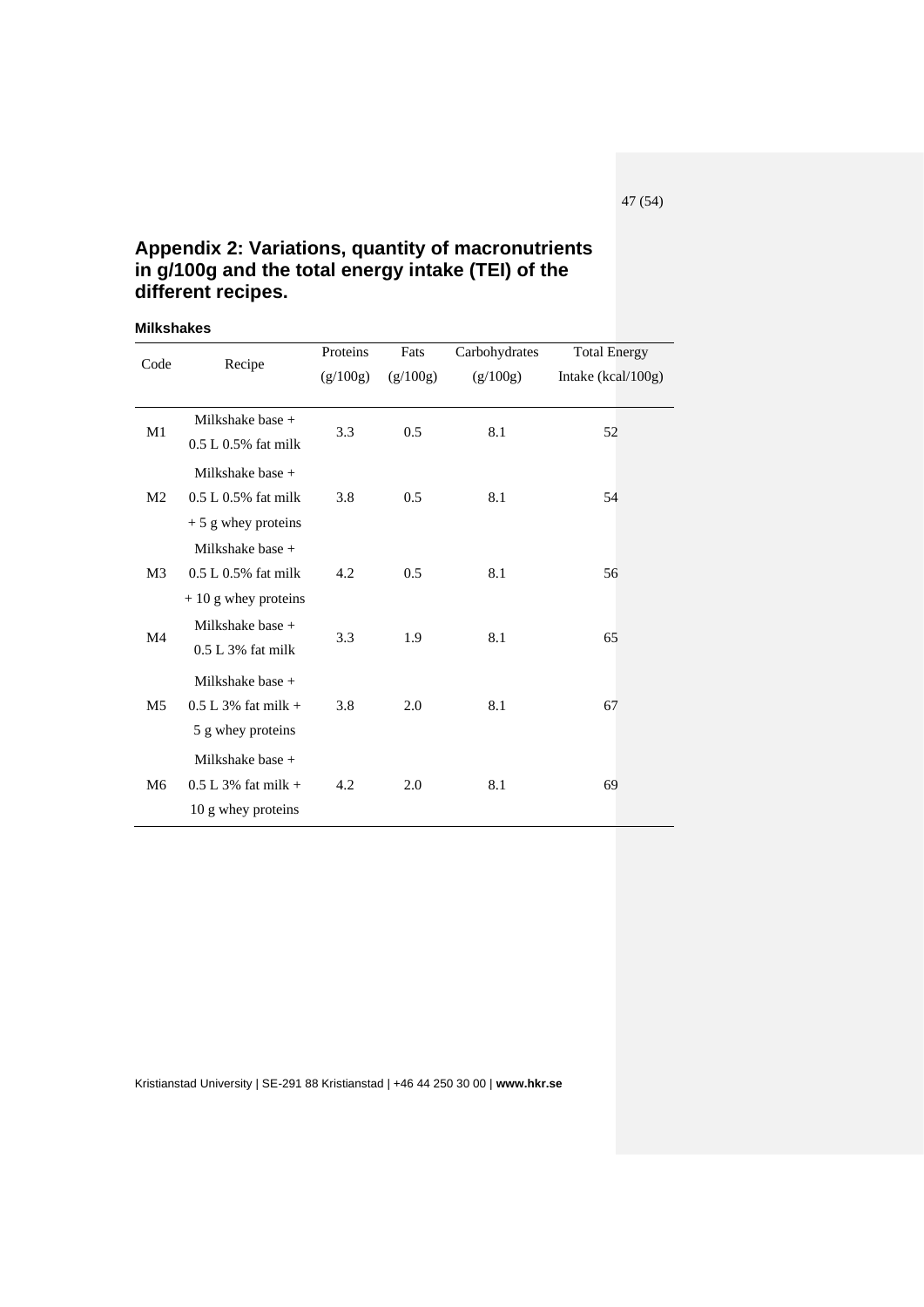<span id="page-47-0"></span>**Cheese balls**

| Code | Recipe                                                  | Proteins<br>(g/100g) | Fats<br>(g/100g) | Carbohydrates<br>(g/100g) | <b>Total Energy</b><br>Intake (kcal/100g) |
|------|---------------------------------------------------------|----------------------|------------------|---------------------------|-------------------------------------------|
| CB1  | Cheese ball base<br>$+30$ g paesano<br>$+30$ g chicken  | 20.7                 | 19.9             | 3.0                       | 275                                       |
| CB2  | Cheese ball base<br>$+60$ g paesano<br>Cheese ball base | 25.9                 | 28.6             | 3.6                       | 376                                       |
| CB3  | $+15$ g paesano<br>$+65$ g chicken                      | 19.0                 | 13.6             | 2.5                       | 209                                       |

### <span id="page-47-1"></span>**Fish cakes**

| Code            | Recipe              | Proteins | Fats     | Carbohydrates | <b>Total Energy</b>  |
|-----------------|---------------------|----------|----------|---------------|----------------------|
|                 |                     | (g/100g) | (g/100g) | (g/100g)      | Intake $(kcal/100g)$ |
|                 |                     |          |          |               |                      |
|                 | Cake base           |          |          |               |                      |
| FC1             | $+300$ g tuna       | 16.6     | 7.0      | 4.9           | 149                  |
|                 | $+50$ g wheat flour |          |          |               |                      |
|                 | Cake base           |          |          |               |                      |
| FC <sub>2</sub> | $+300$ g tuna       | 17.5     | 7.6      | 3.2           | 152                  |
|                 | $+25$ g wheat flour |          |          |               |                      |
|                 | $+25$ g soy flour   |          |          |               |                      |
|                 | Cake base           |          |          |               |                      |
| FC3             | $+300$ g salmon     | 17.7     | 11.7     | 4.9           | 196                  |
|                 | $+50$ g wheat flour |          |          |               |                      |
|                 | Cake base           |          |          |               |                      |
| FC4             | $+300$ g salmon     |          | 12.3     | 3.2           |                      |
|                 | $+25$ g wheat flour | 18.6     |          |               | 199                  |
|                 | $+25$ g soy flour   |          |          |               |                      |

Kristianstad University | SE-291 88 Kristianstad | +46 44 250 30 00 | **www.hkr.se**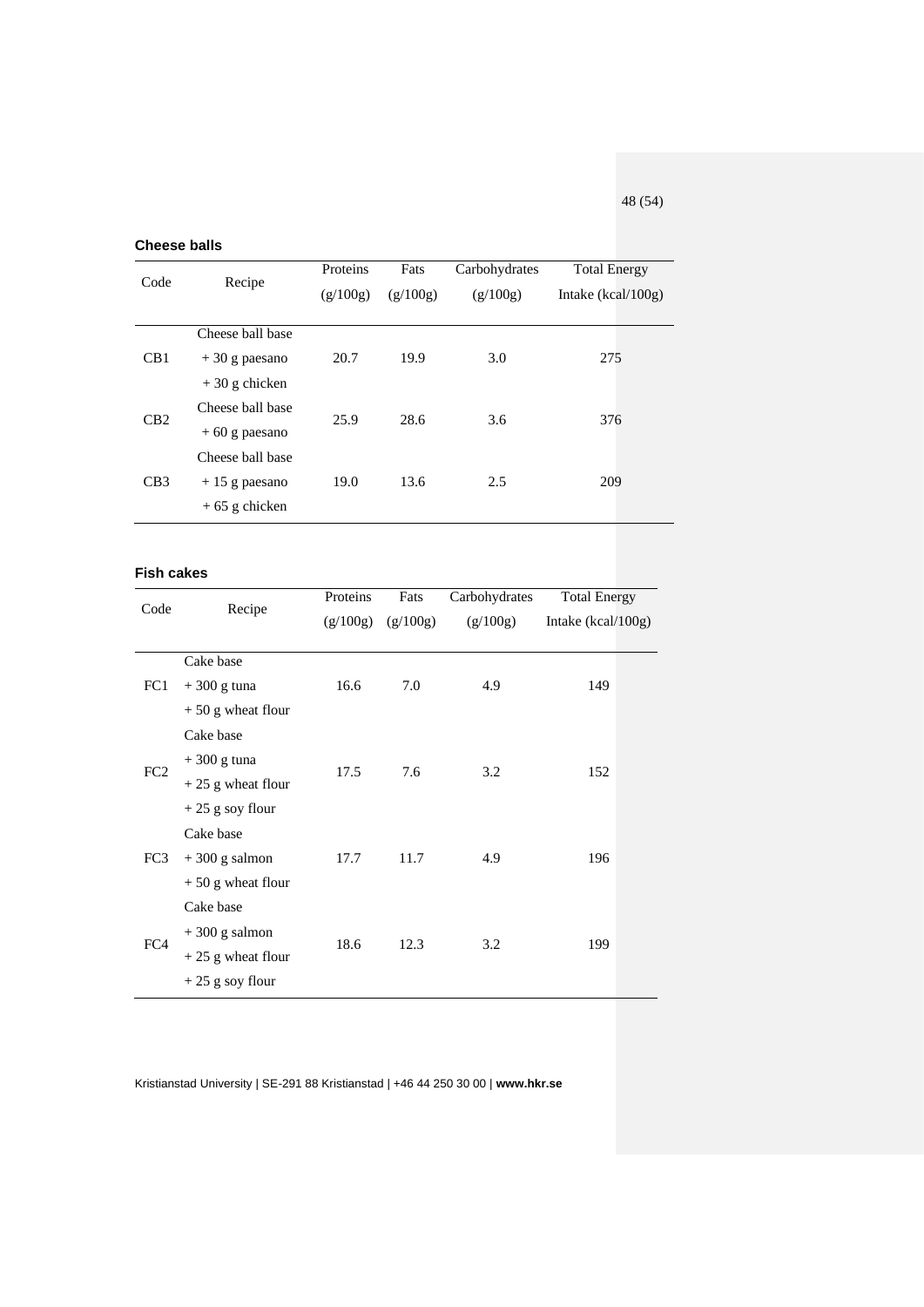49 (54)

<span id="page-48-1"></span><span id="page-48-0"></span>

|                 | Lemon sauce          |                      |                  |                           |                                              |
|-----------------|----------------------|----------------------|------------------|---------------------------|----------------------------------------------|
| Proteins        |                      | Fats $(g/100g)$      |                  | Carbohydrates             | <b>Total Energy Intake</b>                   |
| (g/100g)        |                      |                      |                  | (g/100g)                  | (kcal/100g)                                  |
| 4.1             |                      | 50.5                 | 2.2              |                           | 479                                          |
|                 | <b>Salty muffins</b> |                      |                  |                           |                                              |
| Code            | Recipe               | Proteins<br>(g/100g) | Fats<br>(g/100g) | Carbohydrates<br>(g/100g) | <b>Total Energy</b><br>Intake<br>(kcal/100g) |
|                 | Muffin base          |                      |                  |                           |                                              |
| SM1             | $+80$ g wheat        | 13.2                 | 14.3             | 15.1                      | 243                                          |
|                 | flour                |                      |                  |                           |                                              |
|                 | Muffin base          |                      |                  |                           |                                              |
| SM2             | $+80$ g              | 15.4                 | 15.3             | 12.6                      | 254                                          |
|                 | chickpea flour       |                      |                  |                           |                                              |
|                 | Muffin base          |                      |                  |                           |                                              |
| SM3             | $+80$ g soy          | 18.4                 | 17.8             | 5.2                       | 259                                          |
|                 | flour                |                      |                  |                           |                                              |
|                 | Muffin base          |                      |                  |                           |                                              |
|                 | $+40$ g wheat        |                      |                  |                           |                                              |
| SM4             | flour                | 14.3                 | 14.8             | 13.9                      | 249                                          |
|                 | $+40$ g              |                      |                  |                           |                                              |
|                 | chickpea flour       |                      |                  |                           |                                              |
|                 | Muffin base          |                      |                  |                           |                                              |
|                 | $+40$ g wheat        |                      |                  |                           |                                              |
| SM <sub>5</sub> | flour                | 15.8                 | 16.1             | 10.1                      | 251                                          |
|                 | $+40$ g soy          |                      |                  |                           |                                              |
|                 | flour                |                      |                  |                           |                                              |
|                 |                      |                      |                  |                           |                                              |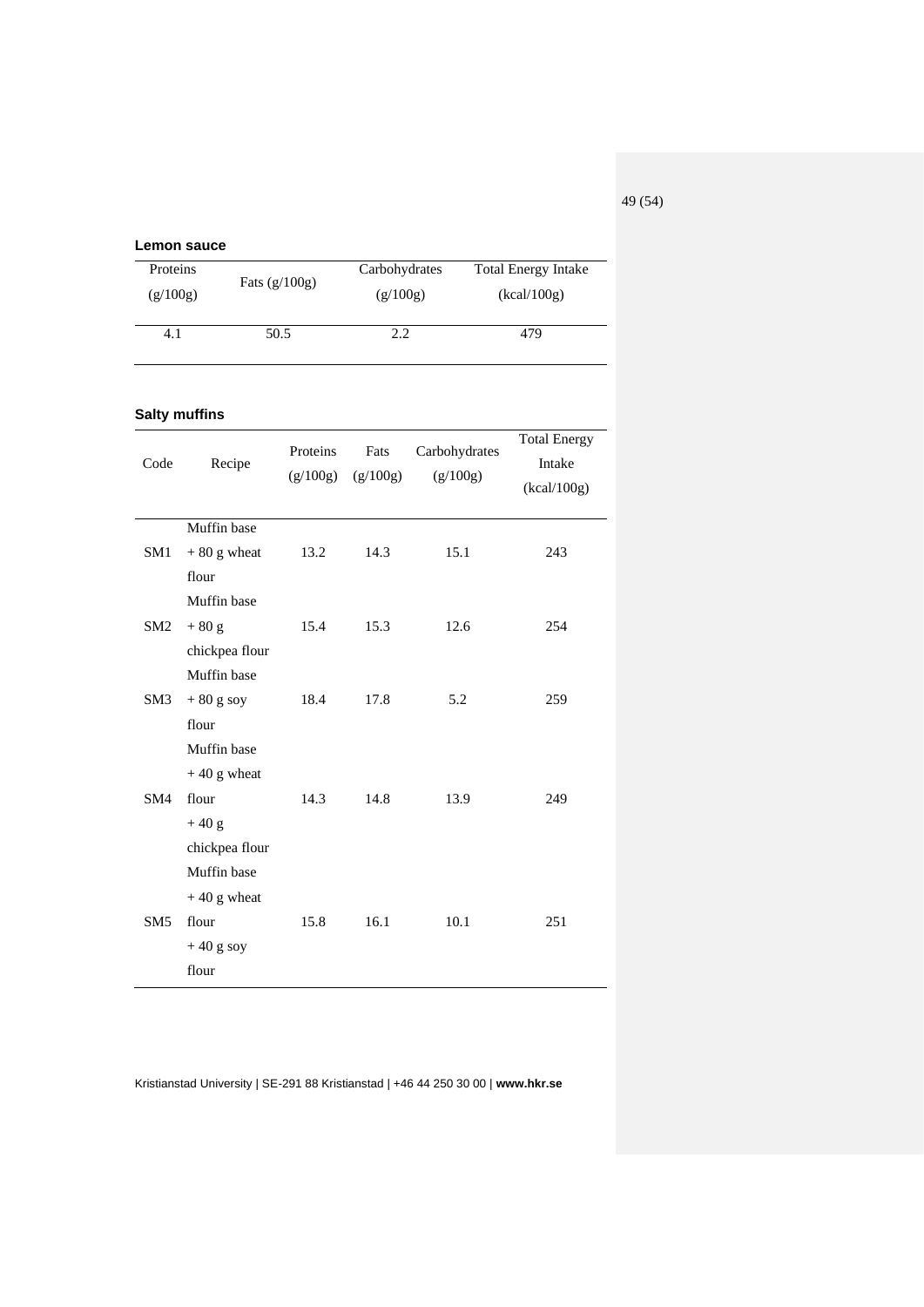50 (54)

## <span id="page-49-0"></span>**Tuna balls**

| Code                   | Recipe           | Proteins<br>(g/100g) | Fats<br>(g/100g) | Carbohydrates<br>(g/100g) | <b>Total Energy</b><br>Intake<br>(kcal/100g) |  |
|------------------------|------------------|----------------------|------------------|---------------------------|----------------------------------------------|--|
|                        | Tuna ball base   |                      |                  |                           |                                              |  |
| TB1<br>TB <sub>2</sub> | $+125$ g         | 13.7                 | 9.2              | 3.5                       | 151                                          |  |
|                        | Philadelphia     |                      |                  |                           |                                              |  |
|                        | Tuna ball base   |                      |                  | 3.3                       | 135                                          |  |
|                        | $+70$ g          | 15.5                 | 6.6              |                           |                                              |  |
|                        | Philadelphia     |                      |                  |                           |                                              |  |
|                        | Tuna ball base   |                      |                  |                           |                                              |  |
| TB <sub>3</sub>        | $+125$ g         | 13.3                 | 9.0              | 5.4                       | 157                                          |  |
|                        | Philadelphia +   |                      |                  |                           |                                              |  |
|                        | 20 g ryebread    |                      |                  |                           |                                              |  |
|                        | Tuna ball base   |                      |                  |                           |                                              |  |
| TB4                    | $+70$ g          | 14.9                 | 6.6              | 5.7                       | 143                                          |  |
|                        | Philadelphia     |                      |                  |                           |                                              |  |
|                        | $+20$ g ryebread |                      |                  |                           |                                              |  |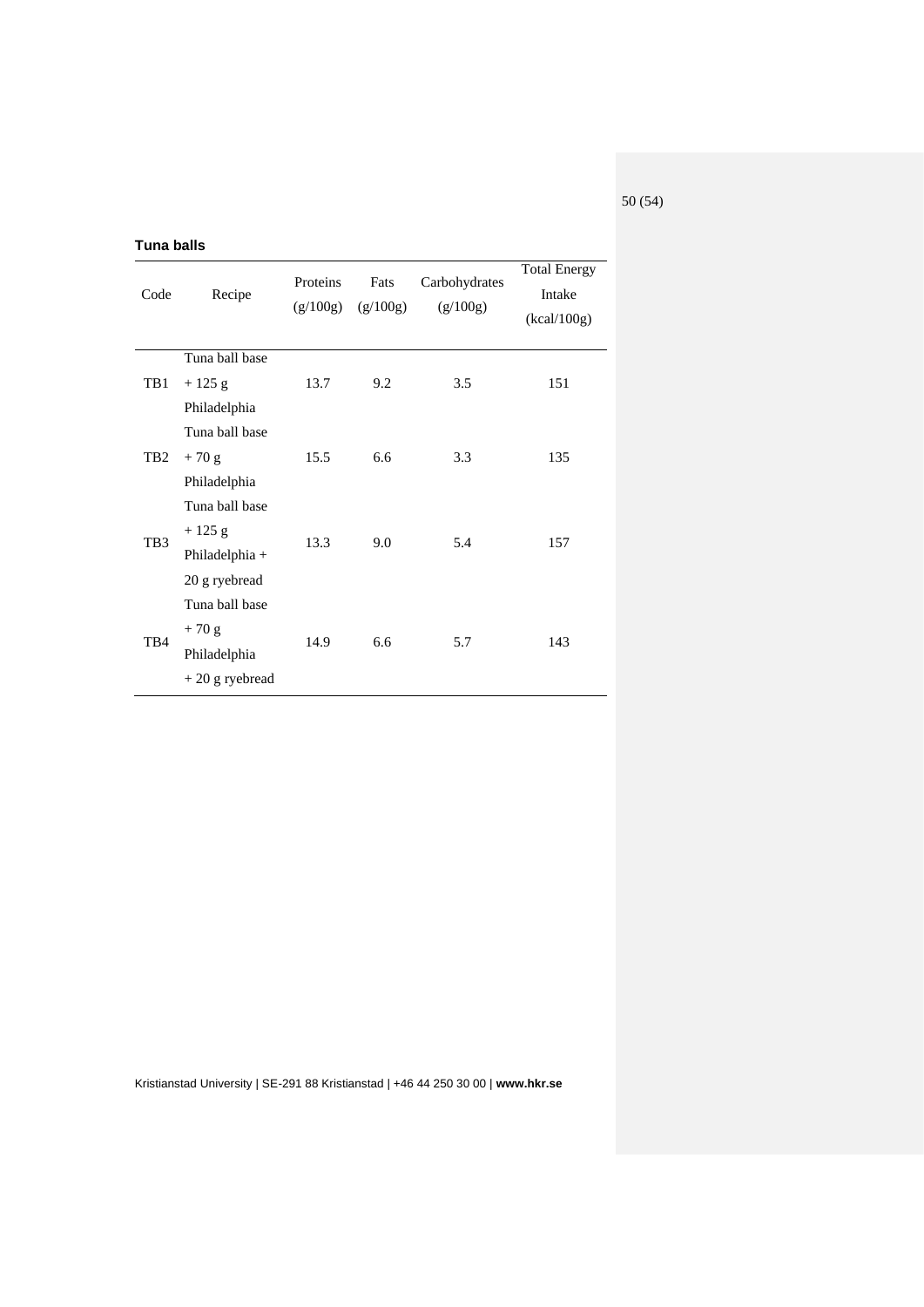# <span id="page-50-0"></span>**Appendix 3: Questions about the appreciation of a product on 7-point semantic and numerical scales.**

Här följer några frågor om hur mycket du tycker om 267.

| You will now get some questions about 267. |  |
|--------------------------------------------|--|
|--------------------------------------------|--|

| Hur mycket tycker du om utseendet? / What do you think about the appearanc |  |  |  |  |  |
|----------------------------------------------------------------------------|--|--|--|--|--|
|----------------------------------------------------------------------------|--|--|--|--|--|

| Ogillar extremt<br>mycket / Dislike<br><b>Very Much</b><br>(1) | Ogillar mycket /<br><b>Dislike</b><br>Moderately<br>(2)                    | Ogillar lite /<br><b>Dislike Slightly</b><br>(3) | Varken gillar eller<br>ogillar / Neither<br><b>Like Nor Dislike</b><br>(4) | Gillar lite / Like<br>Slightly<br>(5) | Gillar mycket /<br><b>Like Moderately</b><br>(6) | Gillar extremt<br>mycket / Like<br>Very Much<br>(7)        |
|----------------------------------------------------------------|----------------------------------------------------------------------------|--------------------------------------------------|----------------------------------------------------------------------------|---------------------------------------|--------------------------------------------------|------------------------------------------------------------|
|                                                                | Hur mycket tycker du om lukten? / What do you think about the smell/odour? |                                                  |                                                                            |                                       |                                                  |                                                            |
| Ogillar extremt<br>mycket / Dislike<br><b>Very Much</b><br>(1) | Ogillar mycket /<br><b>Dislike</b><br>Moderately<br>(2)                    | Ogillar lite /<br><b>Dislike Slightly</b><br>(3) | Varken gillar eller<br>ogillar / Neither<br><b>Like Nor Dislike</b><br>(4) | Gillar lite / Like<br>Slightly<br>(5) | Gillar mycket /<br><b>Like Moderately</b><br>(6) | Gillar extremt<br>mycket / Like<br><b>Very Much</b><br>(7) |

| Hur mycket tycker du om smaken? / What do you think about the taste/flavour? |  |
|------------------------------------------------------------------------------|--|

| Ogillar extremt<br>mycket / Dislike<br><b>Very Much</b> | Ogillar mycket /<br><b>Dislike</b><br>Moderately<br>(2) | Ogillar lite /<br><b>Dislike Slightly</b><br>(3) | Varken gillar eller<br>ogillar / Neither<br>Like Nor Dislike<br>(4) | Gillar lite / Like<br>Slightly<br>(5) | Gillar mycket /<br><b>Like Moderately</b><br>(6) | Gillar extremt<br>mycket / Like<br><b>Very Much</b><br>(7) |
|---------------------------------------------------------|---------------------------------------------------------|--------------------------------------------------|---------------------------------------------------------------------|---------------------------------------|--------------------------------------------------|------------------------------------------------------------|
|---------------------------------------------------------|---------------------------------------------------------|--------------------------------------------------|---------------------------------------------------------------------|---------------------------------------|--------------------------------------------------|------------------------------------------------------------|

Kristianstad University | SE-291 88 Kristianstad | +46 44 250 30 00 | **www.hkr.se**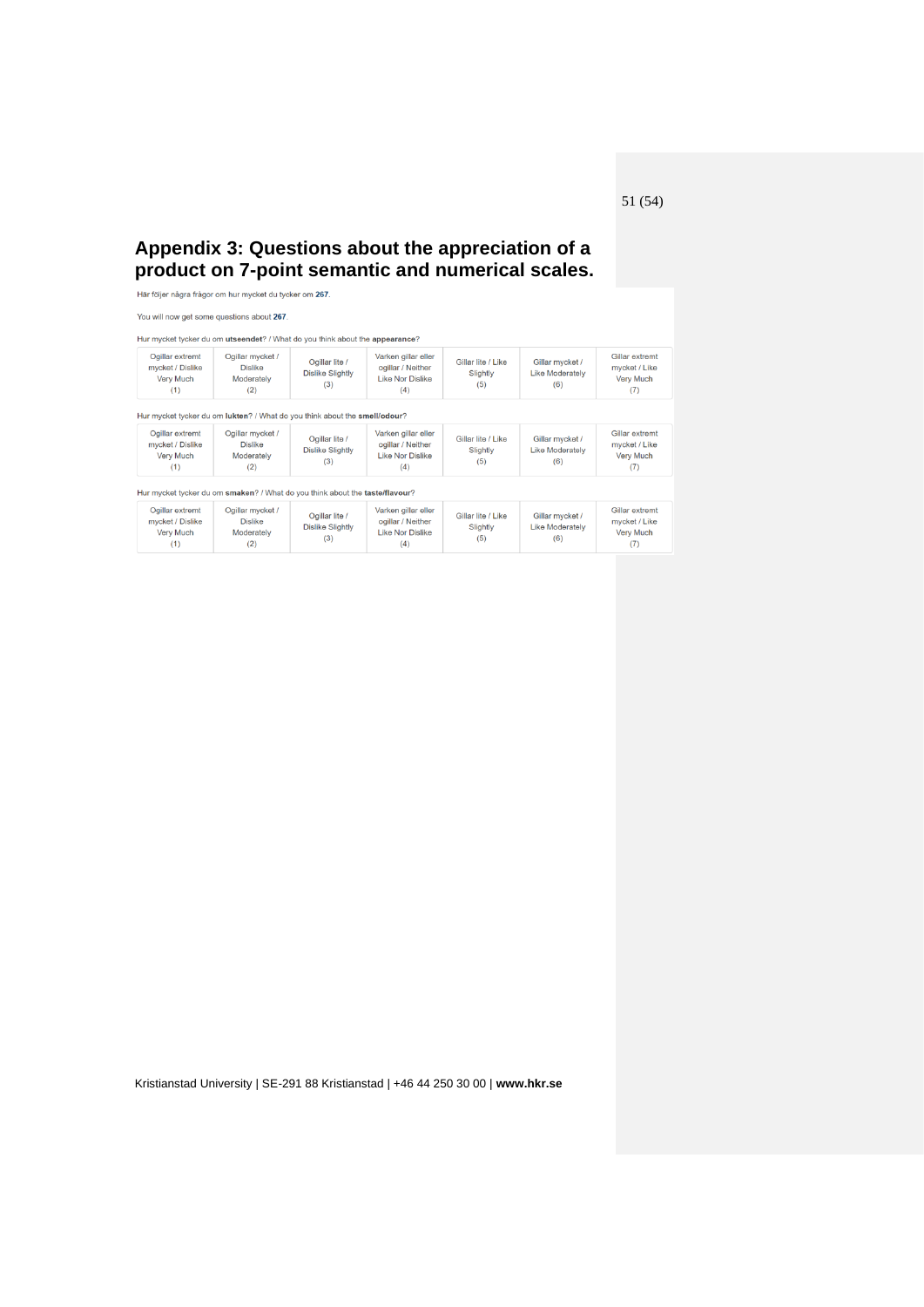# <span id="page-51-0"></span>**Appendix 4: Appreciation marks of the sensory evaluation for each variation of the products.**

The appreciation was marked for the appearance, the smell, the taste, the texture, and the overall product.

| Product         | Code            | Appearance      | Smell      | Taste      | Texture    | Overall         |  |      |      |      |
|-----------------|-----------------|-----------------|------------|------------|------------|-----------------|--|------|------|------|
|                 |                 |                 |            |            |            | appreciation    |  |      |      |      |
|                 |                 |                 |            |            |            |                 |  |      |      |      |
|                 | M1              | $5.80 \pm 0.12$ | $5.09 \pm$ | $4.68 \pm$ | $4.75 \pm$ | $4.76 \pm 0.14$ |  |      |      |      |
|                 |                 |                 | 0.14       | 0.15       | 0.15       |                 |  |      |      |      |
|                 |                 |                 | 5.70 $\pm$ | $5.12 \pm$ | $5.01 \pm$ |                 |  |      |      |      |
| Milkshakes      | M <sub>2</sub>  | $5.87 \pm 0.11$ |            |            |            | $5.13 \pm 0.15$ |  |      |      |      |
|                 |                 |                 | 0.12       | 0.15       | 0.16       |                 |  |      |      |      |
|                 |                 |                 | 5.78 $\pm$ | 5.64 $\pm$ | $5.16 \pm$ |                 |  |      |      |      |
|                 | M <sub>3</sub>  | $5.86 \pm 0.11$ | 0.11       | 0.13       | 0.15       | $5.57 \pm 0.14$ |  |      |      |      |
|                 |                 |                 |            |            |            |                 |  |      |      |      |
|                 | CB1             |                 | 4.84 $\pm$ | $4.92 \pm$ | 4.88 $\pm$ |                 |  |      |      |      |
|                 |                 | $4.59 \pm 0.16$ | 0.16       | 0.18       | 0.16       | $4.84 \pm 0.18$ |  |      |      |      |
|                 |                 |                 |            |            |            |                 |  |      |      |      |
| Cheese<br>balls | CB2             | $4.17 \pm 0.18$ | 4.68 $\pm$ | $4.43 \pm$ | $4.16 \pm$ |                 |  |      |      |      |
|                 |                 |                 | 0.16       | 0.19       | 0.19       | $4.32 \pm 0.18$ |  |      |      |      |
|                 | CB3             | $4.68 \pm 0.17$ |            |            |            |                 |  |      |      |      |
|                 |                 |                 | $4.77 \pm$ | $5.07 \pm$ | 4.81 $\pm$ | $4.91 \pm 0.19$ |  |      |      |      |
|                 |                 |                 | 0.17       | 0.20       | 0.20       |                 |  |      |      |      |
|                 |                 |                 |            |            |            |                 |  |      |      |      |
|                 | FC1             | $5.02 \pm 0.17$ | 4.89 $\pm$ | $4.98 \pm$ | 4.84 $\pm$ | $5.05 \pm 0.20$ |  |      |      |      |
| Fish cakes      |                 |                 | 0.20       | 0.20       | 0.21       |                 |  |      |      |      |
|                 | FC <sub>2</sub> |                 |            |            |            |                 |  |      |      |      |
|                 |                 | $5.32 \pm 0.15$ | $5.07 \pm$ | $5.32 \pm$ | $5.23 \pm$ | $5.23 \pm 0.18$ |  |      |      |      |
|                 |                 |                 | 0.18       | 0.18       | 0.20       |                 |  |      |      |      |
|                 |                 |                 | 5.28 $\pm$ | $5.21 \pm$ | $5.21 \pm$ |                 |  |      |      |      |
|                 | FC3             | $5.68 \pm 0.16$ |            |            |            | $5.19 \pm 0.21$ |  |      |      |      |
|                 |                 |                 |            |            |            |                 |  | 0.18 | 0.21 | 0.18 |

Kristianstad University | SE-291 88 Kristianstad | +46 44 250 30 00 | **www.hkr.se**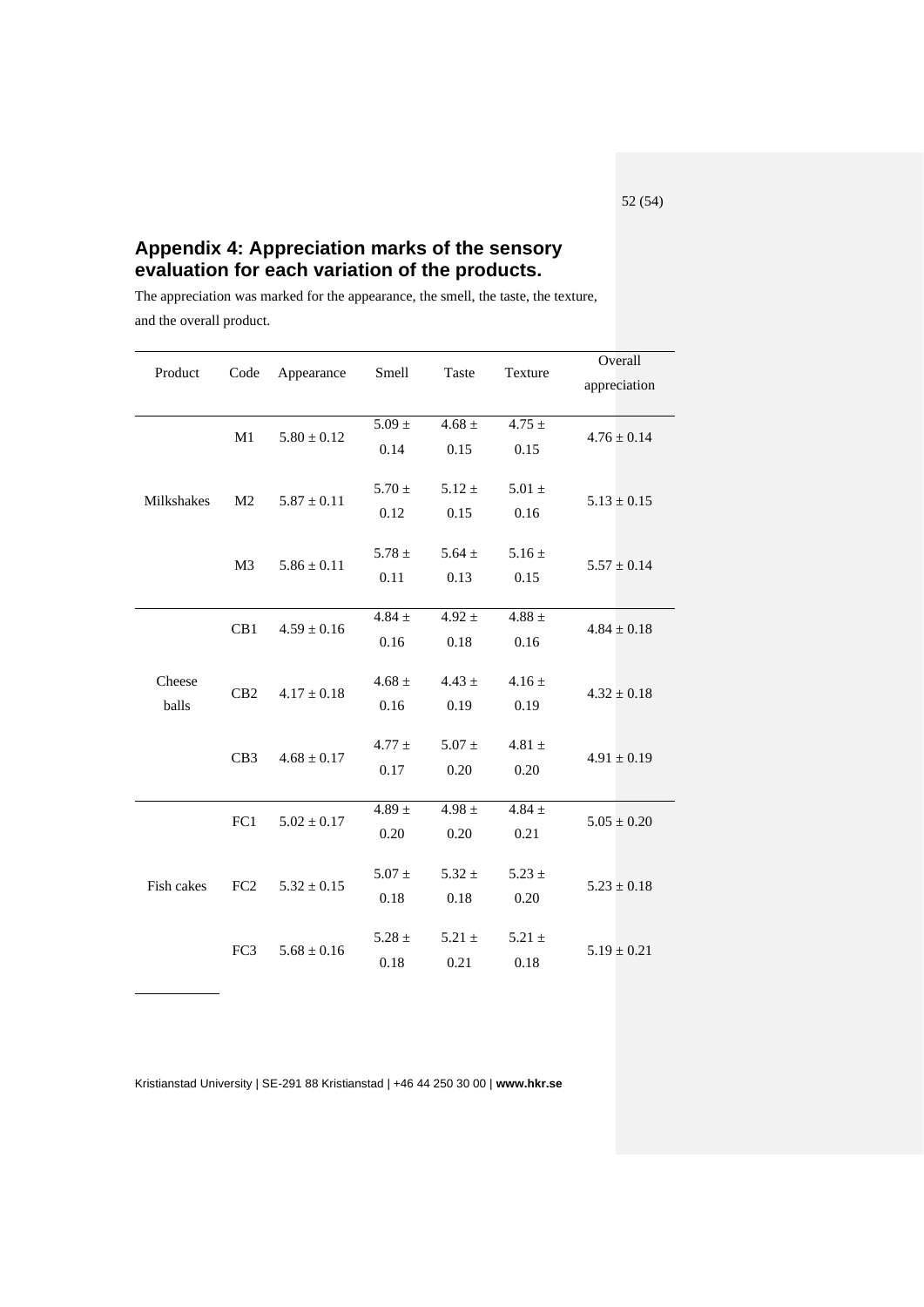|                  | FC4             | $5.68 + 0.16$   | 4.91 $\pm$<br>0.20 | $4.86 +$<br>0.20   | $4.93 \pm$<br>0.21 | $4.94 \pm 0.19$ |
|------------------|-----------------|-----------------|--------------------|--------------------|--------------------|-----------------|
| Salty<br>muffins | SM <sub>1</sub> | $5.28 \pm 0.19$ | 5.48 $\pm$<br>0.15 | $5.37 \pm$<br>0.17 | 5.18 $\pm$<br>0.20 | $5.42 \pm 0.18$ |
|                  | SM2             | $5.15 \pm 0.19$ | $5.12 \pm$<br>0.18 | $4.70 +$<br>0.22   | $4.17 +$<br>0.22   | $4.53 \pm 0.21$ |
|                  | SM4             | $5.42 + 0.19$   | $5.32 \pm$<br>0.18 | $5.00 +$<br>0.20   | $4.92 \pm$<br>0.21 | $5.02 \pm 0.20$ |
|                  | SM <sub>5</sub> | $5.23 \pm 0.19$ | $5.12 \pm$<br>0.17 | $5.03 +$<br>0.20   | $4.88 \pm$<br>0.19 | $5.02 \pm 0.20$ |

*Results are the means ± SEM.*

Kristianstad University | SE-291 88 Kristianstad | +46 44 250 30 00 | **www.hkr.se**